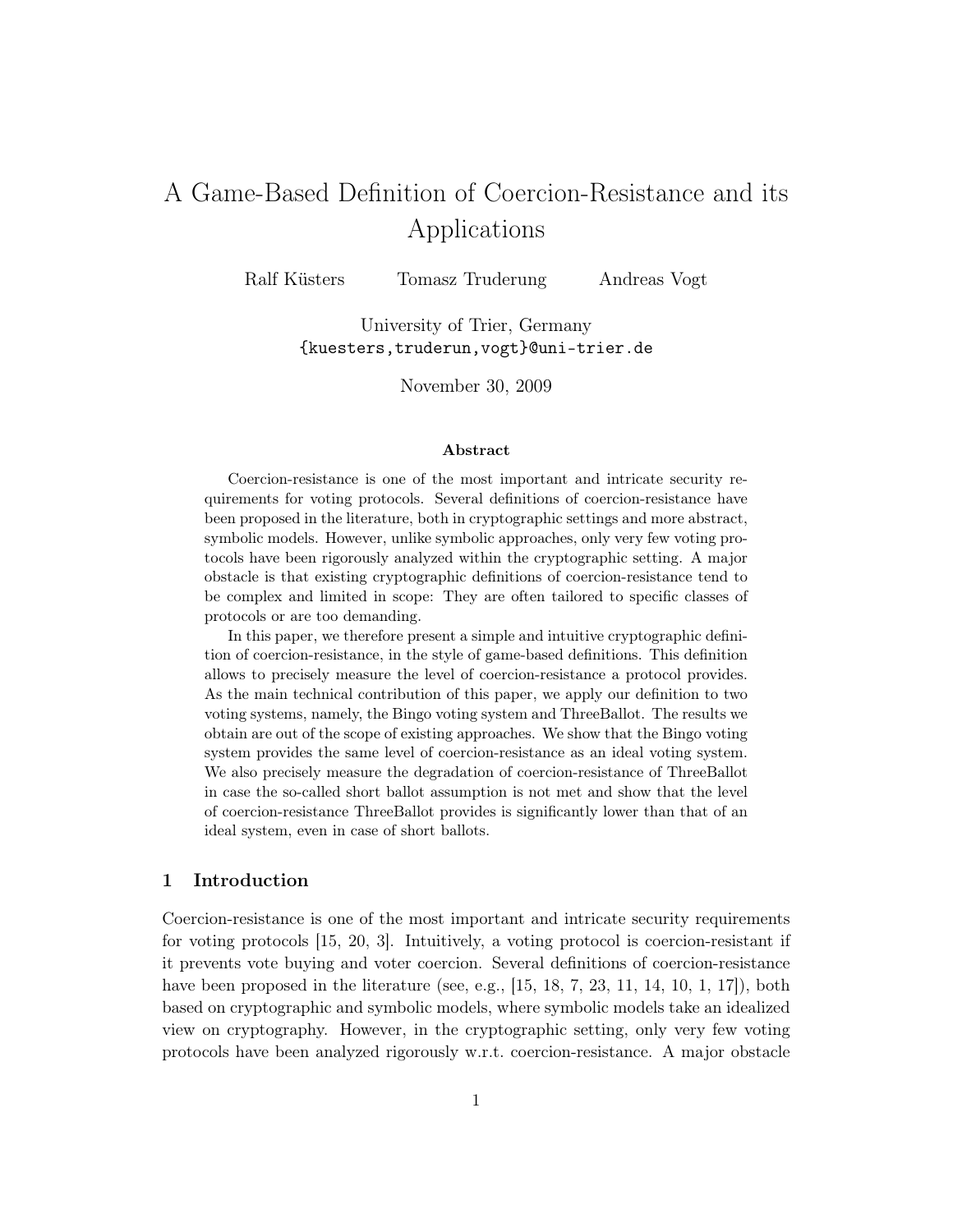is that existing definitions tend to be complex and limited in scope: They are often tailored to a very specific class of protocols or are too demanding; some otherwise reasonable protocols are deemed insecure or can be shown to be secure only under stronger assumptions or using stronger cryptographic primitives (see Section 3 for more details). Even some relatively simple voting protocols are out of the scope of current cryptographic approaches. The situation is much better for symbolic approaches. Several quite complex voting protocols have been analyzed in this setting (see, e.g., [10, 1, 17]). For example, in [17] coercion-resistance of the Civitas voting system [8] was analyzed rigorously. However, being symbolic approaches, an idealized view on cryptography is taken and the level of coercion-resistance a protocol provides cannot be measured precisely.

Contribution of this paper. Inspired by a definition of coercion-resistance in the symbolic model [17], we present a definition of coercion-resistance in the cryptographic model, in the style of game-based definitions (rather than simulation-based definitions). The main idea is that a coercer should not be able to distinguish whether a coerced voter is following the instructions of the coerced voter (e.g., voting for a certain candidate) or whether the coerced voter is just trying to achieve her own goal (e.g., voting for her favorite candidate), by running a counter-strategy.

The resulting cryptographic definition has the following main features compared to other cryptographic definitions (see Section 3 for a detailed comparison with existing definitions and approaches): i) Our definition is simple and intuitive. ii) It allows to precisely measure the level of coercion-resistance a protocol provides. This quantitative approach is much preferable over approaches that provide only a yes/no answer: Not even an ideal voting protocol, which only reveals the result of the election, provides absolute coercion-resistance. Typically, the level of coercion-resistance depends on several parameters, including the number of voters and the number of choices voters have (e.g., the number of candidates in the election) as well as the probability distribution on these choices. iii) Our definition is applicable to a wide range of protocols, including protocols that are out of the scope of existing approaches, with less stringent security assumptions and weaker cryptographic primitives than some of the other approaches, as demonstrated by our case studies.

The case studies are the main technical contribution of our paper. Besides demonstrating the applicability of our definition, the results of our analysis are interesting in their own right as they constitute the first rigorous analyzes of the considered voting systems and introduce techniques that are applicable beyond our case studies.

We first provide a detailed analysis of an ideal voting system, which merely reveals the result of the election. The level of coercion-resistance such a system provides is a function of the number of honest voters in an election, the number of choices (e.g. candidates) voters have in the election, and a probability distribution on choices, which describes how honest voters vote. The analysis of the ideal voting system is a pure combinatorial argument. This analysis is motivated by the fact that the analysis of certain voting protocols, namely those that provide (almost) ideal coercion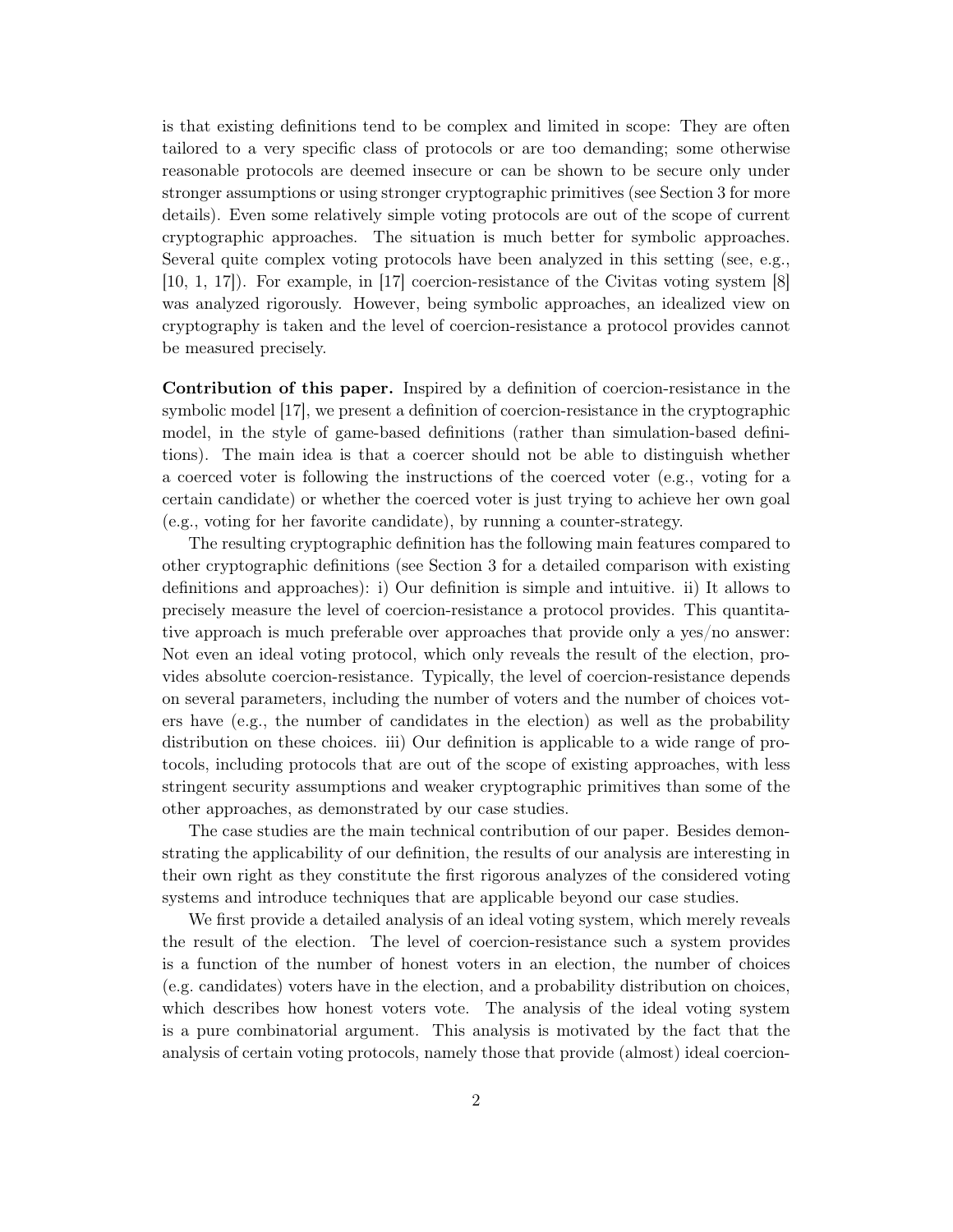resistance, can often be divided into two parts: a combinatorial part corresponding to the ideal case and a cryptographic part. With the results presented in this paper, the combinatorial part does not have be redone.

Based on the analysis of the ideal voting system, we show that the Bingo voting system [4], which has been used in practice [2], provides the same level of coercionresistance as the ideal system (up to forced abstention attacks). This result is shown by a reduction to the ideal case, as explained above. It could not be obtained by previous approaches, as the Bingo voting system is either outside of the considered class of voting systems or, in case of simulation-based definitions, cannot be proven to be coercion-resistance, unless stronger security assumptions or more advanced cryptographic primitives are used (see Section 3 and 5 for more details).

We also provide a detailed analysis of the ThreeBallot voting system [21]. This system is known to leak partial information to a coercer. In particular, it is known that coercion-resistance cannot be obtained if the number of candidates in the election is high. In other words, coercion-resistance can at most be achieved under the so-called short ballot assumption. However, this assumption has so far not been defined or quantified within a formal framework. Using our definition, we rigorously measure the degradation of coercion-resistance as the number of candidates grows. Surprisingly, already with seven candidates and a few hundred voters the level of coercion-resistance ThreeBallot provides is insufficient. With ten candidates and two thousands of voters, ThreeBallot does virtually not provide any coercion-resistance. (Note that results of elections are often published per polling station and that a polling station often does not have more than a few hundred voters.) We also precisely analyze ThreeBallot in case the short ballot assumption is clearly met; more precisely, we consider the case of two candidates. Even in this case we find that the level of coercion-resistance ThreeBallot provides is significantly less than the ideal protocol. This analysis of ThreeBallot requires non-trivial combinatorial arguments as information can be leaked in subtle ways. As in case of the Bingo voting system, other approaches are unsuitable for the analysis of ThreeBallot (see Section 3 and 6 for more details).

Structure of this paper. In the following section, we present and discuss our definition of coercion-resistance. In Section 3 we provide a detailed comparison with other definitions and approaches. The analyzes of the three voting systems are carried out in Sections 4 to 6, with detailed proofs provided in the appendix.

## 2 Defining Coercion-Resistance

In this section, we present our definition of coercion-resistance. First, we introduce some notation and terminology.

### 2.1 Preliminaries

As usual, a function  $f$  from the natural numbers to the real numbers is negligible if for every  $c > 0$  there exists  $\ell_0$  such that  $f(\ell) \leq \frac{1}{\ell^c}$  $\frac{1}{\ell^c}$  for all  $\ell > \ell_0$ . The function f is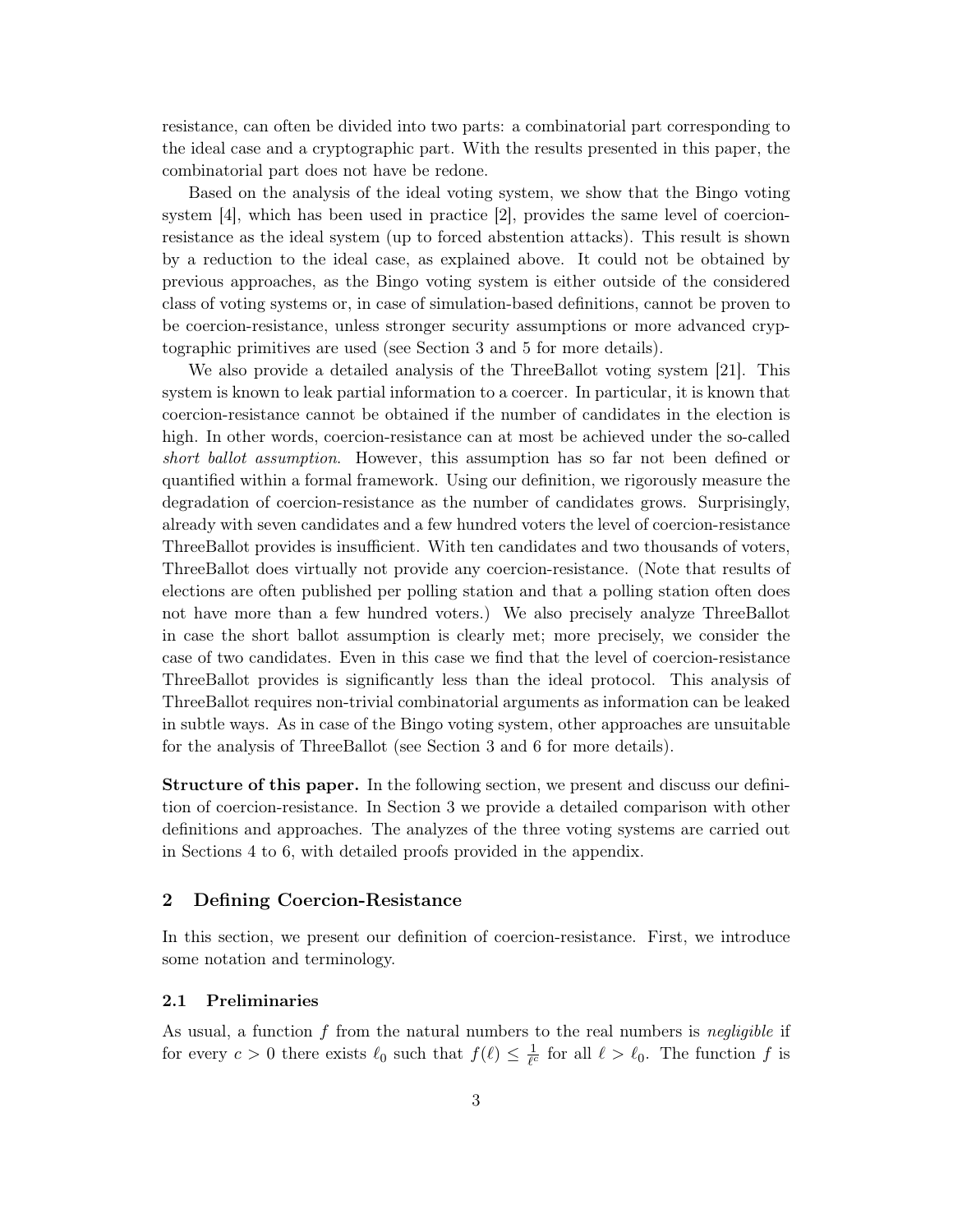*overwhelming* if the function  $1 - f(\ell)$  is negligible. Let  $\delta \in [0, 1]$ . The function f is δ-bounded if f is bounded by δ plus a negligible function, i.e., for every  $c > 0$  there exists  $\ell_0$  such that  $f(\ell) \leq \delta + \frac{1}{\ell^c}$  $\frac{1}{\ell^c}$  for all  $\ell > \ell_0$ .

Our definition of coercion-resistance is based on a quite standard computational model, similar to models for simulation-based security (see, e.g., [5, 16]), in which interactive Turing machines (ITMs) communicate via tapes. The ITMs may perform probabilistic polynomial-time computations in the length of the security parameter and the input received so far. The details of the model are not essential for the rest of the paper. However, we fix some notation. A *system*  $S$  of ITMs is a multi-set of ITMs, which we write as  $S = M_1 \parallel \cdots \parallel M_l$ , where  $M_1, \ldots, M_l$  are ITMs. If  $S_1$  and  $\mathcal{S}_2$  are systems of ITMs, then  $\mathcal{S}_1 \parallel \mathcal{S}_2$  is a system of ITMs, assuming that the systems are connectible. As usual, the systems we consider are such that the length of a run is polynomially bounded in the length of the security parameter. Clearly, a run is uniquely determined by the random coins used by the ITMs in  $\mathcal{S}$ .

We assume that a system of ITMs has at most one ITM with a special output tape decision. For a system S of ITMs and a security parameter  $\ell$ , we write  $Pr[S^{(\ell)} \mapsto 1]$ to denote the probability that S outputs 1 (on tape decision) in a run with security parameter  $\ell$ .

A property of a system S is a subset of runs of S. For a property  $\gamma$  of S, we write  $Pr[\mathcal{S}^{(\ell)} \mapsto \gamma]$  to denote the probability that a run of S, with security parameter  $\ell$ , belongs to  $\gamma$ .

## 2.2 Voting Protocols

A voting protocol P specifies the programs (actions) carried out by honest voters and honest voting authorities, such as honest registration tellers, tallying tellers, bulletin boards, etc.

A voting protocol P, together with certain parameters, induces an election system  $S = P(k, m, n, \vec{p})$ . The parameters are as follows: k denotes the number of choices, an honest voter has in the election apart from abstaining from voting. In the simplest case, these choices can be the candidates the voter can vote for. Choices can also be preference lists of candidates, etc. In what follows, we often use the terms "candidate" and "choice" interchangeably. By  $m$  we denote the total number of voters and by n, with  $n \leq m$ , the number of honest voters. Honest voters follow the programs as specified in the protocol. The actions of dishonest voters and dishonest authorities are determined by the coercer, and hence, these participants can deviate from the protocol specification in arbitrary ways. We make the parameter  $n$  explicit since it is crucial for the level of coercion-resistance a system guarantees; intuitively the level of coercionresistance increases with the number of honest voters. One can also think of  $n$  as the minimum number of voters the coercer may not corrupt. The vector  $\vec{p} = p_0, \ldots, p_k$  is a probability distribution on the possible choices, i.e.,  $p_0, \ldots, p_k \in [0, 1]$  and  $\sum_{i=0}^k p_i = 1$ . Honest voters will abstain from voting with probability  $p_0$  and vote for candidate i with probability  $p_i$ ,  $1 \leq i \leq k$ . We make this distribution explicit, because it is realistic to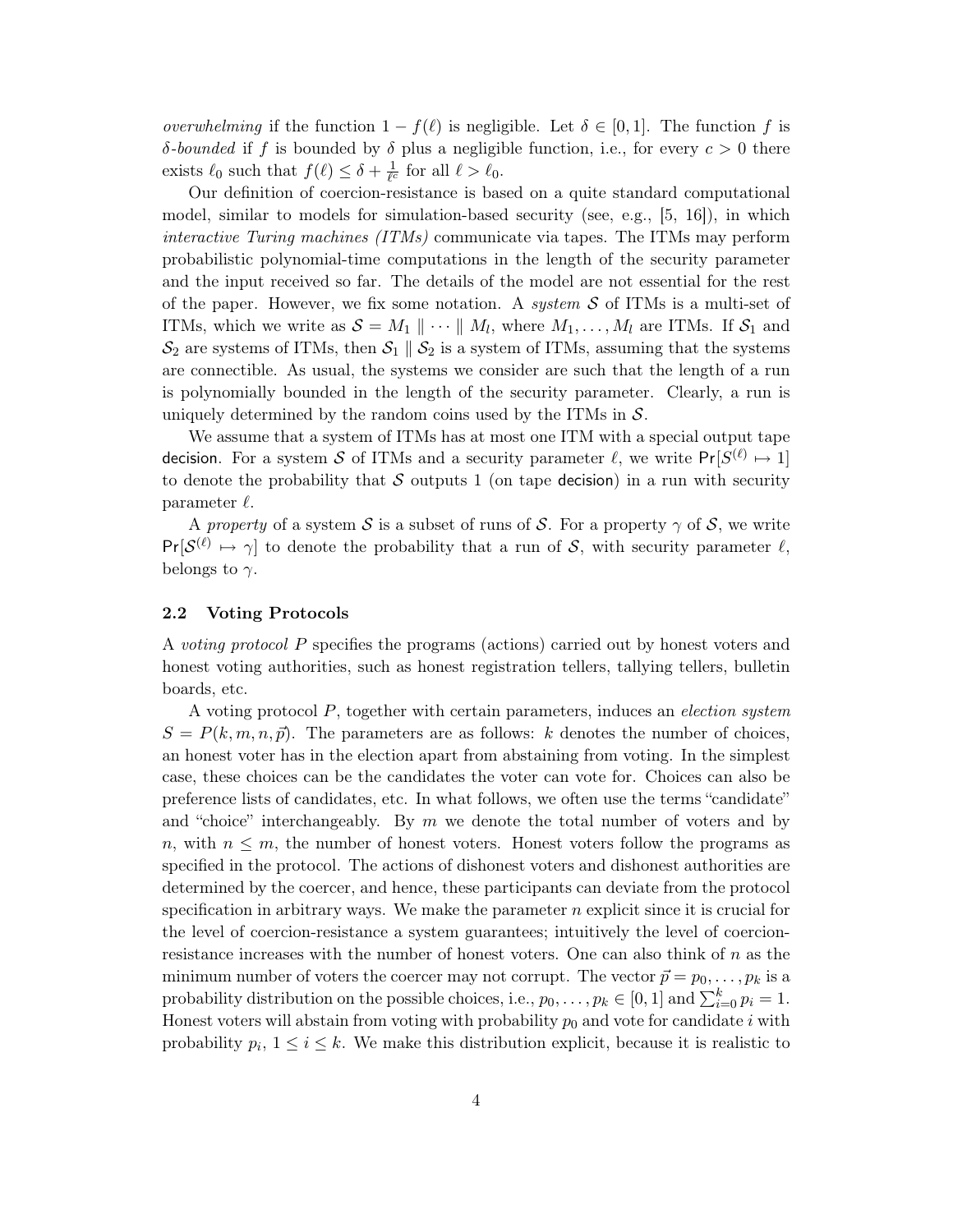assume that the coercer knows this distribution (e.g., from opinion polls), and hence, uses it in his strategy, and because, as we will see later, the specific distribution is crucial for the level of coercion-resistance of a system.

An election system  $S = P(k, m, n, \vec{p})$  specifies (sets of) ITMs for all participants, honest voters and authorities, the coercer, subsuming dishonest voters and dishonest authorities, and the coerced voter: (i) There are ITMs, say  $S_1, \ldots, S_l$ , for all honest voting authorities. These ITMs run the programs as specified by the voting protocol. (ii) There is an ITM  $S_{\mathsf{v}_i}$ ,  $i \in \{1, \ldots, n\}$  for each of the honest voters. Every such ITM first makes a choice according to the probability distribution  $\vec{p}$ . Then, if the choice is not to abstain, it runs the program for honest voters according to the protocol specification with the candidate chosen before. (iii) The coercer is described by a set  $C_S$  of ITMs. This set contains all (probabilistic polynomial-time) ITMs, and hence, all possible coercion strategies the coercer can carry out. These ITMs are only constraint in their interface to the rest of the system. In particular, the ITMs can directly connect to the interface of dishonest voters and authorities. They can also communicate with the coerced voter. Moreover, they have access to all public information (e.g., bulletin boards) and possibly (certain parts of) the network. The precise interface of the ITMs in  $C_S$  depends on the specific protocol and the assumptions on the power of the coercer. iv) Similarly, the coerced voter is described by a set  $V<sub>S</sub>$  of ITMs. Again, this set contains all (probabilistic polynomial-time) ITMs. This set represents all the possible programs the coercer can ask the coerced voter to run as well as all counterstrategies the coerced voter can run (see Section 2.3 for more explanation). The interface of these ITMs is typically the interface of an honest voter plus an interface for communication with the coercer. In particular, the set  $V<sub>S</sub>$  contains what we call a dummy strategy dum which simply forwards all the messages between the coercer and the interface the coerced voter has as an honest voter. We note that a program in  $V_S$ can represent one coerced voter or a number of cooperating or independent coerced voters (see Section 2.3).

Given an election system  $S = P(k, m, n, \vec{p})$ , we denote by  $e_S$  the system of ITMs containing all honest participants, i.e.,  $e_S = (S_{v_1} \parallel \dots \parallel S_{v_n} \parallel S_1 \parallel \dots \parallel S_l)$ , where, as explained above,  $S_{\mathsf{v}_1} \parallel \ldots \parallel S_{\mathsf{v}_n}$  are the ITMs modeling honest voters and  $S_1 \parallel \ldots \parallel S_l$ are the honest authorities. A system  $(c || v || e_S)$  of ITMs, with  $c \in C_S$  and  $v \in V_S$ , is called an instance of S. We often implicitly assume a scheduler (modeled as an ITM) to be part of a system. Its role is to make sure that all components of the system are scheduled in a fair way, e.g., all voters get a chance to vote. For simplicity of notation, we do not state the scheduler explicitly. We define a run of S to be a run of some instance of S.

For an election system  $S = P(k, m, n, \vec{p})$ , we denote by  $\Omega_1 = \{0, \ldots, k\}^n$  the set of all possible combinations of choices made by the honest voters, with the corresponding probability distribution  $\mu_1$  derived from  $\vec{p} = p_0, p_1, \ldots, p_k$ . All other random bits used by ITMs in an instance of S, i.e., all other random bits used by honest voter as well as all random bits used by honest authorities, the coercer, and the coerced voter, are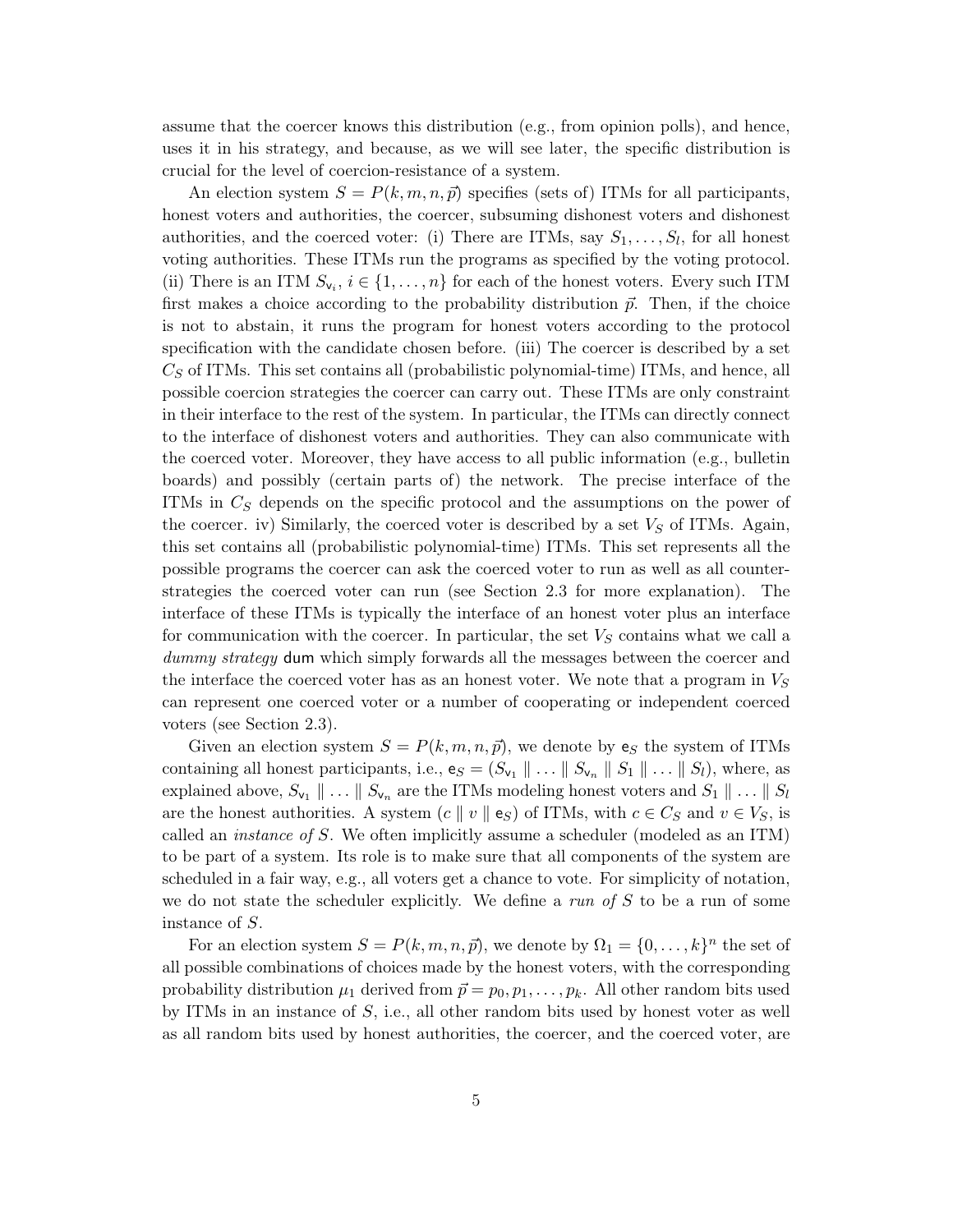uniformly distributed. We take  $\mu_2$  to be this distribution over the space  $\Omega_2$  of random bits. Formally, this distribution depends on the security parameter. We can, however, safely ignore it in the notation without causing confusion. We define  $\Omega = \Omega_1 \times \Omega_2$  and  $\mu = \mu_1 \times \mu_2$ , i.e.,  $\mu$  is the product distribution obtained from  $\mu_1$  and  $\mu_2$ . For an event  $\varphi$ , we will write  $Pr_{\omega_1,\omega_2\in\Omega}[\varphi]$ ,  $Pr_{\omega_1,\omega_2}[\varphi]$ , or simply  $Pr[\varphi]$  to denote the probability  $\mu(\{(\omega_1,\omega_2)\in\Omega:\varphi(\omega_1,\omega_2)\})$ . Similarly,  $Pr_{\omega_1\leftarrow\Omega_1}[\varphi]$  or simply  $Pr_{\omega_1}[\varphi]$  will stand for  $\mu_1(\{\omega_1 \in \Omega_1 : \varphi(\omega_1)\});$  analogously for  $Pr_{\omega_2 \leftarrow \Omega_2}[\varphi]$ .

A property of an election system  $S = P(k, m, n, \vec{p})$  is defined to be a class  $\gamma$ of properties containing one property  $\gamma_T$  for each instance T of S. We will write Pr  $[T \mapsto \gamma]$  to denote the probability Pr  $[T \mapsto \gamma_T]$ .

#### 2.3 Coercion-Resistance

We can now present our definition of coercion-resistance, which, as already mentioned in the introduction is inspired by the symbolic definition of coercion-resistance in [17]. For now, we concentrate on the case that only a single voter is coerced. The case of multi-voter coercion-resistance is discussed later. In what follows let  $P$  be a voting protocol and  $S = P(k, m, n, \vec{p})$  be an election system for P.

Our definition of coercion-resistance assumes that a coerced voter has a certain goal  $\gamma$  that she would try to achieve in absence of coercion. Formally,  $\gamma$  is a property of S. If, for example,  $\gamma$  is supposed to express that the coerced voter wants to vote for a certain candidate, then  $\gamma$  would contain all runs in which the coerced voter voted for this candidate and this vote is in fact counted. We note that in some cases such a goal cannot be achieved, e.g., in case ballots are sent over an unreliable channel or an election authority misbehaves in an observable way (e.g., fails to provide a valid proof of compliance) and as a result the election process is stopped. A more realistic goal  $\gamma$  would then be that the coerced voter successfully votes for a certain candidate, provided that the voters ballot is delivered in time and the election authority did not misbehave in an observable way.

In the definition of coercion-resistance we imagine that the coercer demands full control over the voting interface of the coerced voter, i.e., the coercer wants the coerced voter to run the dummy strategy dum instead of the program an honest voter would run. As mentioned in Section 2.2, dum simply forwards all the messages between the coercer and the interface the coerced voter has as an honest voter. If the coerced voter runs dum the coercer can effectively vote on behalf of the coerced voter or decide to abstain from voting. Of course, the coercer is not bound to follow the specified voting procedure; he can perform arbitrary coercion strategies: The coercer can send fake messages and depend his decisions on the information he has gathered so far. The intention of the coercer might even be to merely test whether the coerced voter follows his instructions, e.g., to find out whether this voter is "reliable", and hence, is a good candidate for coercion in later elections. Also, the coercer is not necessarily bound to use the interface of the coerced voter in his coercion strategy. There may be other ways to vote on behalf of the coerced voter. However, for a protocol to be coercion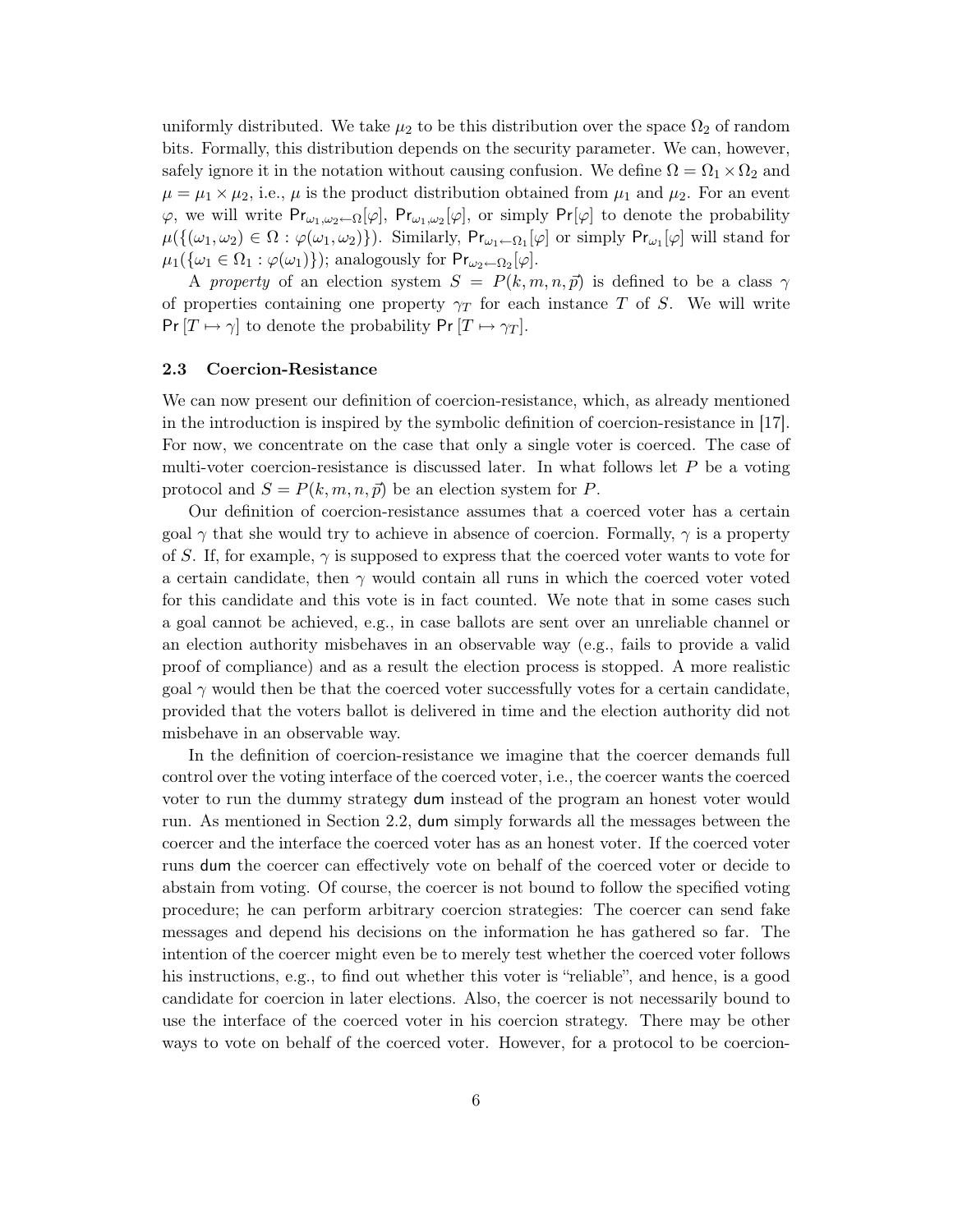resistance, there will always be at least one step in the protocol that the coercer cannot do all by himself, e.g., register, perform operations on a security token, or vote in a voting booth. For such actions, the coercer has to consult the coerced voter.

Now, for a protocol to be coercion-resistance our definition requires that there exists a *counter-strategy*  $\tilde{v}$  that the coerced voter can run instead of **dum** such that (i) the coerced voter achieves her own goal  $\gamma$ , with overwhelming probability, by running  $\tilde{v}$  and (ii) the coercer is not able to distinguish whether the coerced voter runs dum or  $\tilde{v}$ . More precisely, we will measure the ability of the coercer to distinguish between these two cases. Hence,  $\tilde{v}$  has to simulate dum while at the same time make sure that  $\gamma$  is achieved. If such a counter-strategy exists, then it indeed does not make sense for the coercer to try to influence a voter in any way, e.g., by offering money or threatening the voter, at least not from a technical point of view:<sup>1</sup> Even if the coerced voter tries to sell her vote, the coercer is not able to tell whether she is actually following the coercer's instructions or just trying to achieve her own goal by running the counterstrategy. For the same reason, the coerced voter is safe, even if she wants to achieve her goal and therefore runs the counter-strategy.

Our formal definition of coercion-resistance is the following:

**Definition 1.** Let P be a protocol and  $S = P(k, m, n, \vec{p})$  be an election system. Let  $\delta \in [0,1],$  and  $\gamma$  be a property of S. The system S is δ-coercion-resistant w.r.t.  $\gamma$ , if there exists  $\tilde{v} \in V_S$  such that for all  $c \in C_S$  we have:

- (i)  $Pr[(c \mid \tilde{v} \mid \mathbf{e}_S)^{(\ell)} \mapsto \gamma]$  is overwhelming, as a function of the security parameter.
- (ii)  $Pr[(c \parallel \text{dum} \parallel \text{e}_S)^{(\ell)} \mapsto 1] Pr[(c \parallel \tilde{v} \parallel \text{e}_S)^{(\ell)} \mapsto 1]$  is  $\delta$ -bounded, as a function of the security parameter.

Condition (i) says that by running the counter-strategy  $\tilde{v}$  the coerced voter achieves her goal with overwhelming probability, no matter which coercion-strategy the coercer performs.

Condition (ii) captures that the coercer is unable to distinguish whether the coerced voter run dum or  $\tilde{v}$ . More precisely, the coercer accepts a run (i.e., outputs 1 on tape decision) with almost the same probability no matter whether the coerced voter performs dum or  $\tilde{v}$ , where "almost the same" is formalized as  $\delta$ -bounded, for some reasonably small  $\delta$  (see below for more explanation). If the two probabilities are far apart, say for example, for some c, the probably of c accepting the run is  $60\%$  higher in case the coerced voter performs dum, this would give strong incentive to follow the instructions of the coercer, i.e., run dum: In case the coerced voter is threatened by the coercer, chances of being punished would be reduced significantly. In case the coerced voter wants to sell her vote, chances of being payed increase significantly.

In the rest of this section, we discuss further important aspects concerning the definition.

**Negligible vs.**  $\delta$ **-bounded.** The reader might wonder why we require the difference in (ii) to be  $\delta$ -bounded, rather than negligible. The reason is that negligibility is too

<sup>&</sup>lt;sup>1</sup>Of course, voters can be influenced psychologically.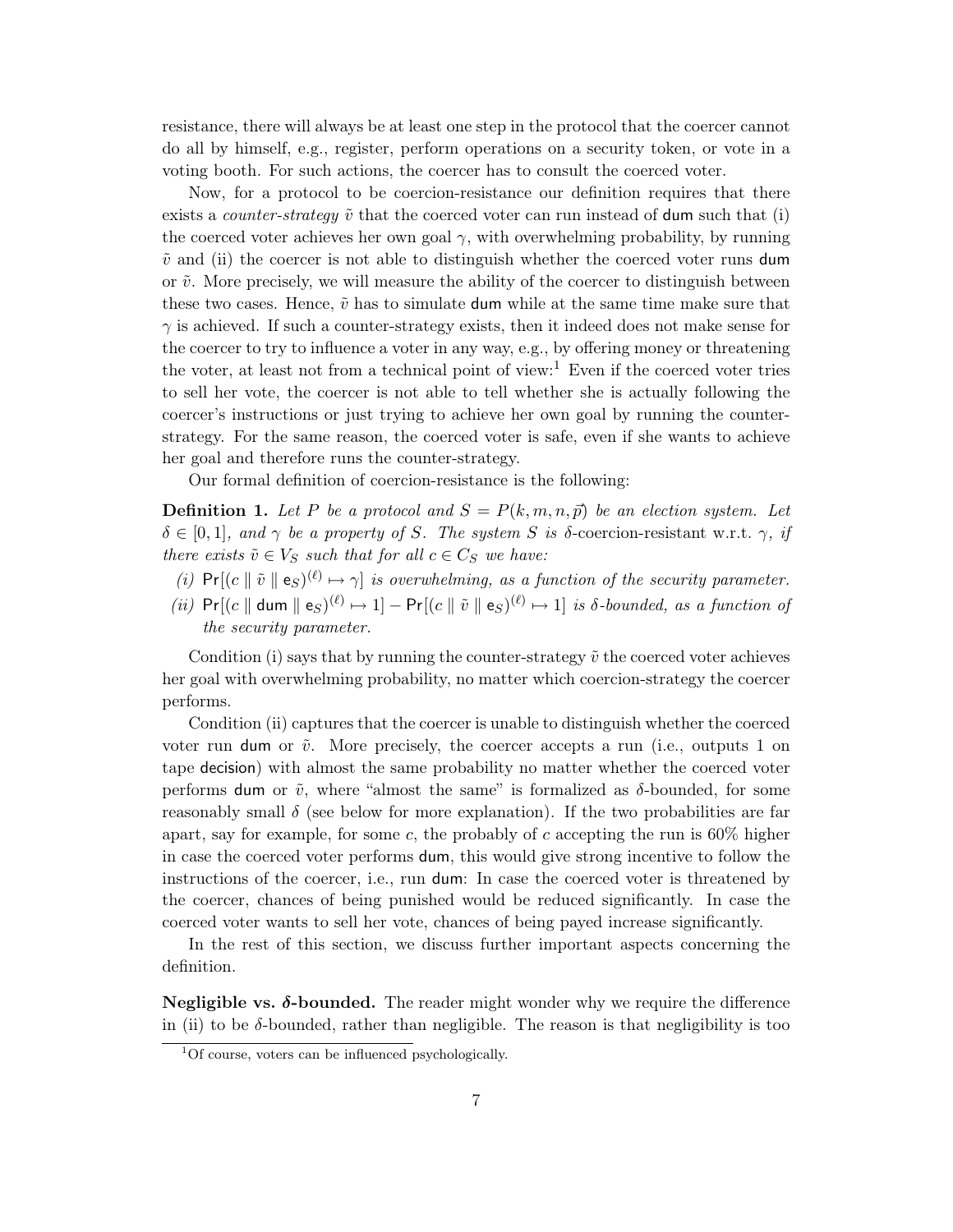strong. The difference, even for an ideal protocol, which merely reveals the result of the election, does not decrease with an increasing security parameter, but may depend on the number of choices, the distribution  $\vec{p}$  on these choices, and the number of honest voters: Imagine for example that a candidate did not get any vote in an election. Now, if the coercer asked the coerced voter to vote for this candidate, it is clear that the coerced voter did not follow the coercer's instruction. The probability for this to happen is non-negligible and depends on  $\vec{p}$  and the number of voters; the larger the number of voters is, the more likely it is that a candidate gets a vote. In fact, in our examples (see Section 5 and 6),  $\delta$  will depend on the number of candidates,  $\vec{p}$ , and the number of honest voters. Such a  $\delta$  provides for a precise measure of the level of coercion-resistance, which is of practical relevance: It might, for example, indicate that a voting protocols does not have a sufficient level of coercion-resistance if the number of voters is below a certain threshold, the number of candidates is too big, or the probability distribution of the choices (e.g., according to opinion polls) is problematic in terms of coercion-resistance. These points will be illustrated in our examples.

Coercion strategies. In Definition 1, we assume that the coercer wants the coerced voter to run the dummy strategy dum. Alternatively, one could assume that the coercer wants the coerced voter to run some arbitrary coercion strategy  $v \in V_S$ . Then, one would demand that for every coercion strategy  $v \in V_S$ , there exists a counter-strategy v' such that (i) and (ii) are satisfied (with dum replaced by v and  $\tilde{v}$ replace by  $v'$ ). However, it is easy to see that this formulation of coercion-resistance is not stronger than Definition 1: Intuitively, the reason is that the coercer can run v himself. More precisely, if there exists a counter-strategy  $\tilde{v}$  for dum, then it is easy to define a counter-strategy v' for a coercion strategy v, namely  $v' = (v \parallel \tilde{v})$ . Clearly, with this counter-strategy, (i) is satisfied, since for every  $c \in C_S$ , the system  $(c \parallel (v \parallel \tilde{v}) \parallel \mathbf{e}_S)$  behaves exactly as the system  $((c \parallel v) \parallel \tilde{v} \parallel \mathbf{e}_S)$  and  $(c \parallel v)$  can be seen as a coercer  $c' \in C_S$ . By definition of  $\tilde{v}$ , we know that  $Pr[(c' \parallel \tilde{v} \parallel \mathbf{e}_S)^{(\ell)} \mapsto \gamma]$ is overwhelming, as a function of the security parameter. Condition (ii) is satisfied as well, following a similar reasoning: The system  $S_1 = (c \parallel v \parallel \mathbf{e}_S)$  behave exactly the same as  $S'_1 = ((c \parallel v) \parallel \text{dum} \parallel \text{e}_S)$ , since dum merely forwards messages. Moreover, the system  $S_2 = (c \parallel (v \parallel \tilde{v}) \parallel e_S)$  is equivalent to  $S_2' = ((c \parallel v) \parallel \tilde{v} \parallel e_S)$ . Now, as above,  $(c \parallel v)$  can be considered to be a coercer  $c' \in C_S$  and by definition of  $\tilde{v}$ , we know that  $Pr[S'_1 \mapsto 1] - Pr[S'_2 \mapsto 1]$  is  $\delta$ -bounded, as a function of the security parameter k, and hence, this is true for  $Pr[S_1 \mapsto 1] - Pr[S_2 \mapsto 1]$ .

We use Definition 1 since it simplifies proofs. Also,  $\tilde{v}$  is the strongest counterstrategy in that it can be used to construct counter-strategies for all coercion strategies (as shown above). Therefore,  $\tilde{v}$  should in fact be part of the protocol specification.

Specific voter goals. We have already pointed out that the flexibility of defining the voter goal  $\gamma$  is important to make reasonable statements about practical voting protocols. We illustrate this flexibility by another example: As already explained, in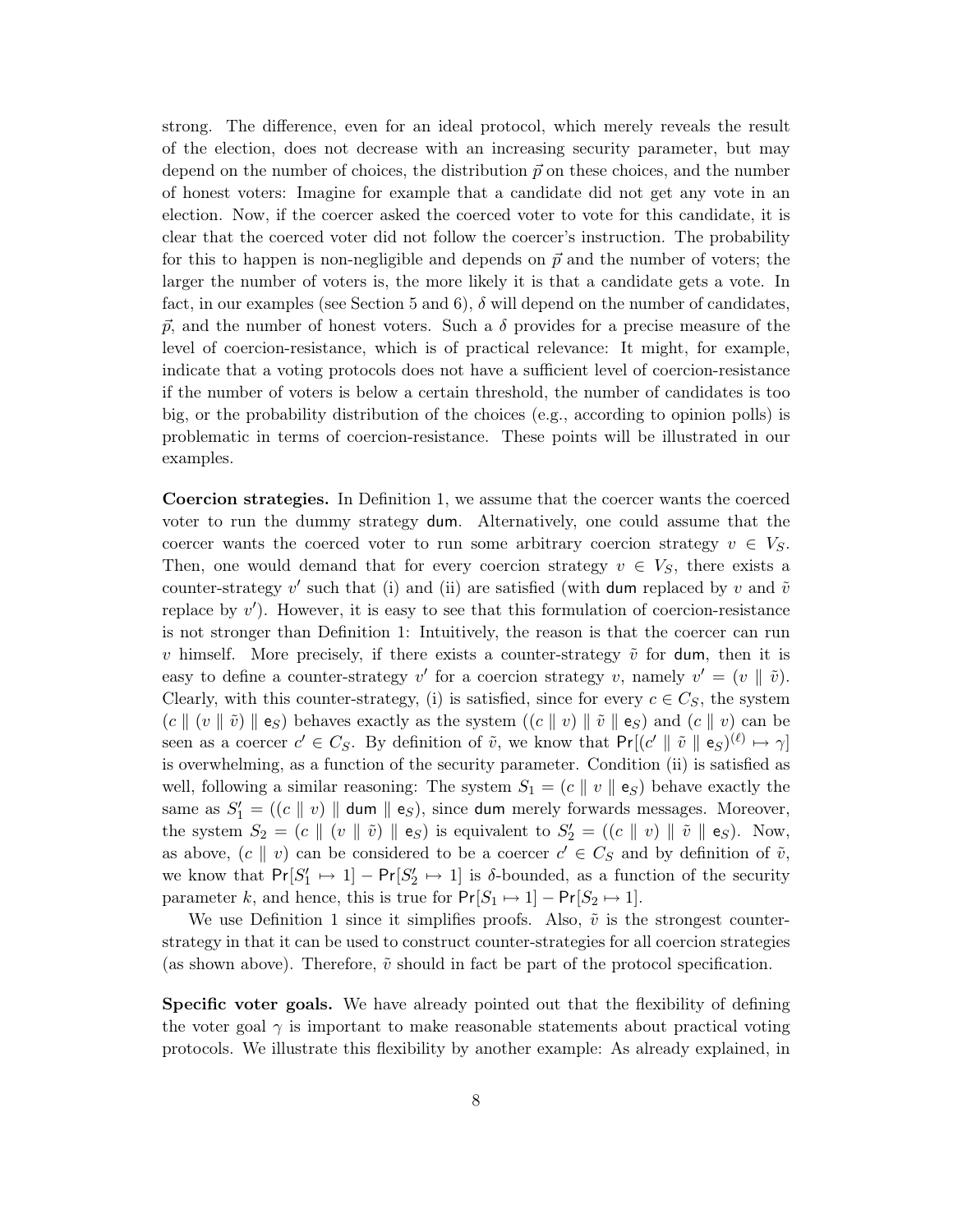elections where the probability for one candidate, say A, to get a vote is very low, the level of coercion-resistance can be quite low, i.e.,  $\delta$  can be quite big, because the coercer can tell the coerced voter to vote for A. Even in an ideal voting protocol the coerced voter has not much choice in such a situation than to vote for A. However, if there are two other candidates,  $B$  and  $C$ , say, with reasonably high probabilities, and the goal of the coerced voter is to vote for C, then  $\gamma$  could be defined as: If the coercer asks the coerced voter to vote for B (and the coerced voter can tell that this is the case), then the coerced voter votes for C. For such a (weakened) goal,  $\delta$ would be smaller, saying that the level of coercion-resistance is high in case the coercer wants the coerced voter to vote for a candidate with high probability and the favorite candidate of the coerced voter is reasonably high as well.

**Class of voter goals γ.** Definition 1 is formulated w.r.t. a single goal  $\gamma$  the coerced voter tries to achieve. This can easily be generalized to a class of goals: A protocol is coercion-resistant for such a class if it is coercion-resistant for all goals in that class. The goals a coerced voter should be able to achieve should be all goals an honest voter, not under coercion, typically can achieve, e.g, vote for a certain candidate or abstain from voting.

Multi-voter coercion. We have so far focused on the case were only one voter is coerced. In reality a coercer can coerce many voters. From the point of view of a single coerced voter, say Alice, the behavior of other coerced voters may deviate in arbitrary ways from the prescribed protocol. Alice should be able to resist coercion, independently of the other coerced voters, whom Alice might not know anyway, and independently of their behavior. However, this is already captured by Definition 1 since other coerced voters can simply be considered to be dishonest voters, and hence, they are subsumed by the coercer. This makes the coercer only more powerful, since now he even fully dictates the behavior of other coerced voters in the coercion of Alice.

Conversely, coerced voters might want to team up, e.g., to have better chances to sell their votes. This can also be modeled using Definition 1 since dum and  $\tilde{v}$ can represent a set of coerced voters. So, dum would be a parallel composition of single dummy strategies, one for every coerced voter, and  $\tilde{v}$  would be either a joint counter-strategy or a parallel composition of independent counter-strategies.

### 3 Comparison with Other Definitions

One of the first rigorous definitions of coercion-resistance was presented by Juels et al. [15]. They defined coercion-resistance relative to an ideal system. However, their definition is tailored towards voting in a public-key setting, with protocols having a specific structure. In particular, neither the Bingo voting system nor ThreeBallot fall into the class of protocols considered by Juels et al. Conversely, the voting protocol proposed by Juels et al., and also the Civitas system [8] which generalizes the protocol by Juels et al., falls in our framework.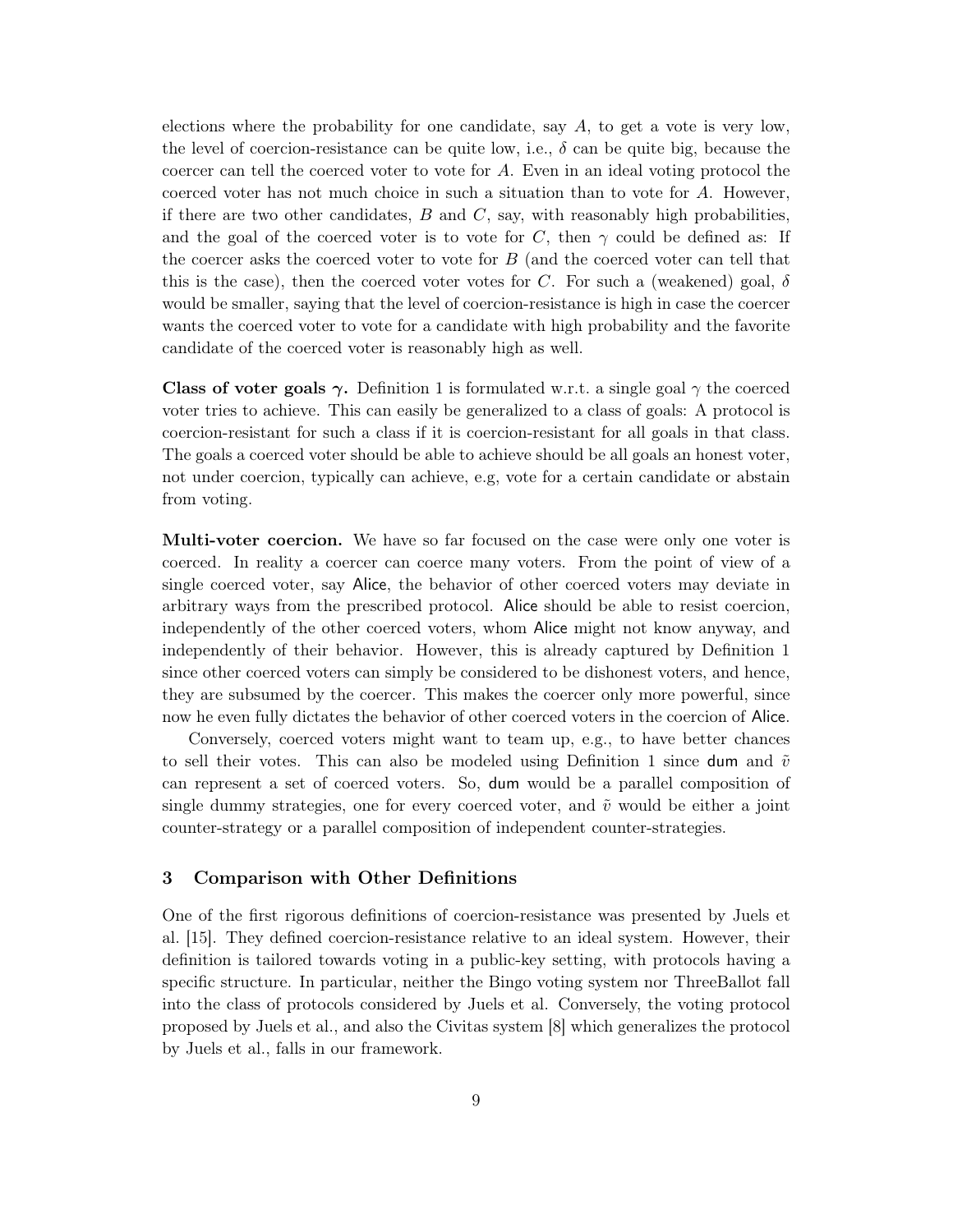A rather general definition of coercion-resistance within the simulation-based approach was presented by Moran and Naor [18], based on a definition of coercionresistance for multi-party computation by Canetti and Gennaro [6]. In this approach, a protocol is considered to be coercion-resistant, if it realizes an ideal voting functionality. The advantage of such definitions, compared to game-based definitions considered here, is that they provide composability by construction (see also [24]). However, this comes with a price: Some reasonable voting protocols cannot be proven secure due to the so-called commitment problem. This is, for example, the case for the Bingo voting system (see Section 5 for details). Other protocols are equipped with more advanced cryptographic primitives only in order for the security proofs in the simulation-based setting to go through (see, e.g., the split-ballot protocol [19]). Even if the commitment problem does not occur, the simulation-based definition is often too strong: It gives a yes/no answer—the difference between the ideal and real system is negligible or not—instead of measuring the level of coercion-resistance (as we do in our definition). Indeed for many protocols, such as paper-based protocols, the difference between a real and ideal system is non-negligible, but still reasonably small: For example, in some paper-based protocols there is a certain probability that a single fake ballot can be produced without being noticed (since, e.g., only partial auditing is done). If a coerced voter gets such a fake ballot, her vote might be revealed. However, the probability that a fixed coerced voter gets the fake ballot might be small (but non-negligible), e.g., approximately  $\frac{1}{n}$ , where *n* is the number of voters. Hence, the coercion level is increased by  $\frac{1}{n}$ , i.e., in our definition,  $\delta$  is increased by  $\frac{1}{n}$ . This could be considered to be reasonably small, but is not capture by a yes/no answer as given in the simulationbased definition. In the simulation-based definition, one could replace negligibility by δ-boundedness. Unfortunately, in the definition of Moran and Naor δ might be quite big because the environment knows how honest voters vote, and hence, in situations like the above, it can tell with high probability whether it deals with the real or ideal system. So, replacing "negligible" by "δ-boundedness" in the simulation-based definition often does not yield satisfactory results. In [19], Moran and Naor proposed and analyzed the paper-based voting protocol split-ballot which, in fact, is not perfect due to fake ballots. In this work, they indeed do not opt for  $\delta$ -boundedness or the like, but change the ideal functionality. This approach can be problematic since it might not be clear whether the resulting functionality can be considered ideal. In particular, in their "ideal" functionality, they allow the adversary to *retroactively* change the votes of corrupted voters as a function of the tally, where the difference to the original tally is only bounded by the security parameter. For other "imperfect" protocols, such as ThreeBallot (see Section 6), finding a reasonable ideal functionality which is not too close to the protocol itself can be very challenging.

In [24], Unruh and Müller-Quade generalize the simulation-based framework of [18] and [6] for coercion-resistance. This paper was submitted to the Cryptology ePrint Archive only very recently. Independent of our work, this paper also presents a gamebased definition of coercion-resistance which is similar to our definition. However, this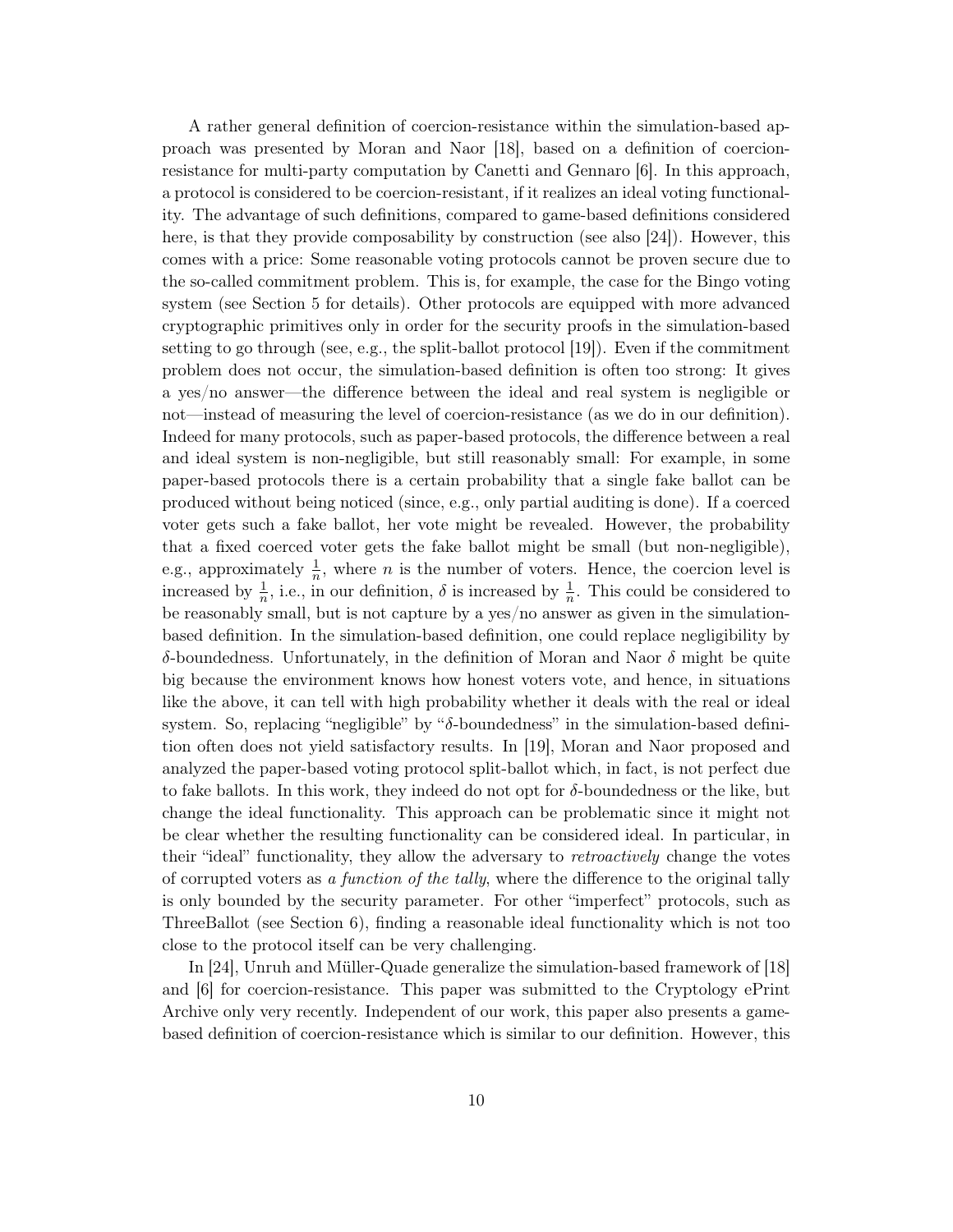definition is not further applied, except as a means to illustrate the simulation-based framework: It is shown that their simulation-based definition implies their game-based definition. As such, our work is complementary to the work by Unruh and Müller-Quade. Our work directly uses our game-based definition, since, as explained above, the simulation-based approaches often cannot be used to analyze existing protocols. Also, while a main contribution of our work is the application of our game-based definition to existing voting protocols, Unruh and Müller-Quade do not apply their framework to published protocols. Finally, the game-based definition of Unruh and Müller-Quade misses two important parameters, which are crucial in the analysis of practical voting protocols: (i) While we have a parameter  $\gamma$  for the goal of a coerced voter, they fix a specific goal, requiring that the coerced voter has to vote for a specific candidate. As explained in Section 2.3, such a goal is too strong for most practical protocols (e.g., in presence of network delays or observable misbehavior). (ii) While we have a parameter  $\delta$  for specifying the level of coercion-resistance, they fix  $\delta$  to be the level of coercion-resistance an ideal protocol guarantees plus a negligible function. As argued before, many reasonable protocols, such as some paper-based protocols, do not achieve this level of coercion-resistance.

Teague et al. [23] proposed a definition of coercion-resistance which takes a quantitative approach. However, this definition has the following limitations: (i) It is intended to be used for ideal protocols, combined, as the authors suggest, with a simulation-based definition. (ii) The coercer may only use a specific strategy to decide whether to punish the coerced voter or not. Also, the class of counter-strategies available to the coerced voter is limited. (iii) Only the probability that a cheating voter gets punished is considered, ignoring the possibility that a voter might try to sell her vote by following the instructions of the coercer.

A recent definition of coercion-resistance by Gardner et al. [11] is specifically tailored to the protocol considered by the authors. It also considers only a very restricted part of an election process, denying, for example, the coercer access to information in the tallying phase. In particular, the Bingo voting system and ThreeBallot are not in the scope of this definition.

As already mentioned in the introduction, several definitions of coercion-resistance were proposed in symbolic models (see, e.g.,  $[10, 1, 17]$ ), where, as mentioned, our game-based definition is inspired by the definition in [17].

## 4 Analyzing the Ideal Protocol

In this section, we analyze an ideal voting protocol and precisely establish the level of coercion-resistance this protocol provides. More precisely, we determine the optimal (i.e. minimal) constant  $\delta_{min}$  for which the ideal protocol is coercion-resistant. In particular, no real protocol can be  $\delta$ -coercion-resistant for any  $\delta < \delta_{min}$ . As already explained in the introduction, the results of this section are motivated by the fact that the analysis of real voting protocols can often be reduced to the ideal case (see Section 5 for an example).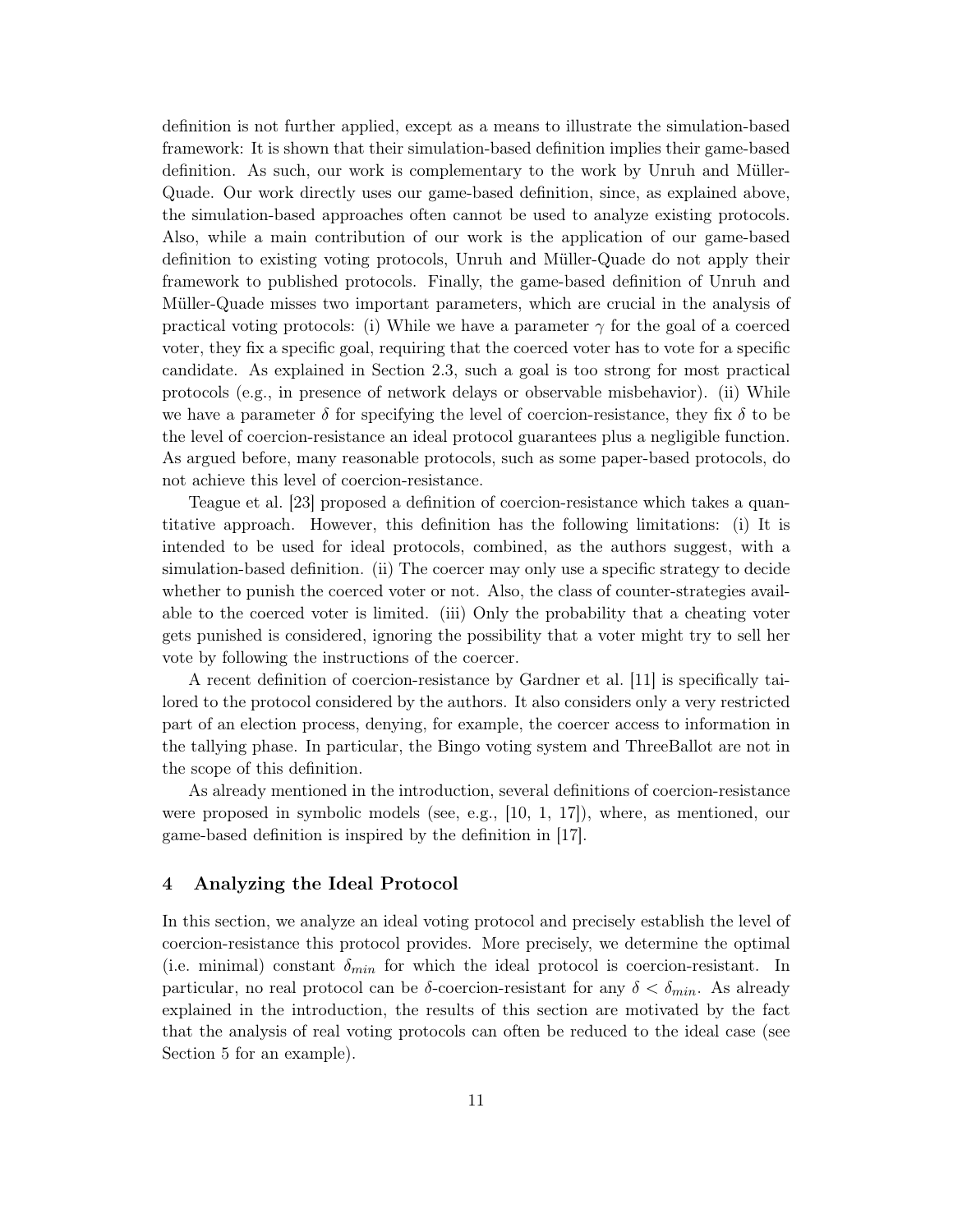We consider here the most common tallying function. It returns the number of votes each candidate gets. This kind of tallying function is used in the protocols that we analyze in the following sections. We note that the level of coercion-resistance depends on the tallying functions used in an election.

The ideal protocol. In the ideal protocol, denoted by P<sub>ideal</sub>, a voter sends her choice directly to the fully trusted election process. The election process properly counts the votes and outputs the result, without revealing any additional information. Here we consider a result to be a  $(k+1)$ -tuple indicating the number of abstaining voters and the number of votes each of the k candidates got.

More precisely, let  $S = P_{ideal}(k, m, n, \vec{p})$  denote the election system defined as follows. The system S contains exactly one voting authority. The program of an honest voter randomly picks a choice according to the distribution  $\vec{p}$  and either abstains from voting or, in the other case, sends the chosen candidate on some untappable channel to the voting authority. In particular, only the voter and the voting authority know whether the voter abstained and, if the voter did not abstain, the chosen candidate, unless the voter is dishonest. The program of the voting authority simply collects the votes received on the untappable channels from the voters (one vote for each voter) and then outputs the result of the election.

The coercer completely controls the dishonest voters and can also send messages to the coerced voter. In fact, by definition of the ideal protocol, the only reasonable message the coercer can send to the coerced voter and on the untappable channels of the dishonest voters are the desired candidates; everything else would be ignored by the voting authority. Since the protocol does not output messages to voters, the coercer does not expect to receive messages either. Hence, the view of the coercer merely consists of his own random coins and the result of the election.

A coerced voter, running the dummy strategy or emulating it by running the counter-strategy, can receive a message from the coercer and send her choice on the untappable channel to the voting authority.

**Goals of the coerced voter.** We will consider goals  $\gamma_i$  of the coerced voter, for  $i \in \{1, \ldots, k\}$ , defined as follows:  $\gamma_i$  is satisfied in a run, if whenever the coerced voter has sent her candidate to the voting authority, she has successfully voted for the  $i$ -th candidate. This implies that if the coerced voter is not instructed by the coercer to vote, i.e., the coercer does not send his candidate to the coerced voter, and hence, effectively wants the coerced voter to abstain from voting, the coerced voter does not have to vote in order to fulfill  $\gamma_i$ . In other words, by  $\gamma_i$  abstention attacks are not prevented.

Alternatively, we could consider a stronger and simpler goal  $\gamma'_i$  which requires the coerced voter to vote for i, even if the coercer wants the coerced voter to abstain. In fact, for this goal we obtain very similar results. However,  $\gamma_i'$  is too strong for most practical protocols, including the ones we consider in this paper. For reasons of uniformity, we therefore restrict ourselves to the goal  $\gamma_i$ .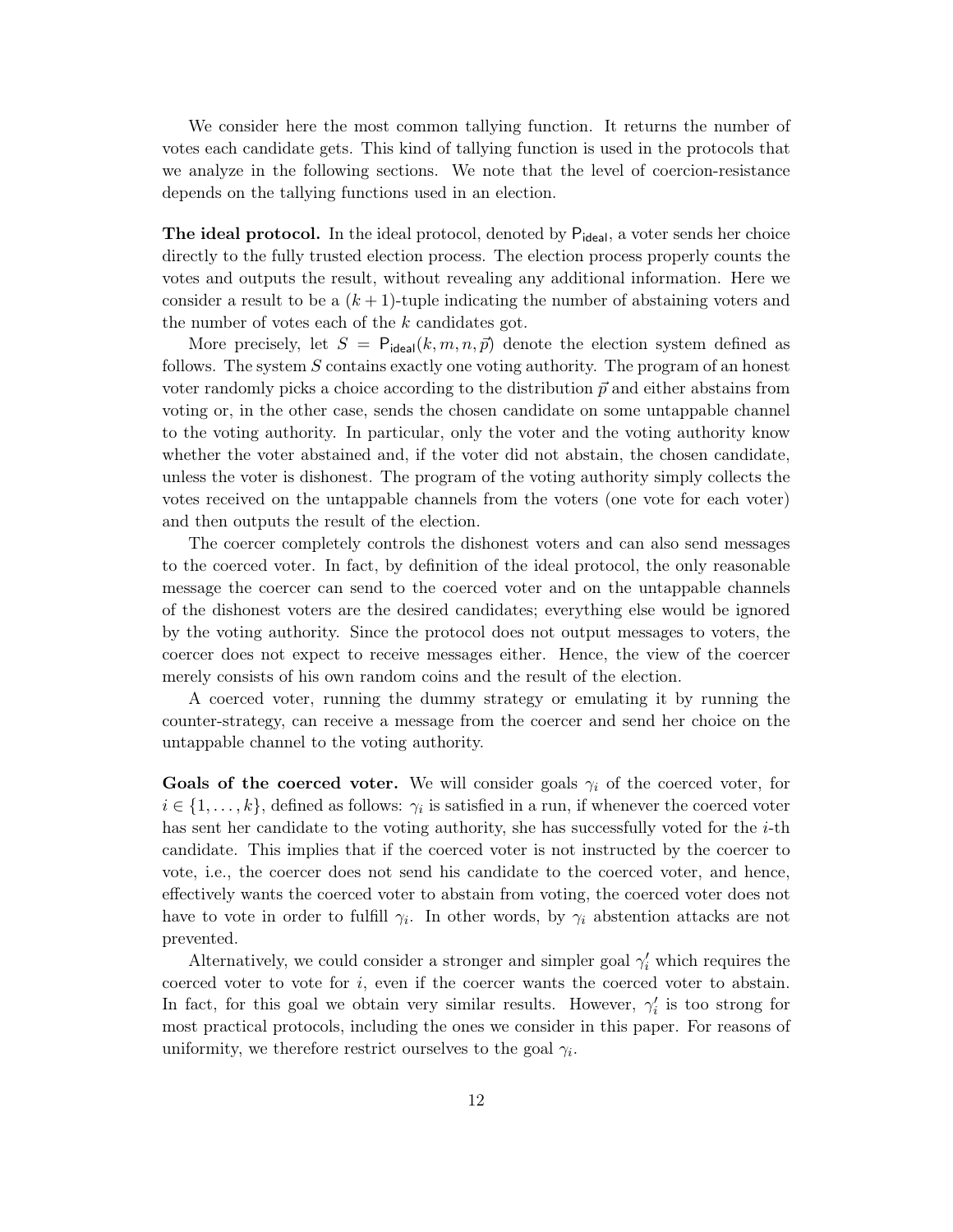We also note that, for the ideal protocol, we could consider abstention to be a goal of the coerced voter. But again, this goal cannot be achieved in most of practical protocols in which a voter is given a receipt, as such receipts can be used by the coercer to verify that the voter has actually voted.

The optimal constant  $\delta_{min}$ . Now, we establish the optimal constant  $\delta_{min}$  mentioned above. As this constant depends on the number of candidates, on the number of honest voters, and the probability distribution  $\vec{p}$ , we will denote it by  $\delta_{min}(k, n, \vec{p})$ .

This constant will be achieved if the counter-strategy  $\tilde{v}$  of the coerced voter is as follows: If the coerced voter receives a candidate from the coercer, then the coerced voter sends the i-th candidate to the voting authority; otherwise, she abstains from voting. Clearly, this counter-strategy guarantees that  $\gamma_i$  is met.

To determine  $\delta_{min}$ , we need some terminology and notation.

Since the coercer knows the votes of dishonest voters, he can simply subtract these votes from the final result and obtain what we will call the pure result of the election. The pure results only depends on the votes by the  $n$  honest voters and the coerced voter. Hence, a pure result is a tuple  $\vec{r} = (r_0, \ldots, r_k)$  of non-negative integers such that  $r_0 + \cdots + r_k = n + 1$ , where  $r_i$ , for  $i \in \{1, \ldots, k\}$ , is the number of votes for the *i*-th candidate and  $r_0$  denotes the number of voters who abstained from voting. As already mentioned above, the coercer has to base his decision—accept or reject—solely on such a pure result  $\vec{r}$ . We will denote the set of pure results by Res.

In the definition of  $\delta_{min}(k, n, \vec{p})$ , we will use the probability  $A^i_{\vec{r}}$  that the choices made by the honest voters and the coerced voter yield the pure result  $\vec{r} = (r_0, \ldots, r_k)$ , given that the coerced voter votes for the i-th candidate. It is easy to see that

$$
A_{\vec{r}}^i = \binom{n}{r_0, \dots, r_{i-1}, r_i - 1, r_{i+1}, \dots, r_k} \cdot p_0^{r_0} \dots p_{i-1}^{r_{i-1}} p_i^{r_{i-1}} p_{i+1}^{r_{i+1}} \dots p_k^{r_k}
$$
  
= 
$$
\frac{n!}{r_0! \cdots r_k!} \cdot p_0^{r_0} \dots p_k^{r_k} \cdot \frac{r_i}{p_i},
$$

where  $\binom{n}{m}$  $m_0, \ldots, m_k$  $\Big) = \frac{n!}{m_0!....m_k!}.$ 

The intuition behind the definition of  $\delta_{min}(k, n, \vec{p})$  is the following: If the coercer wants the coerced voter to vote for j and the coerced voter wants to vote for  $i$ , for some  $i, j \in \{1, \ldots, k\}$ , then, as we will show, the best strategy of the coercer to distinguish whether the coerced voter has voted for j or i is to accept a run if the pure result  $\bar{r}$ of the election in this run is such that  $A^i_{\vec{r}} \leq A^j_{\vec{r}}$ . Let  $M^*_{i,j} = \{\vec{r} \in Res : A^i_{\vec{r}} \leq A^j_{\vec{r}}\}$  be the set of those results, for which – according to his best strategy – the coercer should accept the run.

The following lemma yields a convenient and intuitive characterization of the set  $M^*_{i,j}$ . It says that a result should be accepted by the coercer iff the actual ratio  $\frac{r_j}{r_i}$ of the number of votes for  $j$  to the number of votes for  $i$  is bigger than the expected ratio  $\frac{p_j}{p_i}$ .

Lemma 1.  $A^i_{\vec{r}} \leq A^j_{\vec{r}}$  iff  $\frac{r_j}{r_i} \geq \frac{p_j}{p_i}$  $\frac{p_j}{p_i}$ , and therefore  $M_{ij}^* = \{ \vec{r} \in Res : \frac{r_j}{r_i} \}$  $\frac{r_j}{r_i} \geq \frac{p_j}{p_i}$  $\frac{p_j}{p_i}\}$  .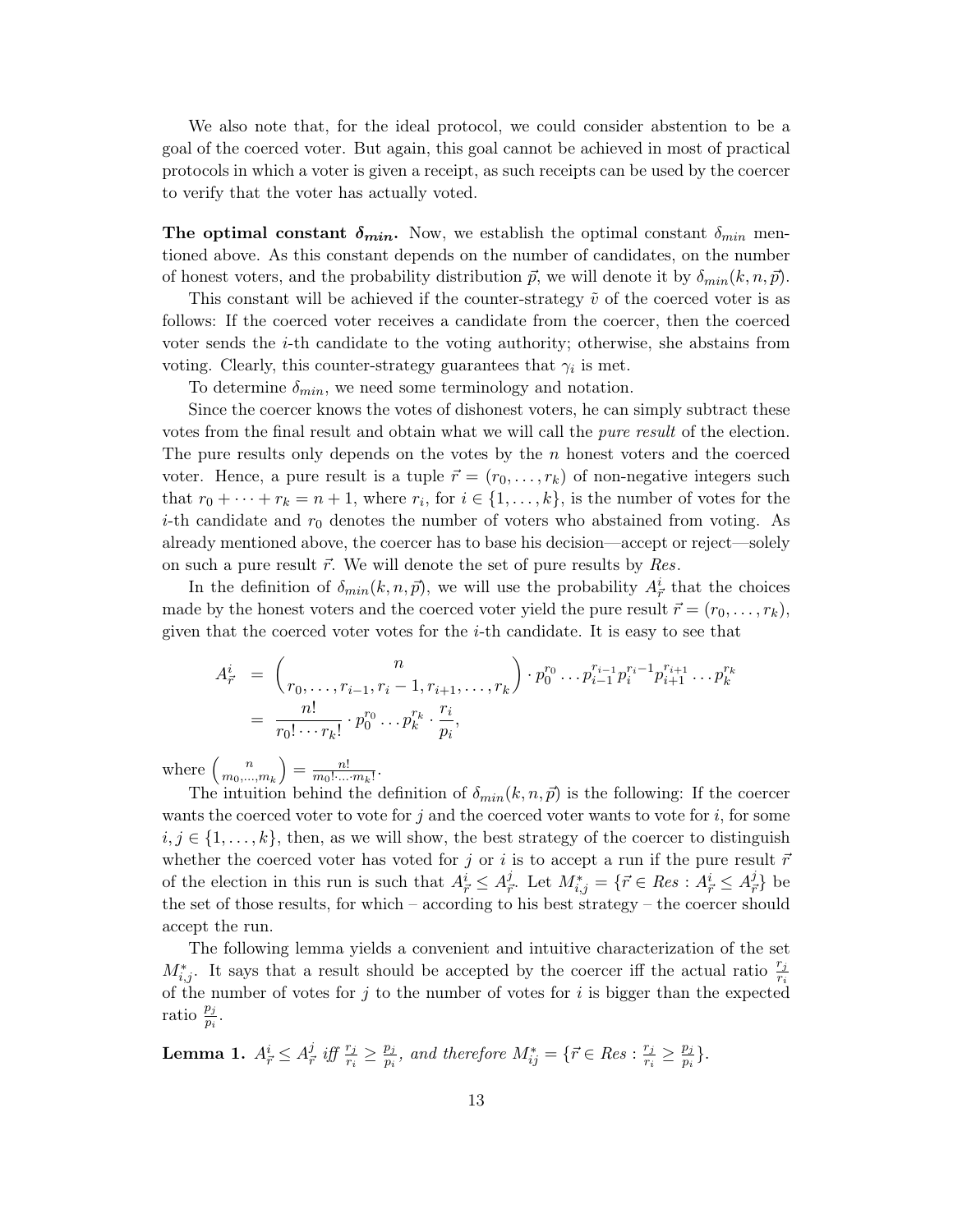

Figure 1: Level of coercion-resistance  $(\delta)$  for the ideal protocol. The goal of the coerced voter is, in each case, to vote for candidate 1.

Proof. We have the following equation:

$$
A_{\vec{r}}^j - A_{\vec{r}}^i = \frac{n!}{r_0! \cdots r_k!} \cdot p_0^{r_0} \cdots p_k^{r_k} \cdot \left(\frac{r_j}{p_j} - \frac{r_i}{p_i}\right)
$$

This term is  $\geq 0$  if and only if  $\frac{r_j}{r_i} \geq \frac{p_j}{p_i}$  $\frac{p_j}{p_i}.$ 

Now, we are ready to define the constant  $\delta_{min}^i$ , which we will show to be optimal:

$$
\delta^i_{min}(n,k,\vec{p}) = \max_{j \in \{1,\dots,k\}} \sum_{\vec{r} \in M^*_{i,j}} (A^j_{\vec{r}} - A^i_{\vec{r}}).
$$

In the definition of this constant, we take into account all possible candidates  $1, \ldots, k$ that the coercer can wish the coerced voter to vote for, excluding abstention, as in this case the counter-strategy coincides with the dummy strategy. We take the worst possible case, i.e., the index  $j$  for which the sum in the expression above is maximal.

The following theorem shows that  $\delta_{min}$  is indeed optimal (see Appendix A).

**Theorem 1.** Let  $S = P_{ideal}(k, m, n, \vec{p})$ . Then S is  $\delta$ -coercion-resistant with respect to  $\gamma_i$ , where  $\delta = \delta_{min}^i(n, k, \vec{p})$ . Moreover, S is not  $\delta'$ -coercion-resistant for any  $\delta' < \delta$ .

In Figure 1, we depict values of  $\delta = \delta_{min}$  for some selected cases. These values illustrate that the level of coercion-resistance heavily depends on the number of honest voters, the number of candidates, and the probability distribution on the choices. Note that even for national elections, it is realistic to assume that the number of voters is small, since results are often published per polling station and the number of voters who voted in one polling station is often not more than a few hundred.

The following example illustrates differences in the level of coercion-resistance depending on the parameters.

```
\Box
```
.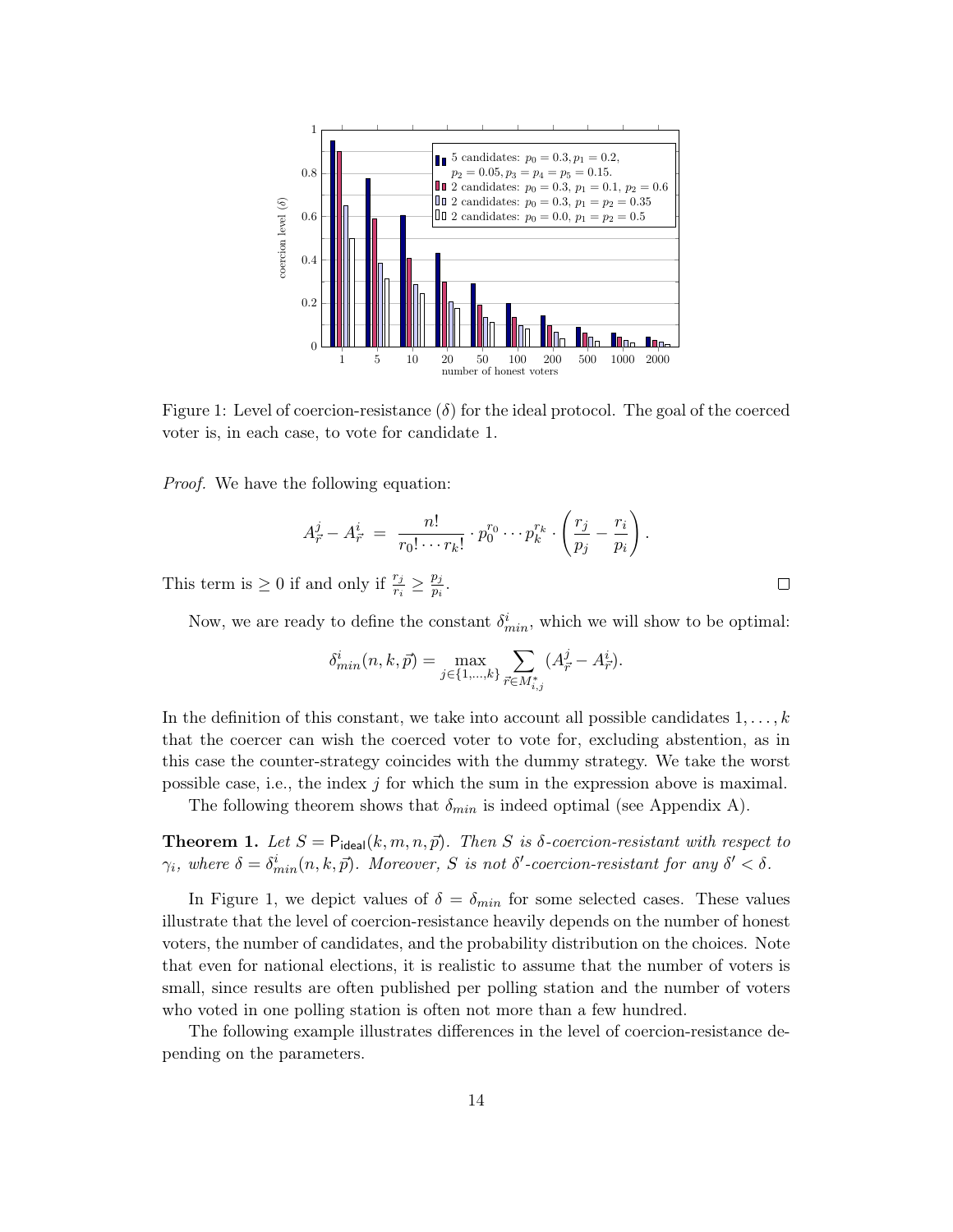Example 1. Consider two elections that use the ideal protocol. In both cases, we assume that the goal of the coerced voter is  $\gamma_1$  (to vote for 1) and that the coercer is willing to pay \$50 to a coerced voter if (using some decision procedure) he decides that the voter followed his instructions.

In the first election, we assume 2000 honest voters, two candidates, and probabilities  $p_0 = 0.3$ ,  $p_1 = 0.35$ ,  $p_2 = 0.35$  that an honest voter abstains from voting, chooses candidate 1, or chooses candidate 2, respectively. By Theorem 1 we know that this system is (0.021)-coercion-resistant w.r.t.  $\gamma_1$ . This means that if the coerced voter runs her counter-strategy to vote for her own candidate, then she will be paid—in the worst possible case—with probability only 2.1% less, and thus will earn, on average, \$1.05 less, compared to the case when she follows the instructions of the coercer. Hence, in this case, the coerced voter has only little incentive to follow the instructions of the voter. Conversely, by running the counter-strategy, chances of being accused of not following the instructions of the coercer are not much bigger than in case the coerced voter would actually follow the coercer's instructions.

In the second election, we take 100 honest voters, five candidates, and probabilities  $p_0 = 0.3, p_1 = 0.2, p_2 = 0.05, \text{ and } p_3 = p_4 = p_5 = 0.15.$  In this case the system is only  $(0.198)$ –coercion resistant w.r.t.  $\gamma_1$ , which means that the coerced voter earns, on average, \$9.9 less when she runs her counter-strategy, which might give sufficient incentives to follow the instructions of the coercer. Also, chances of being accused of not following the coercer's instructions are now much higher when running the counter-strategy compared to following the coercer's instructions.

## 5 Analyzing Bingo Voting

In this section, we analyze the Bingo voting system [4]. We prove that this system enjoys the same level of coercion-resistance as the ideal protocol, except for forcedabstention attacks.

#### 5.1 Description of the System

We describe the Bingo Voting system, which we will denote by P<sub>Bingo</sub>.

In addition to the voters, the participants in this system are the following: (i) A voting machine, which is the main component in the voting process. (ii) A trusted random number generator  $(RNG)$ , which is an independent source of randomness, with its own display, and which is connected to the voting machine. (iii) A *bulletin* board. iv) Some number of auditors who will contribute randomness in a distributed way used for randomized partial checking (RPC) in zero-knowledge proofs provided by the voting machine. While in our analysis we concentrate on the case of one voting machine, the analysis easily carries over to the case of several voting machines, as they are independent.

The election consists of three phases described below: initialization, voting, and tallying.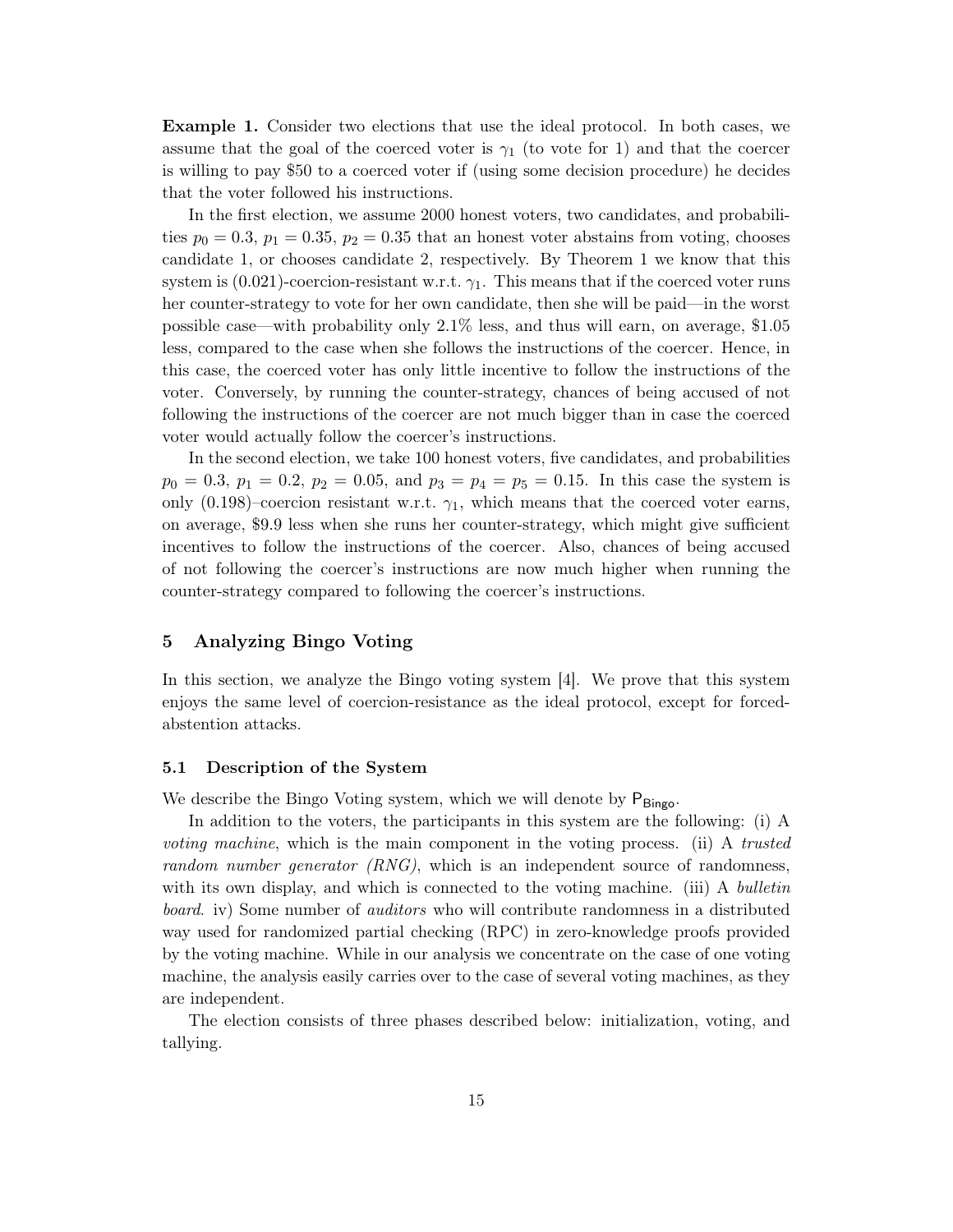**Initialization phase.** In this phase, the voting machine, for every candidate  $j$ , generates *n* random numbers  $x_1^j$  $i_1^j, \ldots, x_n^j$  (where *n* is the number of voters), along with an unconditionally hiding commitment  $\text{comm}(j, x_l^j)$  for each pair  $(j, x_l^j)$ ; more precisely, Pedersen commitments are used. All commitments are then shuffled and published on the bulletin board. Moreover, zero-knowledge proofs are published to guarantee that the same number  $n$  of commitments is created for every candidate (see below for details).

Voting phase. In this phase, a voter enters the voting booth to indicate the candidate of her choice, say j, to the voting machine, by pressing a button corresponding to j. Note that a voter can of course also abstain from voting. Then, the RNG creates a fresh random number which is displayed to the voter and transfered to the voting machine. The machine then prints a receipt consisting of the candidate names along with the following numbers next to them: The number next to the chosen candidate is the fresh random number, where the voter is expected to check that this number is the same as the one displayed by the RNG. Next to the other candidate names the machine prints a so far unused number  $x_l^j$  $l_i^j$ , for some l.

Tallying phase. In this phase, the voting machine publishes the result of the election as well as all the receipts given to voters (in a lexicographical order). The machine also opens the commitments to all pairs  $(j, x_l^j)$  where the number  $x_l^j$  $\ell$  is unused, i.e.,  $x_l^j$  $\ell$  has not been printed on any receipt.

Moreover, the machine provides zero-knowledge proofs to show that (i) for each unopened commitment on a pair of the form  $(j, x_l^j)$ , the number  $x_l^j$  $\ell_l^j$  occurs on exactly one receipt, and (ii) every receipt contains  $(k-1)$  numbers  $x_l^j$  $_l^j$  for distinct candidates j. (The k-th number is the one provided by the RNG.) These zero-knowledge proofs are described below.

The zero-knowledge proofs are checked as described below. If they are valid, every observer can verify the correctness of the result: the number of votes for candidate  $j$ should be the number of opened commitments of the form  $\mathsf{comm}(j, x_l^j),$  for some  $x_l^j$  $_l^j,$ minus the number of abstaining voters.

Zero-knowledge proofs. Now, we describe the zero-knowledge proofs used both in the tallying phase and the initialization phase.

ZK-proofs in the tallying phase. To prove conditions (i) and (ii) in the tallying phase, the following steps are performed for every receipt: First, the voting machine generates a new commitment on the pair  $(j, r)$ , where j is the chosen candidate and r is the number generated by the RNG and printed next to  $j$ . Then, all the commitments for the receipt are published: one of them is the commitment just described, the other  $(k-1)$  commitments are unopened commitments published on the bulletin board in the initialization phase, where for different receipts, different commitments are taken from the bulletin board. An observer can verify that this is the case. Next, these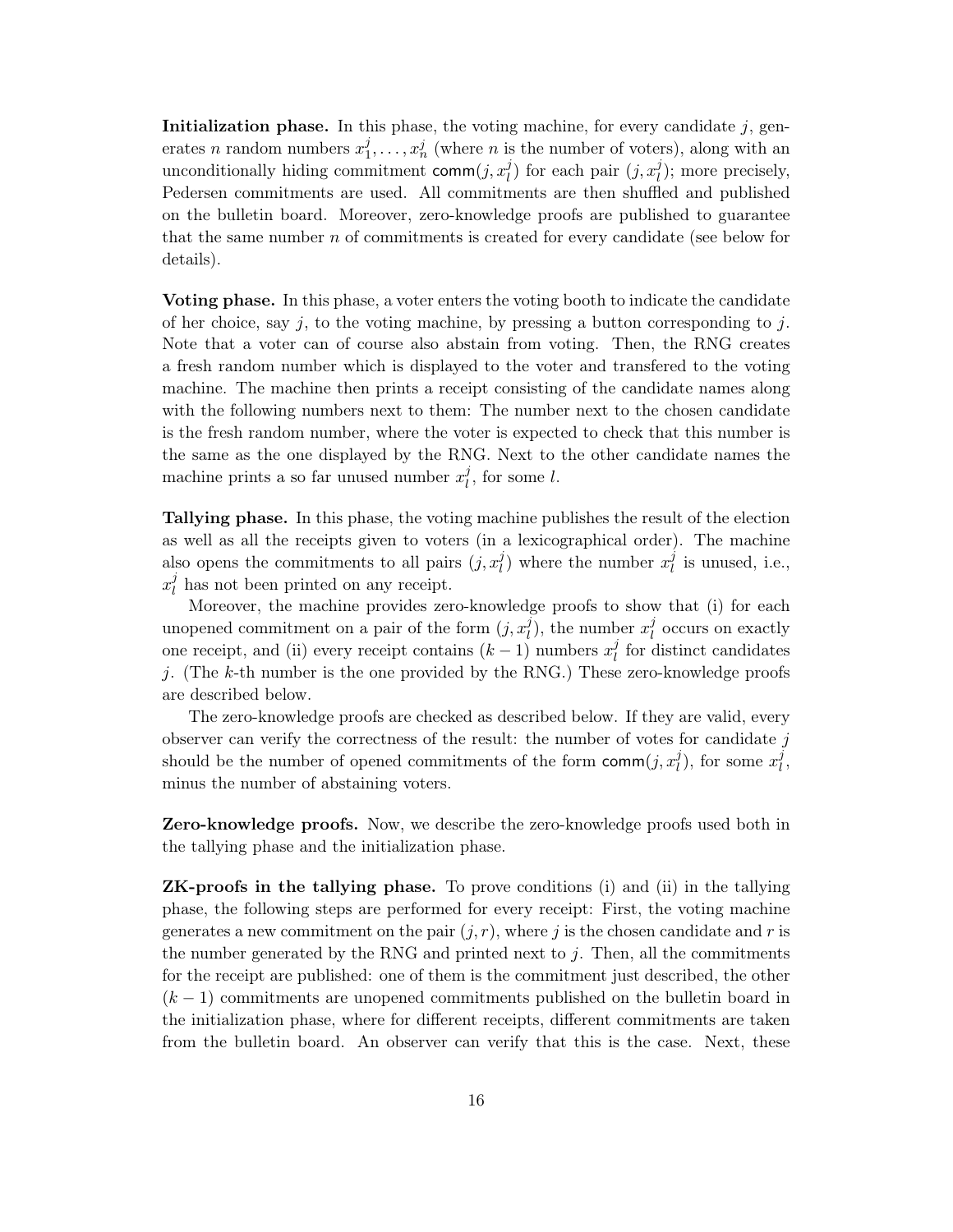commitments are re-randomized and shuffled twice; both the intermediate and the final set of commitments are published. The final commitments are opened. Now an observer can check that there is exactly one commitment for each candidate. Finally, the auditors choose a random bit in some distributed way. Depending on the value of this bit, the voting machine publishes the random factors for the first or for the second re-randomization step.

If the voting machine would try to cheat, this would be detected with a probability of 50%; this probability can be increased by repeating the procedure.

ZK-proofs in the initialization phase. This proof was not precisely defined in [4], but it can be implemented by randomized partial checking similarly to the zero-knowledge proof in the tallying phase. To this end, we assume that a commitment comm $(j, x_l^j)$  on a pair  $(j, x_l^j)$  is implemented as the pair  $(C_{jl}, D_l^j)$  =  $(\text{comm}(j), \text{comm}(x_i^j))$  $\binom{1}{l}$ , where the commitments on the single components are Pederson commitments. Now, to show that among the published commitments there are exactly *n* of the form  $\text{comm}(j, x_i^j)$  for every candidate *j*, the zero-knowledge proof proceeds similarly as in the tallying phase, except that it only uses the first component  $C_{jl}$  of a commitment.

### 5.2 Modeling and Security Assumptions

The modeling of the Bingo voting system as an election system  $S = P_{\text{Binge}}(k, m, n, \vec{p})$  is straightforward. However, we highlight some modeling issues, and most importantly, our security assumptions.

Voting authorities. We assume that the voting machine and the random number generator are honest; the bulletin board may be dishonest. This assumption is necessary for the Bingo voting system to be coercion-resistant. (However, for voter verifiability the voting machine does not need to be honest.) We also assume that at least one of the auditors is honest; all others may be dishonest.

Honest voters. As usual, an honest voter first makes a choice according to the probability distribution  $\vec{p}$ . If the choice is to abstain from voting, she abstains, otherwise follows the procedure described for the voting phase. After the voting phase is finished, an honest voter reveals her (paper) receipt, e.g., mails it to an organization to ask it to verify the correctness of the voting process w.r.t. her receipt or to publish it on some bulletin board. In particular, the coercer will get to see all receipts of honest voters, and hence, knows whether a voter voted or not. The assumption that the paper receipts are revealed after the voting phase is reasonable. Also, the (presumably small) fraction of honest voters for which the coercer manages to get hold of the receipt earlier, could be considered to be dishonest. In any case, the assumption helps in the proof and we believe that our results also hold without that assumption.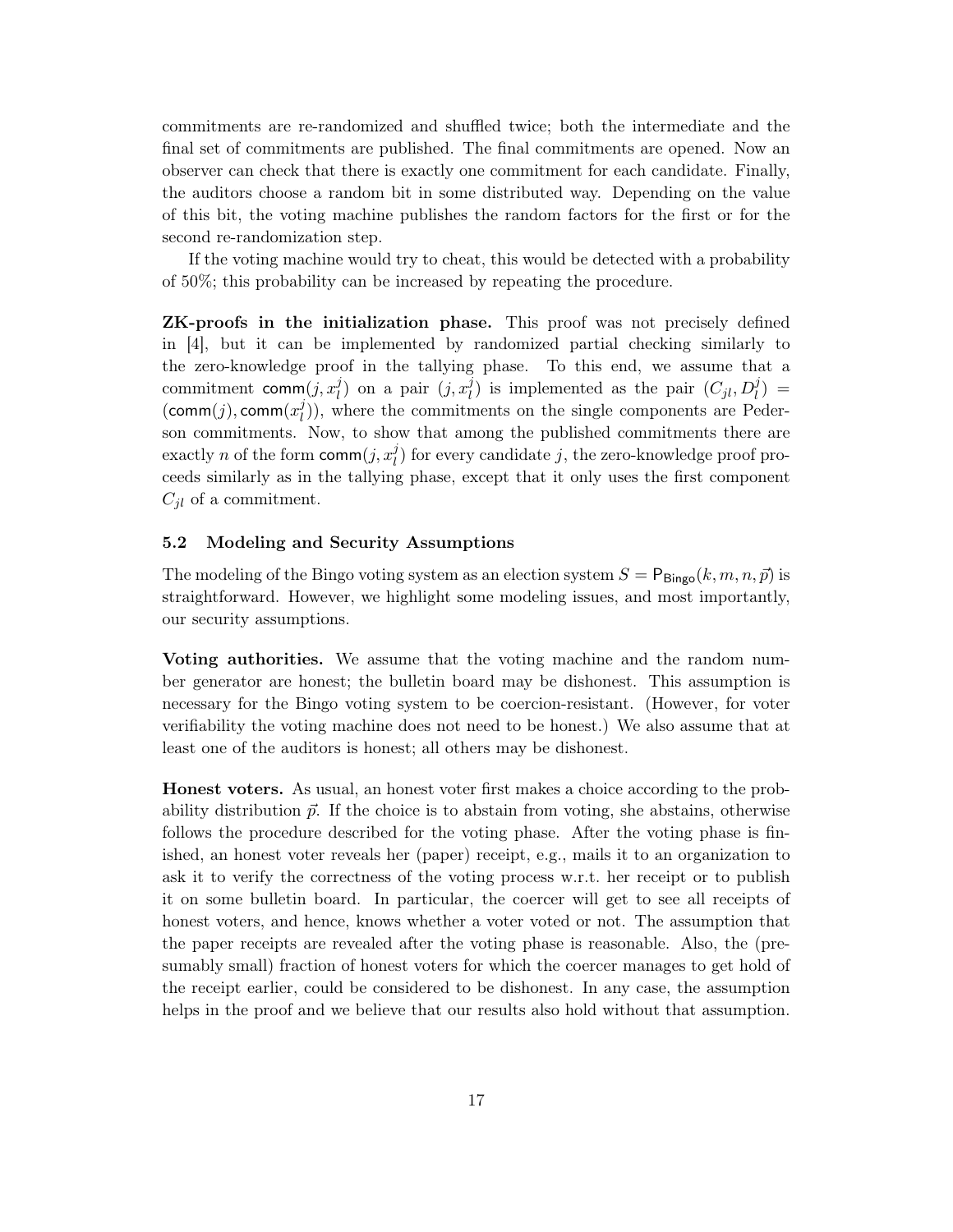The coerced voter. A coerced voter, running the dummy strategy or emulating it by running a counter-strategy, can communicate with the coercer and send her candidate on an untappable channel to the voting authority.

The coercer. The coercer can freely communicate with dishonest participants (voters and authorities) as well as with the coerced voter; in fact, dishonest participants are considered to be part of the coercer program. In a run of the system the coercer can see the following:  $(v1)$  his random coins,  $(v2)$  all messages published by the voting machine, both in the initialization phase and the tallying phase, (v3) receipts of all honest voters, as already explained above and (v4) the messages received from the coerced voter (and dishonest parties), including the receipt of the coerced voter. However, the coercer cannot directly see the information the coerced voter obtains in the voting booth. In particular, the coerced voter can lie about what she sees and does in the voting booth, such as the random number shown by the RNG or the candidate she picked. So, while talking with the coercer on the phone would be allowed, taking pictures or videos should be prohibited (unless they can be manipulated on-the-fly, which, however, is unrealistic).

### 5.3 Coercion-Resistance of the System

We now show that the Bingo voting system enjoys the same level of coercion-resistance as the ideal protocol. However, since we assume that the coercer can see all receipts of voters who voted, the coerced voter can be forced to abstain from voting. Hence, the coerced voter can only achieve goal  $\gamma_i$ , but not  $\gamma'_i$  (see Section 4).

More precisely, the goal  $\gamma_i$ ,  $i \in \{1, ..., k\}$ , is satisfied in a run, if whenever the coerced voter has indicated her candidate to the voting machine, she has successfully voted for the i-th candidate.

We prove the following theorem:

**Theorem 2.** Let  $S = P_{\text{Bingo}}(k, m, n, \vec{p})$ . Then S is  $\delta$ -coercion-resistant with respect to  $\gamma_i$ , where  $\delta = \delta_{min}^i(n, k, \vec{p}).$ 

As already mentioned in Section 3, other approaches are unsuitable for the analysis of the Bingo voting system. We note that the simulation-based definitions [18, 24] cannot be applied due to the commitment problem. However, they might be applicable if we weakened the security assumptions, assuming that all the auditors are honest. In this case a simulator can simulate these auditors, which allows it to fake the zero-knowledge proofs in the tallying phase, as it "knows" the challenges. Another alternative could be to consider more advanced commitments, as, e.g., in [19]. The game-based definition in [24] could be adapted to deal with the Bingo voting system (see also Section 3). However, the simulation-based approach taken in [24] to prove coercion-resistance would, as explained, not work.

The remainder of this section is devoted to the proof of Theorem 2. First, we define the counter-strategy  $\tilde{v}$  of the coerced voter:  $\tilde{v}$  coincides with the dummy strategy dum, with the following exceptions: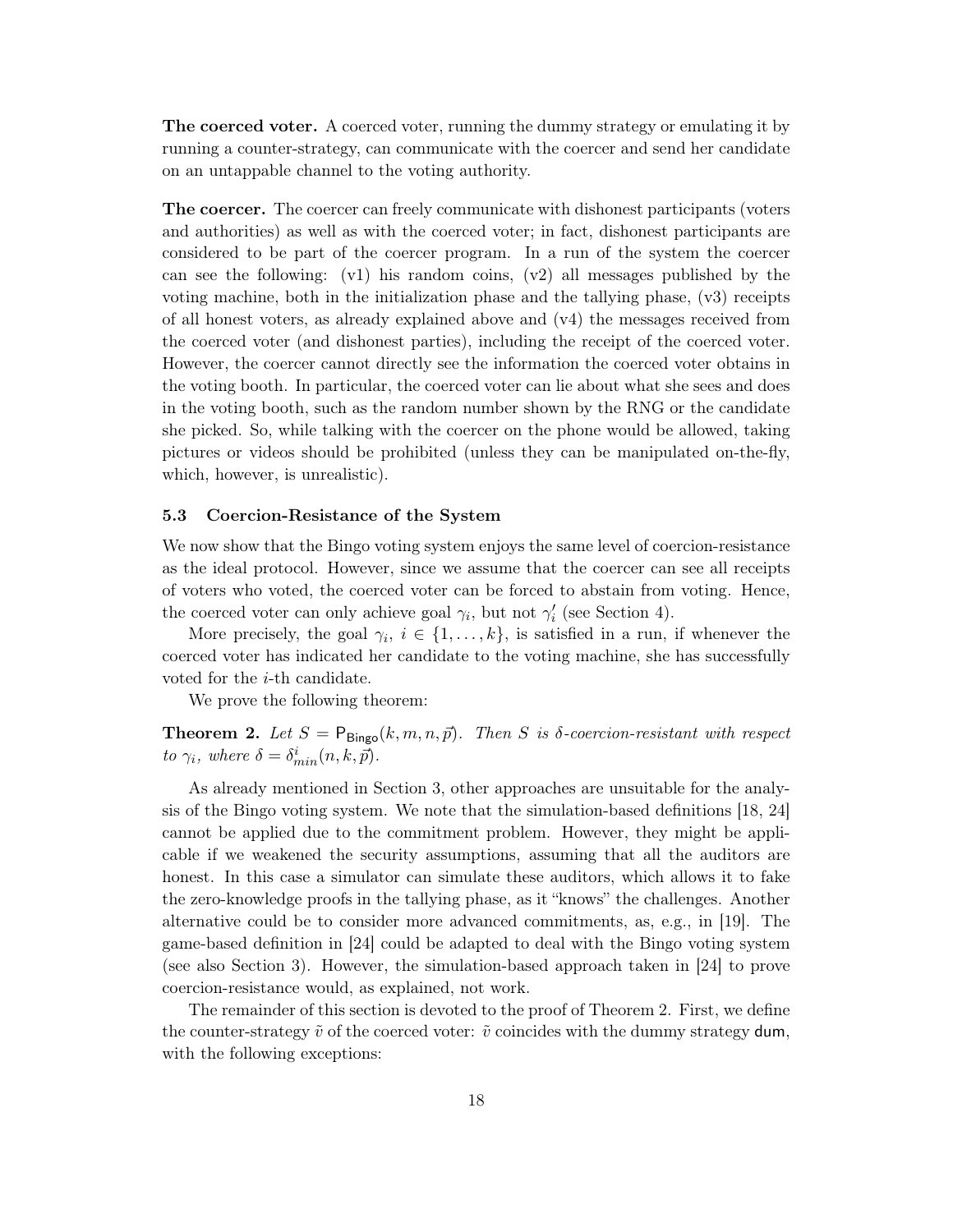- 1.  $\tilde{v}$  votes for candidate i, i.e., the coerced voter presses the button for candidate  $i$ , if the coercer instructs the coerced voter to vote for some candidate  $j$ .
- 2. If dum would forward the number that is shown on the display of the random number generator to the coercer,  $\tilde{v}$  forwards the number next to the candidate  $j$ , as shown on her receipt.

It is easy to see that if the coerced voter runs the counter-strategy  $\tilde{v}$ , then condition (i) of Definition 1 is satisfied for every  $c \in C_S$ . Note that if the coercer does not instruct the coerced voter to vote for some candidate  $j$  (abstention attack), then following the counter-strategy the coerced voter abstains from voting, which is in accordance with  $\gamma_i$ .

It remains to prove condition (ii) of Definition 1. For this purpose, let us fix a program c of the coercer. We need to prove that  $Pr[T \mapsto 1] - Pr[T \mapsto 1] \leq \delta$ , where  $T = (\text{dum } \parallel c \parallel \mathbf{e}_S)$  and  $\tilde{T} = (\tilde{v} \parallel c \parallel \mathbf{e}_S)$ . The rest of the proof consists of the two parts already mentioned in the introduction, a cryptographic and a combinatorial part. The cryptographic part is Lemma 2. Using Lemma 2, the combinatorial part is merely a reduction to the ideal case, as studied in the previous section; it does not have to be redone.

As introduced in Section 2.2, by  $\omega_1 \in \Omega_1$  we denote a vector of choices made by the honest voters and by  $\omega_2 \in \Omega_2$  we denote all the remaining random coins of a system. We denote by  $\rho$  a view of the coercer, as described in Section 5.2, (v1)–(v4). We use the notion of a *pure result*  $\vec{r} = (r_0, \ldots, r_k)$  as introduced in Section 4. In particular, it holds that  $r_0 + \cdots + r_k = n+1$  and the coercer can compute this result from his view, by subtracting the votes of dishonest voters from the result of the election. We will denote the pure result determined by a view  $\rho$  of the coercer by res( $\rho$ ). A pure result determined by  $\omega_1$  and the choice j of the coerced voter will be denoted by res $(\omega_1, j)$ .

As mentioned before, the coercer can derive from his view which voters abstained from voting. Given a view  $\rho$  of the coercer, we denote by abst $(\rho)$  the set of voters who abstained from voting, among the honest voters and the coerced voter; the number of such voters is referred to by  $r_0(\rho) = |\text{abst}(\rho)|$ . As this set/number depends only on  $\omega_1$ , we will sometimes write abst $(\omega_1)/r_0(\omega_1)$ .

For a coercer view  $\rho$  in a run of the system, we denote by  $f(\rho)$  the candidate the coercer wants the coerced voter to vote for; if the coercer does not instruct the coerced voter to vote, then  $f(\rho)$  is undefined. Note that the coercer has to provide the coerced voter with  $f(\rho)$  before the end of the election. Consequently, all messages the coercer has seen up to this point only depend on  $\omega_2$  and are independent of the choices made by honest voters, which are determined by  $\omega_1$ . Therefore, we sometimes write  $f(\omega_2)$ for the candidate the coercer wants the coerced voter to vote for in runs that use the random coins  $\omega_2$ .

For a coercer view  $\rho$ , let  $\varphi_{\rho}$  be a predicate over  $\Omega_1$  such that  $\varphi_{\rho}(\omega_1)$  holds iff  $res(\omega_1, f(\rho)) = res(\rho)$  and  $abs(\omega_1) = abs(t)$ , i.e., the choices  $\omega_1$  of the honest voter are consistent with the view of the coercer, as far as the result of the election and the set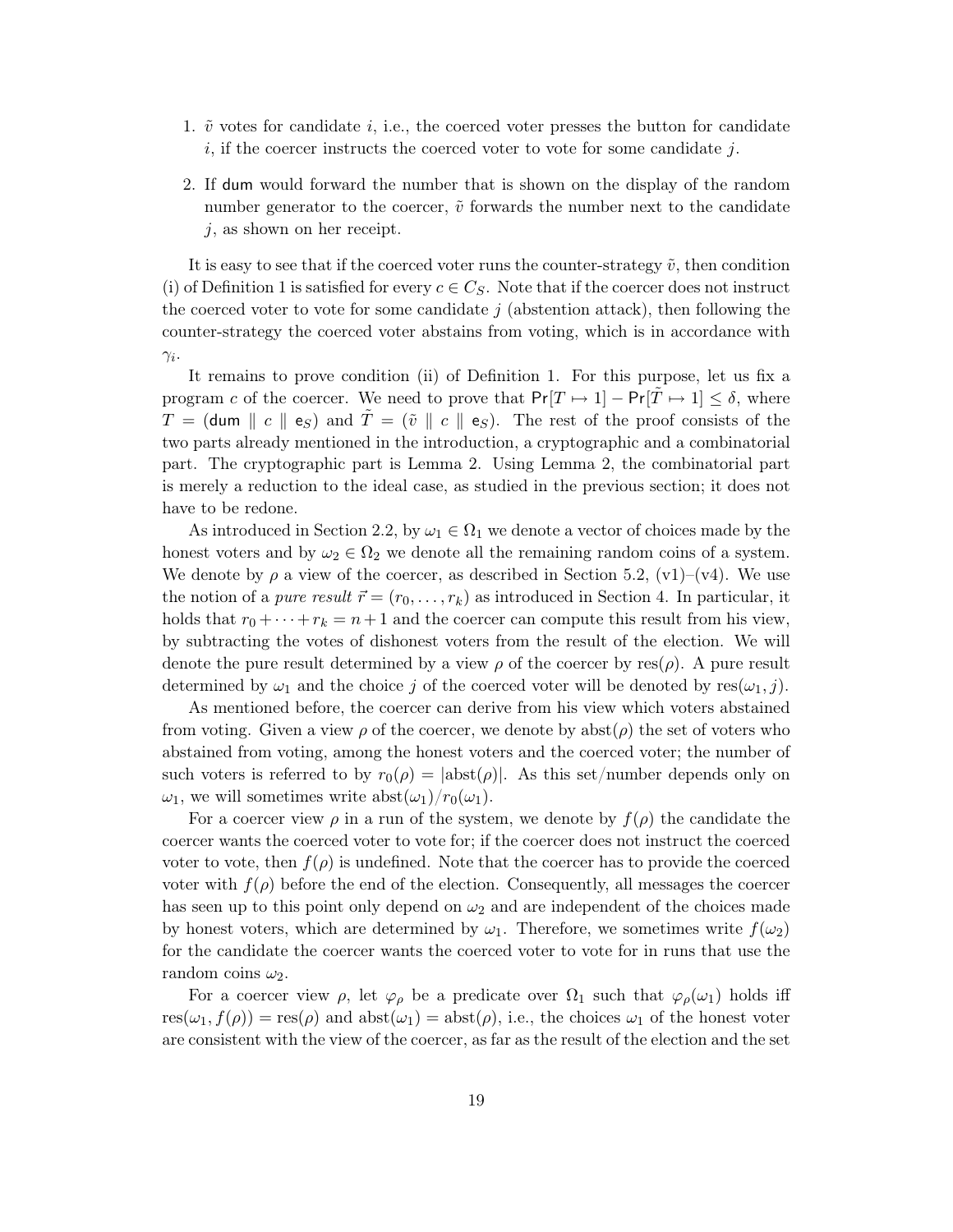of abstaining voters is concerned, in case the coerced voter runs the dummy strategy. Analogously, for the counter-strategy, we define that  $\tilde{\varphi}_{\rho}(\omega_1)$  holds iff res $(\omega_1, i) = \text{res}(\rho)$ and  $abst(\omega_1) = abst(\rho)$ .

For a coercer view  $\rho$ , by  $T(\omega_1, \omega_2) \mapsto \rho$ , or simply  $T \mapsto \rho$ , we denote the fact that the system T, when run with  $\omega_1, \omega_2$ , produces the view  $\rho$  (similarly for T). For a set M of views, we write  $T(\omega_1, \omega_2) \mapsto M$  if  $T(\omega_1, \omega_2) \mapsto \rho$  for some  $\rho \in M$ .

The following lemma is the key fact used in the proof of Theorem 2 (see Appendix B for the proof). It constitutes the cryptographic part of the proof of Theorem 2.

**Lemma 2.** Let  $\rho$  be a coercer view such that  $f(\rho)$  is defined. Let  $\omega_1^{\rho}$  $\int_1^{\rho}$  and  $\tilde{\omega}_1^{\rho}$  $\int_{1}^{\rho}$  be some fixed elements of  $\Omega_1$  such that  $\varphi_{\rho}(\omega_1^{\rho})$  $_{1}^{\rho}$ ) and  $\tilde{\varphi}_{\rho}(\tilde{\omega}_{1}^{\rho})$  $_{1}^{\rho}$ ), respectively. Then, the following equations hold true:

$$
\Pr[T \mapsto \rho] = \Pr_{\omega_1}[\varphi_{\rho}(\omega_1)] \cdot \Pr_{\omega_2}[T(\omega_1^{\rho}, \omega_2) \mapsto \rho] \tag{1}
$$

$$
\Pr[\tilde{T} \mapsto \rho] = \Pr_{\omega_1}[\tilde{\varphi}_{\rho}(\omega_1)] \cdot \Pr_{\omega_2}[\tilde{T}(\tilde{\omega}_1^{\rho}, \omega_2) \mapsto \rho] \tag{2}
$$

$$
\Pr_{\omega_2}[T(\omega_1^{\rho}, \omega_2) \mapsto \rho] = \Pr_{\omega_2}[\tilde{T}(\tilde{\omega}_1^{\rho}, \omega_2) \mapsto \rho] . \tag{3}
$$

Intuitively, the lemma says that the view of the coercer is information-theoretically independent of the choices of honest voters and the coerced voter as long as these choices are consistent with the result of the election given in this view.

Now, using this lemma, we can link the level of coercion-resistance the Bingo voting system provides with the optimal bound  $\delta_{min}$  established in Section 4. Clearly, if  $f(\rho)$ is defined, we have:

$$
\Pr_{\omega_1}[\varphi_{\rho}(\omega_1)] = A_{\text{res}(\rho)}^{f(\rho)} \cdot \Pr_{\omega_1}[\text{abst}(\omega_1) = \text{abst}(\rho) \mid \text{res}(\omega_1, f(\rho)) = \text{res}(\rho)]
$$

and

$$
\Pr_{\omega_1}[\tilde{\varphi}_{\rho}(\omega_1)] = A^i_{\text{res}(\rho)} \cdot \Pr_{\omega_1}[\text{abst}(\omega_1) = \text{abst}(\rho) \mid \text{res}(\omega_1, i) = \text{res}(\rho)].
$$

Furthermore, we have

$$
\Pr_{\omega_1}[\text{abst}(\omega_1) = \text{abst}(\rho) \mid \text{res}(\omega_1, f(\rho)) = \text{res}(\rho)] =
$$
\n
$$
= \Pr_{\omega_1}[\text{abst}(\omega_1) = \text{abst}(\rho) | r_0(\omega_1) = r_0(\rho)]
$$
\n
$$
= \Pr_{\omega_1}[\text{abst}(\omega_1) = \text{abst}(\rho) \mid \text{res}(\omega_1, i) = \text{res}(\rho)],
$$

as the set of abstaining voters depends only on the number of abstaining voters.

Together with Lemma 2, we immediately obtain for all  $\omega_1^{\rho}$  with  $\varphi_{\rho}(\omega_1^{\rho})$  $_{1}^{\rho}$ ):

$$
Pr[T \mapsto \rho] - Pr[\tilde{T} \mapsto \rho] =
$$
  

$$
(A_{res(\rho)}^{f(\rho)} - A_{res(\rho)}^i) \cdot Pr[T(\omega_1^{\rho}, \omega_2) \mapsto \rho] \cdot Pr[\text{abst}(\omega_1) = \text{abst}(\rho)|r_0(\omega_1) = r_0(\rho)].
$$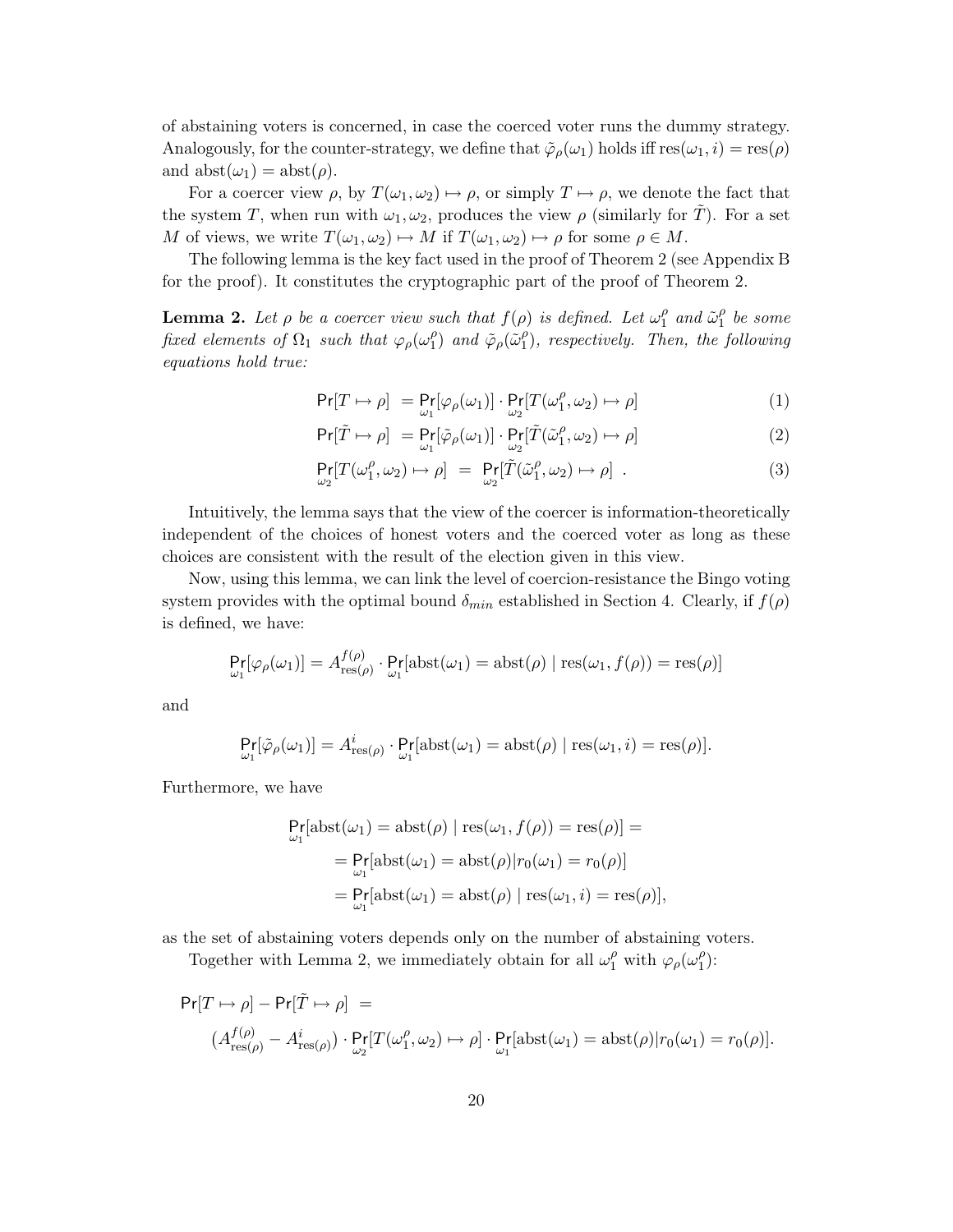Let  $M$  be the set of views that are accepted by the program  $c$  of the coercer, i.e., for which the coercer outputs 1. In what follows, let  $j$  range over the set of candidate names  $\{1, \ldots, k\}, \, \vec{r} = (r_0, \ldots, r_k)$  over all the pure results and S over all subsets of  $\{1,\ldots,n\}$ . Let  $M_j^{\vec{r},S} = \{\rho \in M : f(\rho) = j, \text{ abst}(\rho) = S \text{ and } \text{res}(\rho) = \vec{r}\}\.$  Further, let  $\omega_1^{j,\vec{r},S}$  be an arbitrary element, such that  $res(\omega_1^{j,\vec{r},S})$  $j, \vec{r}, S$ ,  $j) = \vec{r}$  and  $\text{abst}(\omega_1^{j, \vec{r}, S})$  $j^{(r,s)}_{1}(s) = S$ . Then we have  $\varphi_{\rho}(\omega_1^{j,\vec{r},S})$  $j, \vec{r}, S$  for all  $\rho \in M^{\vec{r}, S}_{j}$  $j^{r,s}$ . We have

$$
\Phi = \Pr[T \mapsto 1] - \Pr[\tilde{T} \mapsto 1]
$$
\n
$$
= \Pr[T \mapsto M] - \Pr[\tilde{T} \mapsto M]
$$
\n
$$
= \sum_{j} \sum_{\vec{r}} \sum_{S} \sum_{\rho \in M_j^{\vec{r},S}} (\Pr[T \mapsto \rho] - \Pr[\tilde{T} \mapsto \rho])
$$
\n
$$
= \sum_{j} \sum_{\vec{r}} \sum_{S} \sum_{\rho \in M_j^{\vec{r},S}} (A_{\vec{r}}^j - A_{\vec{r}}^i) \cdot \Pr[T(\omega_1^{j,\vec{r},S}, \omega_2) \mapsto \rho]
$$
\n
$$
\cdot \Pr[\text{abst}(\omega_1) = S | r_0(\omega_1) = r_0]
$$
\n
$$
= \sum_{j} \sum_{\vec{r}} (A_{r}^j - A_{r}^i) \sum_{S} \sum_{\rho \in M_j^{\vec{r},S}} \Pr[T(\omega_1^{j,\vec{r},S}, \omega_2) \mapsto \rho] \cdot \Pr[\text{abst}(\omega_1) = S | r_0(\omega_1) = r_0].
$$

Let  $M^*_{i,j} = \{\vec{r} : A^j_{\vec{r}} \geq A^i_{\vec{r}}\}\.$  Then, we obtain

$$
\Phi \leq \sum_{j} \sum_{\vec{r} \in M_{i,j}^*} (A_{\vec{r}}^j - A_{\vec{r}}^i) \sum_{S} \sum_{\rho \in M_{j}^{\vec{r},S}} \Pr_{\omega_2} [T(\omega_1^{j,\vec{r},S}, \omega_2) \mapsto \rho] \cdot \Pr[\text{abst}(\omega_1) = S \mid r_0(\omega_1) = r_0].
$$

Next, we use that, by the definition of  $M_i^{\vec{r},S}$  $j^{\vec{r},S}$ , for  $\rho \in M^{\vec{r},S}_{j}$  we have  $f(\rho) = j$  and, because  $f(\rho)$  depends only on  $\omega_2$ ,  $T(\omega_1^{j,\vec{r},S})$  $j^{(r,s)}_1, \omega_2$   $\mapsto \rho$  implies  $f(\omega_2) = j$ . With this, we obtain:

$$
\Pr_{\omega_2}[T(\omega_1^{\rho}, \omega_2) \mapsto \rho] = \Pr_{\omega_2}[f(\omega_2) = j] \cdot \Pr_{\omega_2}[T(\omega_1^{j, \vec{r}, S}, \omega_2) \mapsto \rho \mid f(\omega_2) = j]
$$

for  $\rho \in M^{\vec{r},S}_{i}$  $j^{r, S}$ . Now, we can conclude

$$
\Phi \leq \sum_{j} \sum_{\vec{r} \in M_{i,j}^*} (A_{\vec{r}}^j - A_{\vec{r}}^i) \sum_{S} \Pr[\text{abst}(\omega_1) = S | r_0(\omega_1) = r_0]
$$

$$
\sum_{\substack{\nu_2 \nu_1 \\ \nu_2 \in M_j^{\vec{r}, S}}} \Pr[\text{f}(\omega_2) = j].
$$

$$
\Pr[\text{f}(\omega_1^{j, \vec{r}, S}, \omega_2) \mapsto \rho \mid f(\omega_2) = j]
$$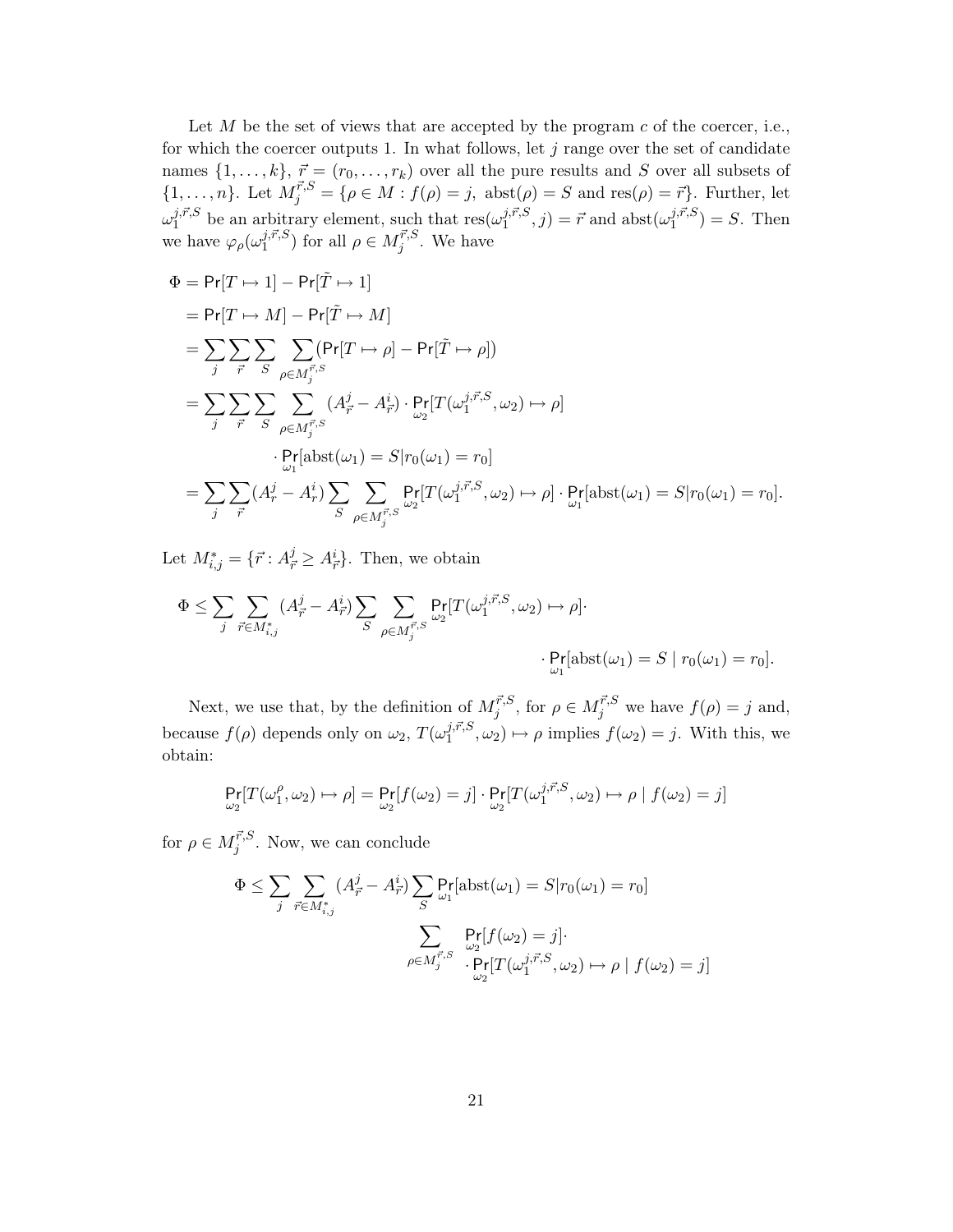(a) <sup>A</sup>: <sup>o</sup> B: x A: x B: o A: o B: x (b) <sup>A</sup>: <sup>x</sup> B: x A: o B: o A: o B: x

Figure 2: Two ways of voting for the second candidate (candidate B) in the ThreeBallot protocol, where x represents a marked position and o represents an unmarked position. All the other possibilities of voting for B can be obtained as permutations of these two.

$$
\leq \sum_{j} \Pr_{\omega_2} [f(\omega_2) = j] \sum_{r \in M_{i,j}^*} (A_r^j - A_r^i)
$$
  

$$
\sum_{S} \Pr_{\omega_1} [\text{abst}(\omega_1) = S | r_0(\omega_1) = r_0]
$$
  

$$
\leq \sum_{j} \Pr_{\omega_2} [f(\omega_2) = j] \sum_{\vec{r} \in M_{i,j}^*} (A_{\vec{r}}^j - A_{\vec{r}}^i)
$$
  

$$
\leq \sum_{j} \Pr_{\omega_2} [f(\omega_2) = j] \cdot \delta_{min}^i(n, k, \vec{p}) \leq \delta_{min}^i(n, k, \vec{p}) = \delta.
$$

This concludes the proof of Theorem 2.

## 6 Analyzing ThreeBallot

In this section, we study the ThreeBallot voting system [22]. As already mentioned in the introduction, based on our definition of coercion-resistance, we measure the degradation of coercion-resistance of ThreeBallot as the number of candidates grows, i.e., in case the so-called short ballot assumption is not met. We also show that the level of coercion-resistance ThreeBallot provides is significantly lower than that of an ideal system, even in case of short ballots. We first recall the ThreeBallot voting system and state our security assumptions.

## 6.1 Description of the System

In ThreeBallot, a voter is given a multi-ballot consisting of three simple ballots, where the candidates are written in a fixed order. In the secrecy of a voting booth, the voter is supposed to fill out all three simple ballots in the following way: She marks the candidate of her choice on exactly two simple ballots and every other candidate on exactly one simple ballot. Figure 2 shows two ways of voting for candidate B in an election with two candidates. After this, she feeds all three simple ballots to a machine (some kind of scanner) and indicates the simple ballot she wants to get as a receipt. The machine checks the well-formedness of the multi-ballot, prints secretly random numbers on each simple ballot, where numbers on different simple ballots are chosen independently, and gives the voter a copy of the chosen simple ballot, with the random number printed on it. Note that the voter does not get to see the random numbers of the remaining two simple ballots. The scanner keeps all ballots.

In the tallying phase, all the cast simple ballots are shuffled by an voting authority and published on a bulletin board. From this publicly available information, the result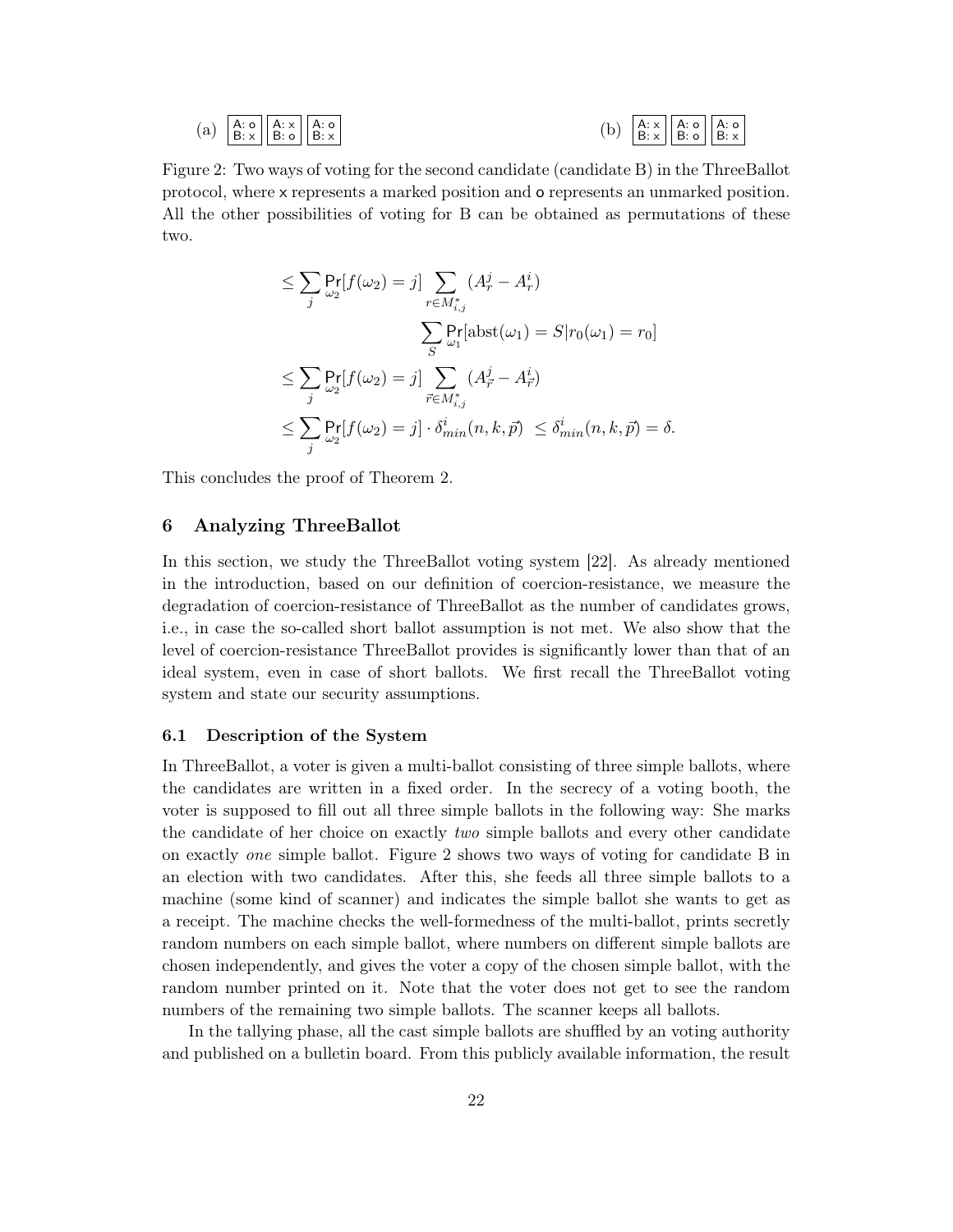can be easily computed: The number of votes for the  $i$ -th candidate is the number of simple ballots with the i-th position marked minus the total number of votes, which is the total number of simple ballots on the bulletin board divided by three.

Intuitively, the system is coercion-resistant (at least to some extent), as every simple ballot that a voter can take as a receipt can be part of a multi-ballot for any candidate.

In our analyzes we consider the variant of ThreeBallot as proposed in [9]. In this variant a specific way of filling out the ballots is proposed: A voter first, for each candidate, marks the position corresponding to this candidate on a randomly chosen simple ballot. Then, she randomly chooses one simple ballot to be taken as a receipt. Finally, she marks the position corresponding to the candidate of her choice on some simple ballot, excluding the one chosen as a receipt (if there is more than one possibility, one of the two possible simple ballots is chosen randomly). The advantage of this procedure is that the receipt an honest voter gets is stochastically independent from the candidate the voter votes for, which gives better privacy. We note that in [9], ThreeBallot was analyzed in simulation-based setting, focussing on privacy. The analysis was based on the (only informally stated) assumption that the adversary is not able to reconstruct the multi-ballot corresponding to a receipt. However, this assumption is unjustified: Runs for which an adversary can reconstruct the multiballots occur with non-negligible probability (see Section 6.3).

#### 6.2 Modeling and Security Assumptions

The modeling of ThreeBallot as an election system  $S = P_{\text{ThreeBallot}}(k, m, n, \vec{p})$  is straightforward. Here, we only highlight some modeling issues and our security assumptions.

Voting authorities. We assume that the scanner and the authorities in charge of shuffling the ballots are honest; the bulletin board may be dishonest. Without this assumption, coercion would easily be possible.

Honest voters. As usual, an honest voter first makes a choice according to the probability distribution  $\vec{p}$ . If the choice is to abstain from voting, she abstains, otherwise follows the procedure described for the voting phase. After the voting phase is finished, an honest voter may reveal her (paper) receipt. However, to measure how much information a coercer gains from the receipts of honest voters, we will also consider the case that the coercer does not get to see the receipts of honest voters.

The coerced voter. A coerced voter, running the dummy strategy or emulating it by running a counter-strategy, can communicate with the coercer. Just as an honest voter, she can also fill out a multi-ballot, feed it to the scanner and pick a receipt. If the coerced voter follows the dummy strategy, she will carry out these steps following the instructions of the coercer. Of course, if she follows the counter-strategy she can deviate from these instructions.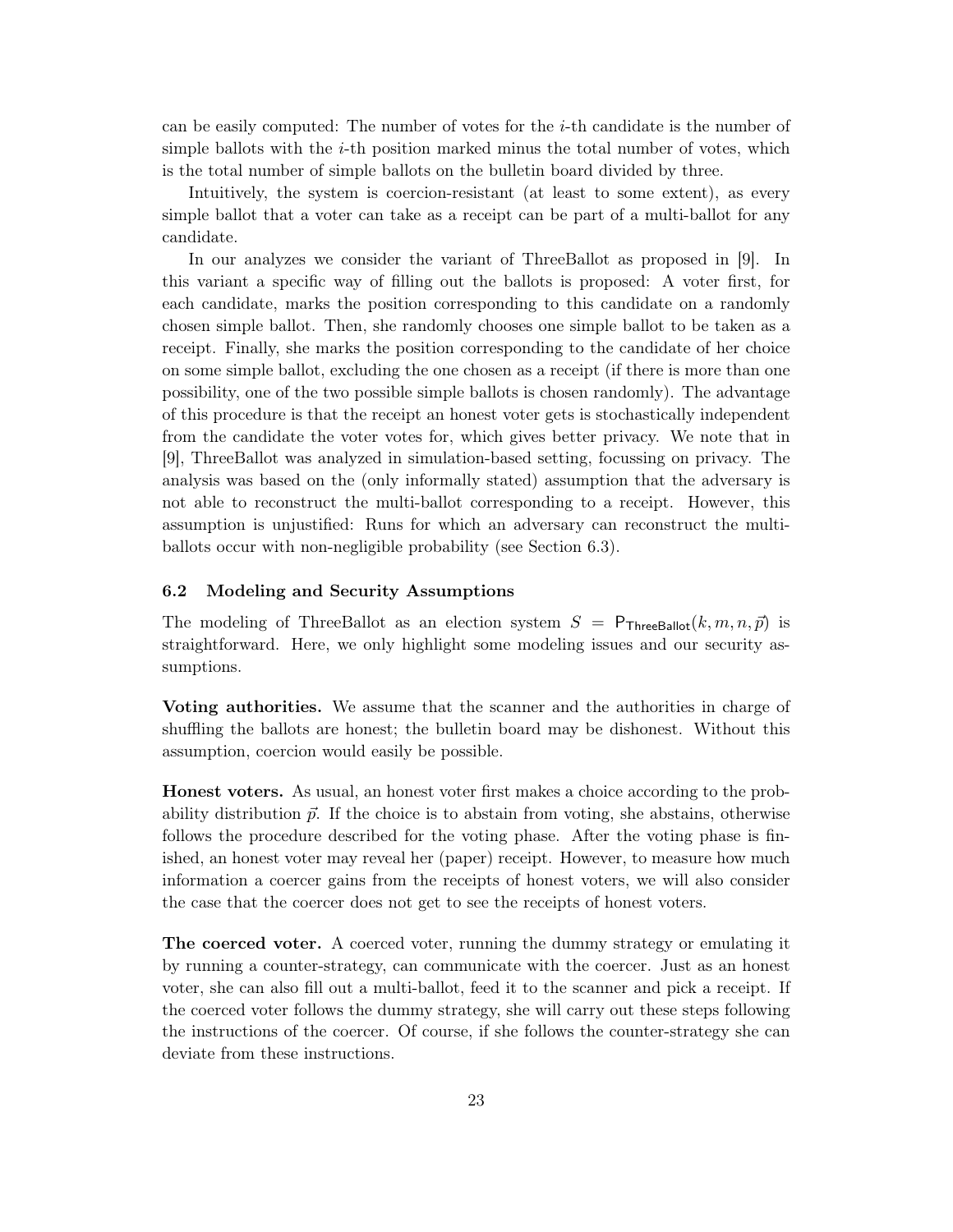The coercer. As usual, the coercer subsumes dishonest voters and can freely communicate with the coerced voter. In a run of the system, the coercer can see the following:  $(v1)$  his random coins,  $(v2)$  the bulletin board consisting of the shuffled simple ballots with serial numbers of all voters (v3) optionally, depending on the case under consideration, the receipts of the honest voters, after the voting-phase is finished, (v4) the messages received from the coerced voter, including the receipt of the coerced voter. As in case of Bingo voting, the coercer cannot directly see the information the coerced voter obtains or the actions she performs in the voting booth.

#### 6.3 ThreeBallot with Two Candidates

Based on our definition, we now precisely measure the level of coercion-resistance ThreeBallot provides and show that it is significantly lower than that of an ideal system, even in case of short ballots, and hence, under the so-called short ballot assumption (see, e.g., [21]). More precisely, we analyze the case of two candidates. The case for multiple candidates will be studied in Section 6.4.

As a warming up, we note that the bulletin board and the receipts potentially reveal more information to the coercer than just the result of the election: It may, for instance, happen, that the multi-ballots of all voters are of the form  $(\underline{\mathsf{x}}, \mathsf{x}, \underline{\mathsf{o}})$  or  $(\underline{\mathsf{x}}, \mathsf{x}, \underline{\mathsf{o}})$ , where the underlined ballots  $\binom{x}{0}$  and  $\frac{0}{x}$ , respectively) are picked as receipts. In this case, a receipt directly indicates the choice of the voter, which allows for successful coercion.

In what follows, we often use the above notation for multi-ballots and the receipt picked, and refer to this object as a pattern. A pattern does not fix the order of simple ballots, e.g.,  $\left(\frac{0}{x}, \frac{x}{x}, \frac{0}{0}\right)$  is considered to be the same pattern as, say,  $\left(\frac{x}{x}, \frac{0}{x}, \frac{0}{0}\right)$ .

As before, our analysis is w.r.t. the goal  $\gamma_i$ , for  $i \in \{1,2\}$ , which is met if the voter votes for candidate  $i$ , in case she is instructed by the coercer to vote for some candidate.

We proceed as follows: First, we define a counter-strategy, which is optimal for the coerced voter. Second, we define the constant  $\delta$ , which describes the optimal level of coercion-resistance ThreeBallot achieves. For this, we introduce what we call an essential view of the coercer which abstracts away from some details of the actual view of the coercer. Finally, we state the main result of this section, namely  $\delta$ -coercionresistance of ThreeBallot and the optimality of  $\delta$ . This is done both for the case where the coercer gets to see all receipts of voters and for the case where receipts of honest voters are hidden from the coercer, resulting in two constants  $\delta_{TB^+}$  and  $\delta_{TB^-}$ .

Counter-strategy. We define the counter-strategy of the coerced voter to coincide with the dummy strategy with one exception: If the coerced voter is requested to fill out her ballot and cast it according to a certain pattern  $Z$ , then the coerced voter will, instead, fill out the ballot according to  $C(Z, i)$ , as defined next. (Recall that the goal of the coerced voter is to vote for i).

We define  $C(Z, i)$  in such a way that it yields the same receipt as Z does and adjusts the two remaining ballots in such a way that the resulting multi-ballot is a vote for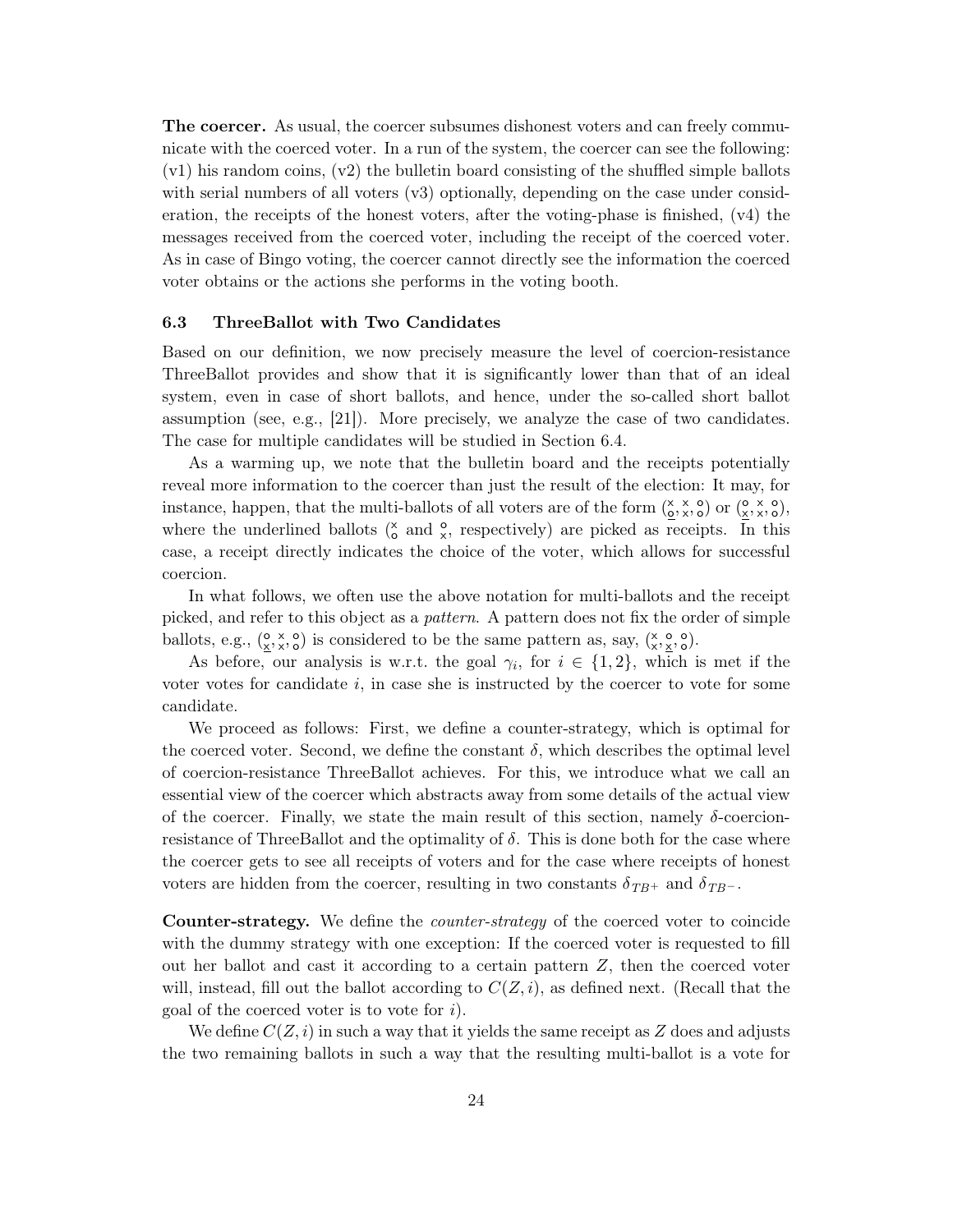candidate *i*. By this requirement,  $C(Z, i)$  is uniquely determined, except for two cases:  $C((\mathsf{X}_{\mathsf{Q}}^{\mathsf{X}},\mathsf{S}_{\mathsf{Q}}^{\mathsf{Q}}),1)$  and  $C((\mathsf{X}_{\mathsf{X}}^{\mathsf{Q}},\mathsf{S}_{\mathsf{Q}}^{\mathsf{Q}}),2)$ . In the former case, for instance, one can take  $(\mathsf{X}_{\mathsf{Q}}^{\mathsf{X}},\mathsf{X}_{\mathsf{Q}}^{\mathsf{Q}}),$  $(\underline{\mathsf{x}}, \overline{\mathsf{x}}, \overline{\mathsf{0}})$ , or randomly pick one of the two, possibly based on further information. For these cases, we define  $C((\overset{\mathsf{x}}{\underset{\mathsf{0}}{0}};\overset{\mathsf{o}}{\underset{\mathsf{x}}{0}}),1)=(\overset{\mathsf{x}}{\underset{\mathsf{0}}{0}};\overset{\mathsf{x}}{\underset{\mathsf{0}}{0}})$  and  $C((\overset{\mathsf{0}}{\underset{\mathsf{x}}{0}};\overset{\mathsf{x}}{\underset{\mathsf{x}}{0}}),2)=(\overset{\mathsf{o}}{\underset{\mathsf{x}}{0}};\overset{\mathsf{x}}{\underset{\mathsf{x}}{0}})$ . We use this strategy in the proof of Theorem 3. From the proof of this theorem it follows that this counter-strategy achieves the maximal level of coercion-resistance and, in this sense, is optimal for the coerced voter.

Essential views. In the essential view of the coercer, we abstract away from the following information: the serial numbers on the simple ballots, the order of the simple ballots on the bulletin board, the order of the receipts of the honest voters (if considered), the random coins of the coercer (i.e., randomness does not help the coercer), the receipt of the coerced voter (as both in the dummy strategy and the counter-strategy as defined above, she returns what the coercer expects her to return) and the simple ballots of the dishonest voters (which are as expected by the coercer).

More precisely, an *essential view* of the coercer consists only of (i) three integers  $n_{\tilde{x}}, n_{\tilde{y}}, n_{\tilde{y}},$  indicating the number of the respective simple ballots on the bulletin board and (ii) in case the coercer can see the receipts of honest voters, three integers  $r_{\frac{2}{x}}, r_{\frac{5}{x}}, r_{\frac{9}{x}}, r_{\frac{9}{x}}$ indicating the number of the respective receipts taken by the those voters. Note that from these numbers the number of  $\binom{0}{0}$ -ballots on the bulletin board and the number of  $\binom{0}{0}$ -receipts can be derived by the coercer.

By  $V^+$  and  $V^-$  we denote the set of all essential views of the coercer, when he can or cannot see the receipts of the honest voters, respectively.

The constants  $\delta_{TB-}^i$  and  $\delta_{TB+}^i$ . To define these constants we use the probability  $A_{\rho}^{Z}$  that the choices made by the honest voters and the coerced voter result in an essential view  $\rho$ , given that the coerced voter chooses the pattern  $Z$ .

The intuition behind the result given below is similar to the one for the ideal protocol (Section 4): If the coercer wants the coerced voter to choose the pattern Z and the coerced voter wants to vote for candidate i, then the best strategy of the coercer to distinguish whether the coerced voter has chosen  $Z$  or  $C(Z, i)$  is to accept a run if the essential view  $\rho$  in this run is such that  $A_{\rho}^{C(Z,i)} \leq A_{\rho}^{Z}$ . Let  $M_{Z,i}^- = \{ \rho \in V^- : A_{\rho}^{C(Z,i)} \leq A_{\rho}^Z \}$  and  $M_{Z,i}^+ = \{ \rho \in V^+ : A_{\rho}^{C(Z,i)} \leq A_{\rho}^Z \}$  be the sets of those essential views for which – according to his best strategy – the coerced should accept the run.

Now, we are ready to define the constants expressing the (optimal) level of coercionresistance of ThreeBallot, for the case that the coercer cannot see the receipts of the honest voters:

$$
\delta_{TB^{-}}^{i}(n,\vec{p}) = \max_{Z} \sum_{\rho \in M_{Z,i}^{-}} (A_{\rho}^{Z} - A_{\rho}^{C(Z,i)}) \quad , \tag{4}
$$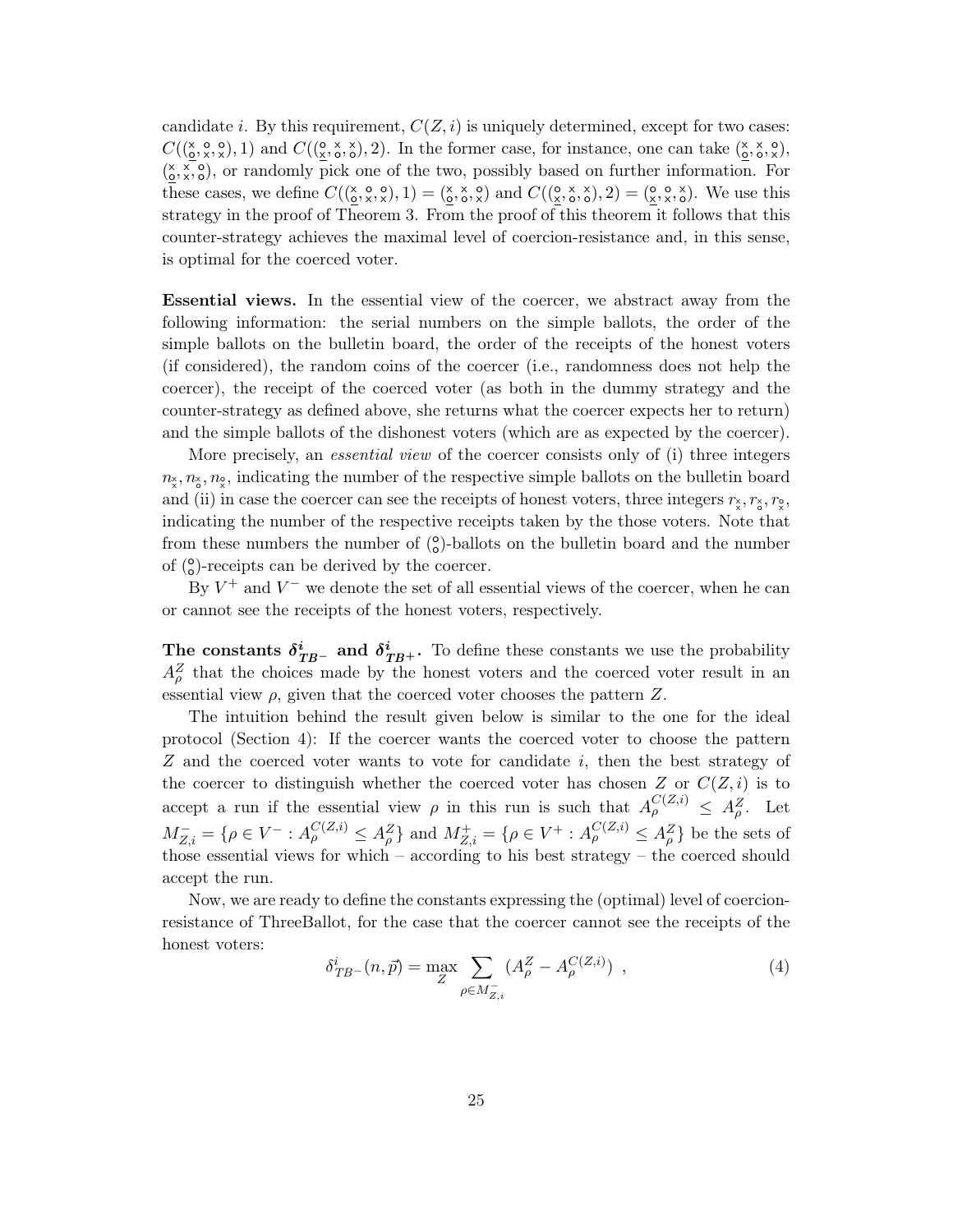and for the case that the coercer can see these receipts:

$$
\delta_{TB+}^{i}(n,\vec{p}) = \max_{Z} \sum_{\rho \in M_{Z,i}^{+}} (A_{\rho}^{Z} - A_{\rho}^{C(Z,i)}).
$$
\n(5)

The following theorem shows that the two constants (more precisely, functions) just defined in fact capture the optimal level of coercion-resistance provided by ThreeBallot in case of an election with two candidates.

# **Theorem 3.** Let  $S = P_{\text{ThreeBallot}}(2, m, n, \vec{p})$ . Then:

- 1. If the coercer cannot see the receipts of the honest voters, then  $P$ ThreeBallot is  $\delta$ coercion resistant with respect to  $\gamma_i$  for  $\delta = \delta_{TB}^i - (n, \vec{p}).$
- 2. Similarly, if the coercer can see the receipts of the honest voters, but only after the voting phase, then PThreeBallot is δ-coercion resistant with respect to  $\gamma_i$  for  $\delta =$  $\delta^i_{TB^+}(n,\vec{p}).$
- Moreover, in both cases the system is not  $\delta'$ -coercion-resistant for any  $\delta' < \delta$ .

The proof of this theorem is given in Appendix C. The main part of this proof is to show that the additional information given in a full view of the coercer, and omitted in an essential view, can safely be discarded. This is similar to the proof of Theorem 2, where we reduced the analysis of the Bingo voting system to the ideal protocol, although the technical details differ and are simpler for ThreeBallot.

For ThreeBallot the bigger challenge is to come up with explicit formulas for the probabilities  $A_{\rho}^{Z}$ , which allow to compute the level of coercion-resistance for concrete parameters. In particular, this is so for the case where the coercer can see the receipts of honest voters. The formulas are stated in the following two lemmas.

**Lemma 3.** Consider the case when the coercer cannot see the receipts of the honest voters. Let  $\rho = (n_{\tilde{\chi}}, n_{\tilde{\chi}}, n_{\tilde{\chi}})$  be an essential view. Then we have  $A_{\rho}^Z = A_{\rho - Z}$ , where  $\rho - Z$  denotes the view we get by removing the ballots of Z from  $\rho$  and

$$
A_{\rho} = {n \choose N} {N \choose R} \cdot p_0^{n-N} \cdot p_1^R \cdot p_2^{N-R} \cdot {N \choose n_{\mathsf{x}}} \left(\frac{2}{3}\right)^{n_{\mathsf{x}}} \left(\frac{1}{3}\right)^{N-n_{\mathsf{x}}},
$$

where  $N = (2n_{\rm x} + n_{\rm s} + n_{\rm x})/3$  denotes the total number of non-abstaining voters and  $R = (n_{\rm x} + n_{\rm s}) - N$  denotes the votes for candidate 1.

While the above formula can be obtained relatively easily, the following formula is harder to obtain (see Appendix C).

**Lemma 4.** Consider the case when the coercer can see the receipts of the honest voters. Let  $\rho = (n_x, n_x, n_x, r_x, r_x, r_y)$  be an essential view of the coercer. Then we have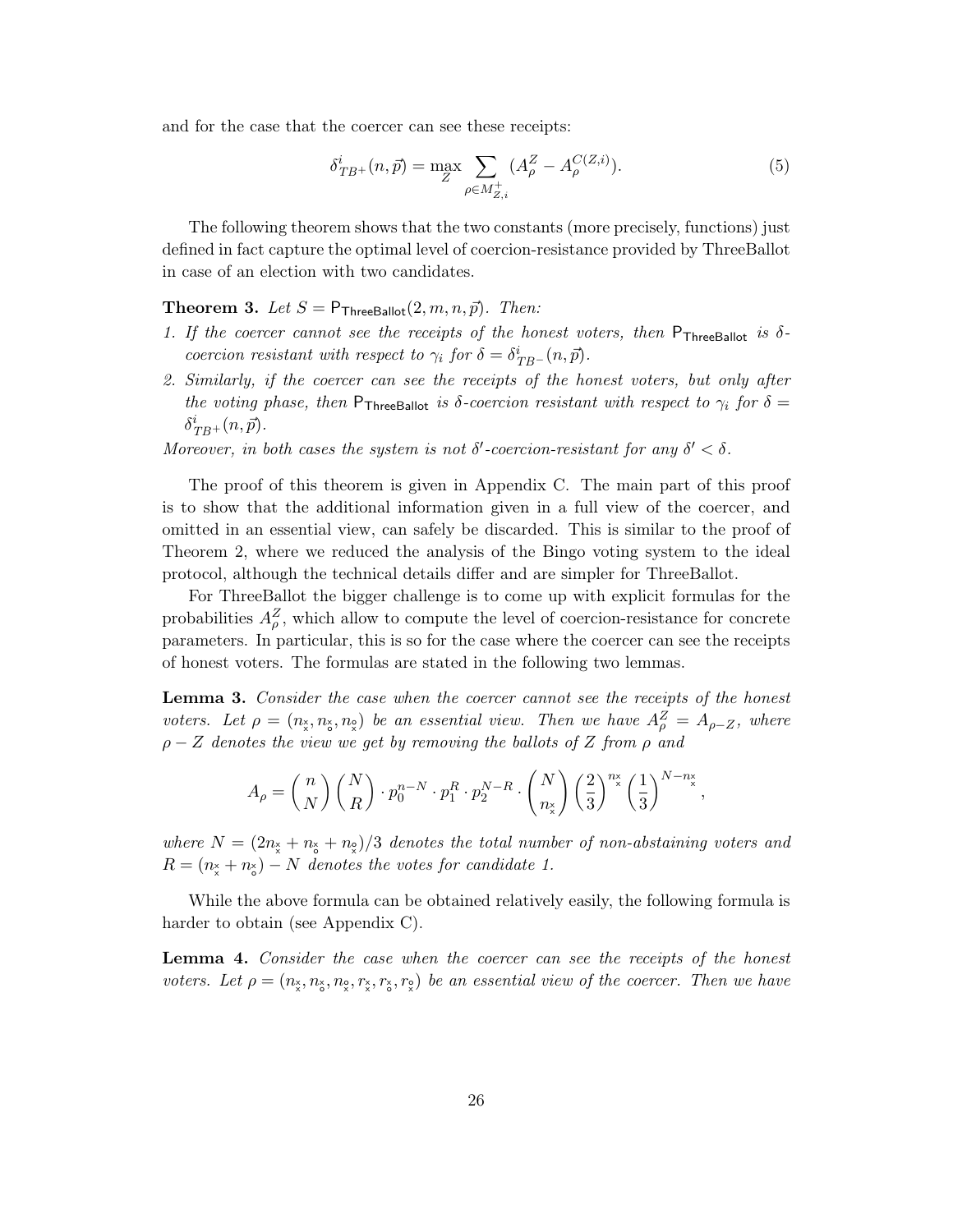$A_{\rho}^{Z} = A_{\rho-Z}$  where

$$
A_{\rho} = {n \choose N} p_{0}^{n-N} \cdot \sum_{\tau_{1},\tau_{2}} \left( \frac{r_{\delta} + r_{\delta} - \tau_{1} - \tau_{2}}{n_{\chi} - N + r_{\delta} + r_{\delta}} \right) \left( \frac{1}{2} \right)^{r_{\delta} + r_{\delta} - \tau_{1} - \tau_{2}} \cdot \left( \frac{N - r_{\delta} - r_{\delta}}{R - (r_{\delta} - \tau_{1}) - \tau_{2}} \right) {r_{\delta} \choose \tau_{1}} {r_{\delta} \choose \tau_{2}} p_{1}^{R} p_{2}^{N-R} \cdot \left( \frac{N}{r_{\chi}, r_{\delta}, r_{\chi}} \right) \cdot \left( \frac{1}{9} \right)^{r_{\chi}} \left( \frac{2}{9} \right)^{r_{\delta} + r_{3}} \left( \frac{4}{9} \right)^{N - r_{\chi} - r_{\delta} - r_{\chi}}
$$

with  $\tau_1$  and  $\tau_2$  ranging over the set  $\{0, \ldots, n\}$ . We use the convention that  $\binom{m}{l} = 0$ for  $m < 0$ .

Using these formulas, we have computed the level of coercion-resistance for concrete values (see Figure 3). In order to be able to compare this level with the one for the ideal protocol, we depict the corresponding values also for this protocol.

As can be seen from the diagram (a) in Figure 3, the level of coercion-resistance of the ideal protocol is about double the level provided by ThreeBallot, in case receipts of honest voters can be seen by the coercer, i.e., the value for  $\delta$  for the ideal protocol is half of the value for ThreeBallot (if the number of honest voters is at least five). This difference is quite significant. It means that in case of ThreeBallot the expected gain when trying to sell ones vote (by following the instructions of the coercer instead of running the counter-strategy) is twice as high as in the ideal protocol. Conversely, by running the counter-strategy (instead of following the instructions of the coercer) the expected growth in the risk of being caught is twice as big as in the ideal protocol.

The difference between ThreeBallot and the ideal protocol decreases in case the coercer cannot see the receipts of honest voters. We found that it also decreases if the probability distribution for the candidates is less uniform as the deficiency of ThreeBallot then becomes less significant (see the diagram (b) in Figure 3).

As already pointed out in Section 3, existing cryptographic approaches are unsuitable for analyzing coercion-resistance of ThreeBallot.

#### 6.4 ThreeBallot with multiple candidates

We now analyze the degradation of coercion-resistance of ThreeBallot as the number of candidates grows, i.e., the case where the so-called small ballot assumption is not met. The degradation itself is not surprising since certain patterns become very unlikely to occur. This has been noted for variants of ThreeBallot, e.g., in [12, 13]. However, our definition allows us to measure the degradation rigorously in the context of coercion-resistance, showing that the level of coercion-resistance ThreeBallot provides is completely insufficient already with five to seven candidates and a few hundred voters.

More precisely, in this section we state negative results for ThreeBallot with multiple candidates by providing *lower bounds* for the level of coercion of ThreeBallot, i.e.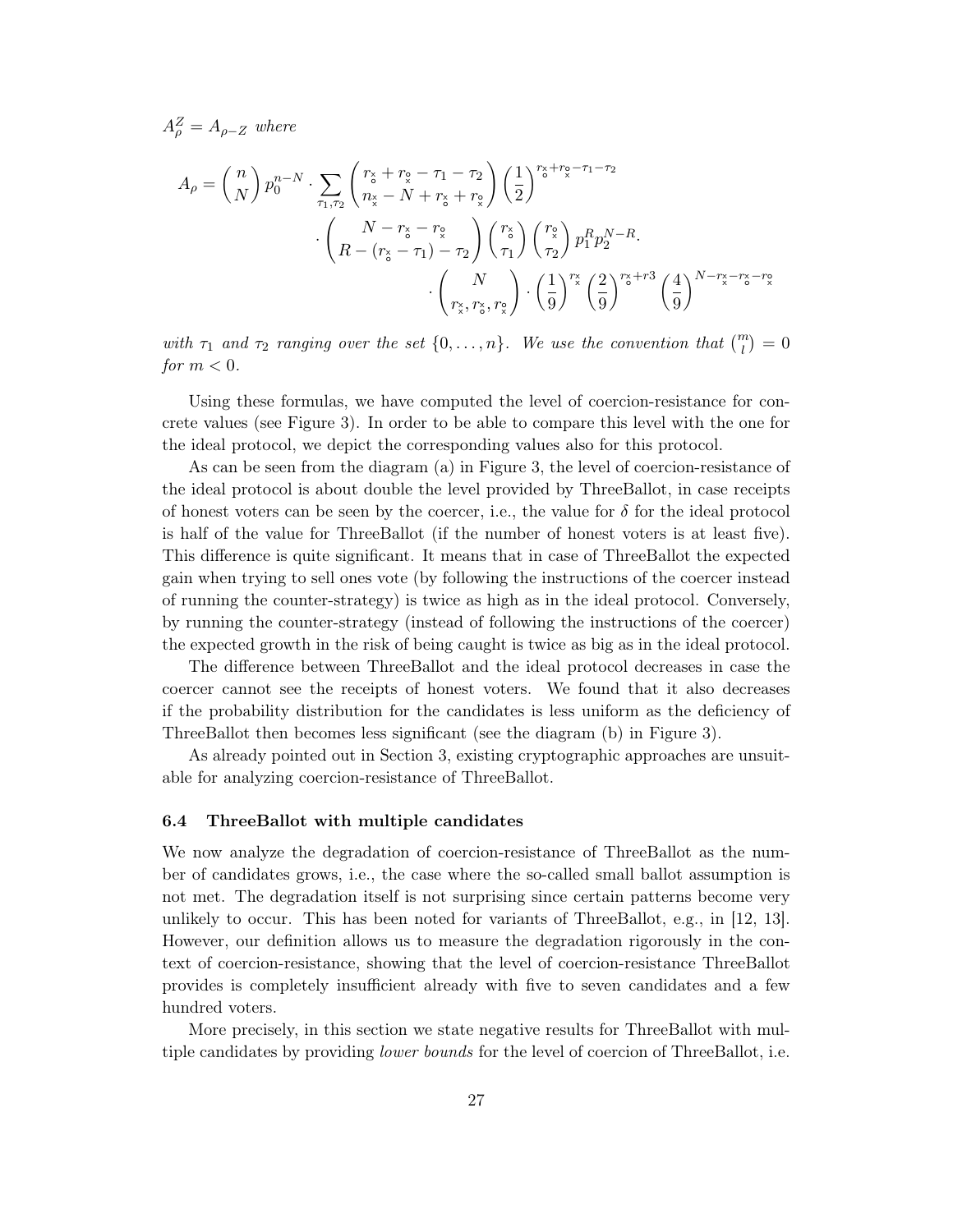

Figure 3: Level of coercion resistance  $(\delta)$  for the ideal protocol (Id), ThreeBallot without revealing receipts of the honest voters (TB-) and with revealed receipts of the honest voters  $(TB+)$ .

we show that the studied systems are *not*  $\delta$ -coercion-resistant for any  $\delta$  smaller than the lower bound. (Unlike the two candidate case, we do not show that the systems are coercion-resistant for the given lower bound.) These results apply both to the case with and without receipts.

Our method is the following. We consider a restricted class  $C \subseteq C_S$  of programs of the coercer. Then we define a counter-strategy of the coerced voter (which is optimal for  $\mathcal{C}$ ), and apply the definition of coercion-resistance with the set of coercer programs restricted to the class  $C$ .

The class C is defined as follows. In every program  $c \in \mathcal{C}$ , the coercer instructs the coerced voter to vote for some candidate  $j$  by marking all the position on one single ballot (we will call such a single ballot *fully marked*), the j-th position on the second ballot, and no position on the third ballots. The coercer then asks the coerced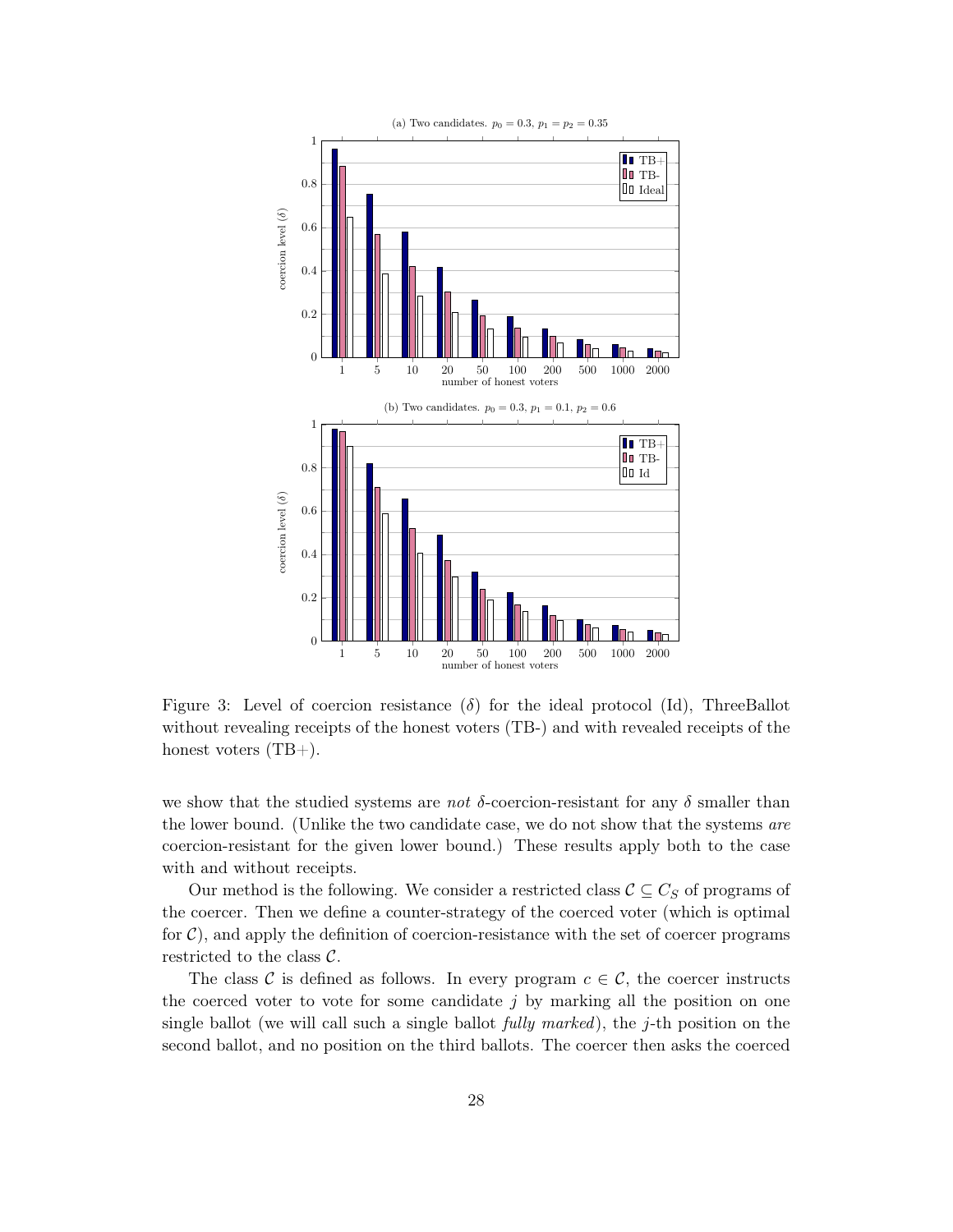voter to bring the second ballot (the one with one position marked) as a receipt. The program c, which decides whether to accept a run, only uses the following parts of its view: (v1) the receipt given by the coerced voter, (v2) the pure result  $\vec{r} = (r_1, \ldots, r_k)$ , as introduced in Section 4, and  $(v3)$  the number u of all fully marked ballots on the bullet the board cast by honest voters and the coerced voter. A tuple  $\rho = (\vec{r}, u)$  will be called a *restricted view* of the coercer. For the same reason as in the two candidate case, the receipt of the coerced voter is not part of the view; the counter-strategy will always return the expected receipt.

Now, let  $\gamma_i$  denote the goal as specified in the two candidate case. We define the counter-strategy  $v^*$  as follows: The coerced voter, when instructed to vote as determined by the coercer, fills out the multi-ballot in such a way that (a) she votes for i and (b) one of the single ballots is the required receipt. This can be done in possibly many ways;  $v^*$  just fixes one of them.

This counter-strategy is optimal for  $C$  because any two strategies satisfying these conditions produce exactly the same restricted views (since they do not use fully marked ballots), and it is clear that any successful counter-strategy has to satisfy (a) and (b).

Now, the technique for obtaining the lower bound is very similar to the one used for the case with two candidates without receipts.

Let k,  $\vec{p}$  and  $\gamma_i$  be as usual. Let  $\rho = (\vec{r}, u)$  be a restricted view. We will denote by  $A^{i,o}_{\rho}$  ( $A^{i,c}_{\rho}$ ) the probability that the choices of the honest voters and the coerced voter result in the restricted view  $\rho$ , given that the coerced voter votes for candidate i with (without) one fully marked ballot. Note that if the coerced voter obeys the instructions of the coercer her multi-ballot contains a fully marked ballot; otherwise, it does not. These probabilities are given by

$$
A_{\rho}^{i,o} = A_{\vec{r}}^i \cdot \binom{n-r_0}{u-1} q^{u-1} (1-q)^{n-r_0-u+1}
$$

and

$$
A^{i,c}_{\rho} = A^{i}_{\vec{r}} \cdot \binom{n-r_0}{u} q^u (1-q)^{n-r_0-u},
$$

respectively, where  $A^i_{\vec{r}}$  is defined as in Section 4 and  $q = \frac{2}{3^{k}}$  $\frac{2}{3^{k-1}}$  is the probability that an honest, non-abstaining voter produces a fully marked ballot.

Let  $M_{i,j}$  be the set of those restricted views  $\rho$  for which  $A_{\rho}^{j,o} > A_{\rho}^{i,c}$  and let

$$
\delta_i(n,k,\vec{p}) = \max_{j \in \{1,\dots,k\}} \sum_{\rho \in M_{i,j}} (A^{j,o}_{\rho} - A^{i,c}_{\rho}) \quad . \tag{6}
$$

Then, we obtain the following result (see Appendix D for the proof):

**Theorem 4.** Let  $S = P_{\text{ThreeBallot}}(k, m, n, \vec{p})$ . Then S is not  $\delta$ -coercion resistant w.r.t.  $\gamma_i$  for any  $\delta < \delta_i(n, k, \vec{p}).$ 

This result allows us to compute lower bounds for the level of coercion of ThreeBallot for different numbers of candidates. Figure 4 depicts some of these lower bounds.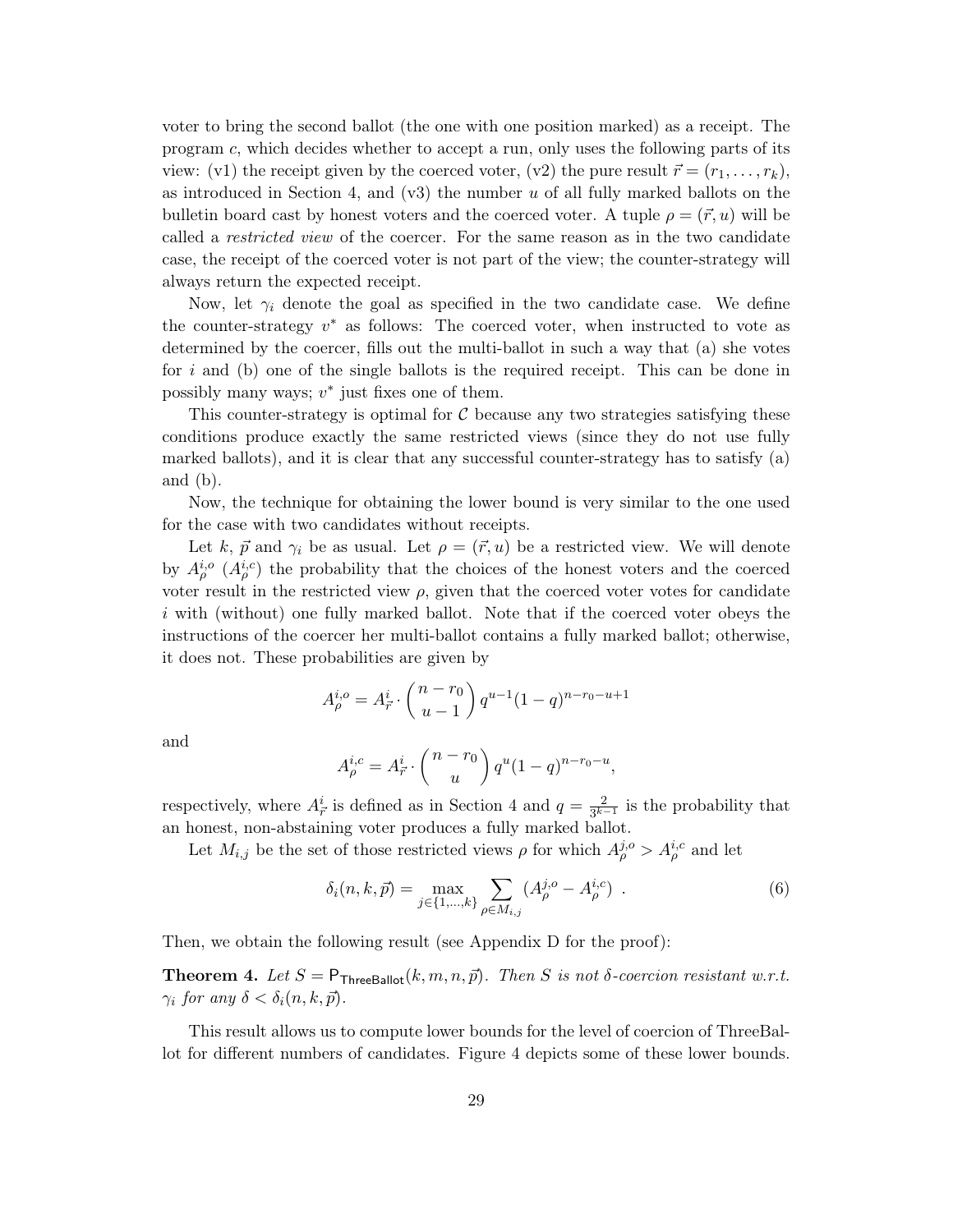

Figure 4: The lower-bound of coercion resistance  $(\delta)$  for the ThreeBallot system with k candidates with the probability that an honest voter abstains  $p_0 = 0.3$  and equal probability of choosing a candidate  $((1 - p_0)/k)$ .

As already mentioned, the figure shows that the level of coercion-resistance Three-Ballot provides is completely insufficient already with five to seven candidates and a few hundred voters. Note that the actual levels of coercion can even be higher than depicted in this figure.

## References

- [1] M. Backes, C. Hritcu, and M. Maffei. Automated Verification of Remote Electronic Voting Protocols in the Applied Pi-Calculus. In Proceedings of the 21st IEEE Computer Security Foundations Symposium (CSF 2008), pages 195–209. IEEE Computer Society, 2008.
- [2] M. Bär, C. Henricj, J. Müller-Quade, S. Röhrich, and C. Stüber. Real World Experiences with Bingo Voting and a Comparison od Usability. In IAVoSS Workshop On Trustworthy Elections (WOTE 2008), 2008.
- [3] J. C. Benaloh and D. Tuinstra. Receipt-free secret-ballot elections (extended abstract). In Proceedings of the Twenty-Sixth Annual ACM Symposium on Theory of Computing (STOC 1994), pages 544–553. ACM Press, 1994.
- [4] J.-M. Bohli, J. Müller-Quade, and S. Röhrich. Bingo Voting: Secure and Coercion-Free Voting Using a Trusted Random Number Generator. In A. Alkassar and M. Volkamer, editors, E-Voting and Identity (VOTE-ID 2007), volume 4896 of Lecture Notes in Computer Science, pages 111–124. Springer, 2007.
- [5] R. Canetti. Universally Composable Security: A New Paradigm for Cryptographic Protocols. Technical report, Cryptology ePrint Archive, December 2005. Online available at http://eprint.iacr.org/2000/067.ps.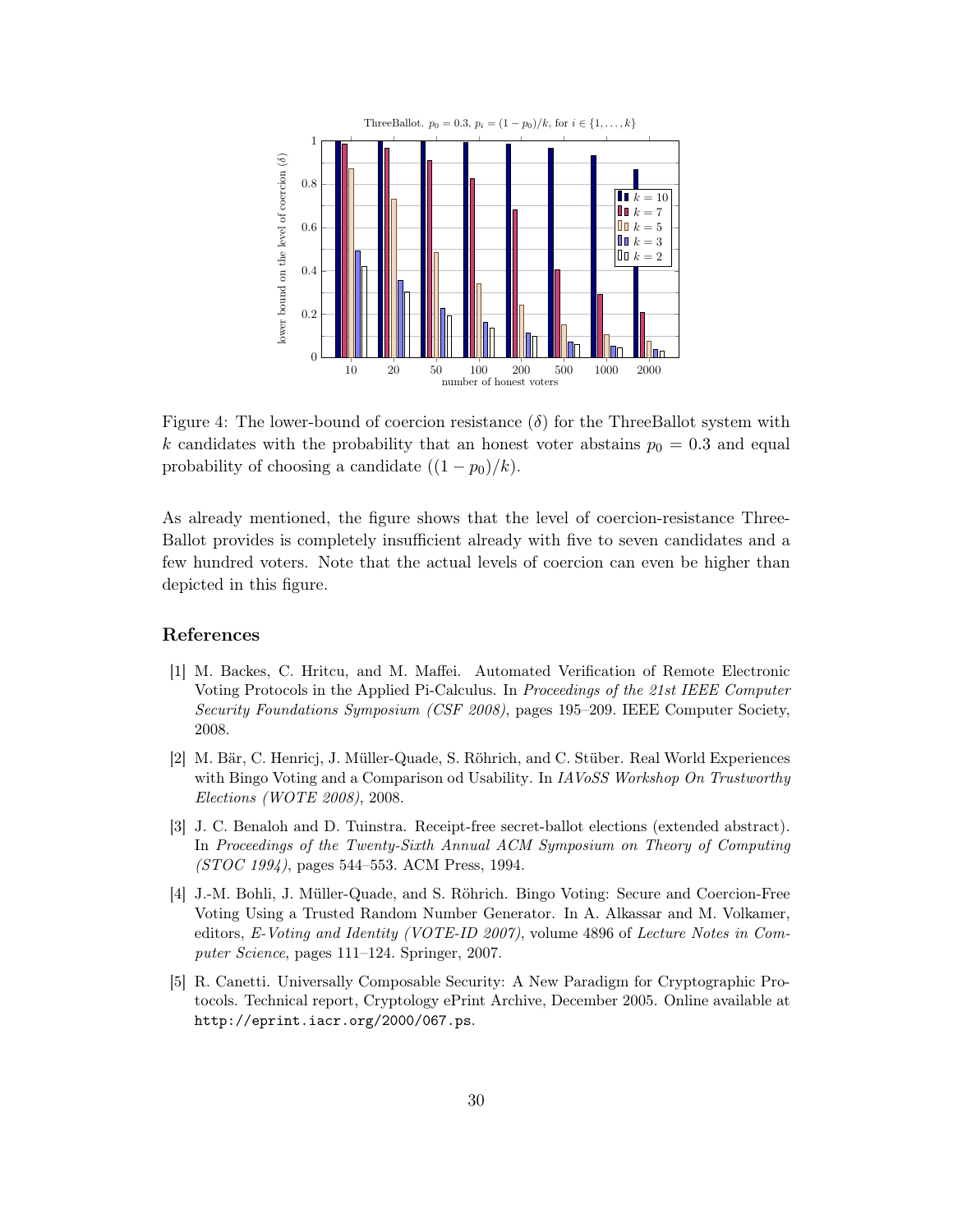- [6] R. Canetti and R. Gennaro. Incoercible Multiparty Computation (extended abstract). In 37th Annual Symposium on Foundations of Computer Science (FOCS '96), pages 504–513. IEEE Computer Society, 1996.
- [7] B. Chevallier-Mames, P.-A. Fouque, D. Pointcheval, J. Stern, and J. Traoré. On Some Incompatible Properties of Voting Schemes. In IAVoSS Workshop On Trustworthy Elections (WOTE 2006), 2006.
- [8] M. R. Clarkson, S. Chong, and A. C. Myers. Civitas: Toward a Secure Voting System. In 2008 IEEE Symposium on Security and Privacy (S&P 2008), pages 354–368. IEEE Computer Society, 2008.
- [9] O. de Marneffe, O. Pereira, and J.-J. Quisquater. Simulation-Based Analysis of E2E Voting Systems. In A. Alkassar and M. Volkamer, editors, E-Voting and Identity (VOTE-ID 2007), volume 4896 of Lecture Notes in Computer Science, pages 137–149. Springer, 2007.
- [10] S. Delaune, S. Kremer, and M.D. Ryan. Coercion-Resistance and Receipt-Freeness in Electronic Voting. In Proceedings of the 19th IEEE Computer Security Foundations Workshop (CSFW'06), pages 28–39. IEEE Computer Society Press, 2006.
- [11] R. Gardner, S. Garera, and A. D. Rubin. Coercion Resistant End-to-end Voting. In Roger Dingledine and Philippe Golle, editors, 13th International Conference on Financial Cryptography (FC 2009), volume 5628 of Lecture Notes in Computer Science, pages 344– 361. Springer, 2009.
- [12] Viliam Geffert, Juhani Karhumäki, Alberto Bertoni, Bart Preneel, Pavol Návrat, and Mária Bieliková, editors. Short Ballot Assumption and Threeballot Voting Protocol, volume 4910 of Lecture Notes in Computer Science. Springer, 2008.
- [13] Kevin Henry, Douglas R. Stinson, and Jiayuan Sui. The effectiveness of receipt-based attacks on threeballot. http://www.cacr.math.uwaterloo.ca/~dstinson/papers/ ThreeBallot-Jan.30.pdf, January 30, 2008.
- [14] H.L. Jonker and W. Pieters. Receipt-Freeness as a special case of Anonymity in Epistemic Logic. In IAVoSS Workshop On Trustworthy Elections (WOTE 2006), 2006.
- [15] A. Juels, D. Catalano, and M. Jakobsson. Coercion-resistant electronic elections. In Proceedings of Workshop on Privacy in the Eletronic Society (WPES 2005). ACM Press, 2005.
- [16] R. Küsters. Simulation-Based Security with Inexhaustible Interactive Turing Machines. In Proceedings of the 19th IEEE Computer Security Foundations Workshop (CSFW-19 2006), pages 309–320. IEEE Computer Society, 2006.
- [17] R. Küsters and T. Truderung. An Epistemic Approach to Coercion-Resistance for Electronic Voting Protocols. In 2009 IEEE Symposium on Security and Privacy (S&P 2009), pages 251–266. IEEE Computer Society, 2009.
- [18] T. Moran and M. Naor. Receipt-Free Universally-Verifiable Voting With Everlasting Privacy. In Advances in Cryptology—CRYPTO 2006, 26th Annual International Cryptology Conference, 2006. To appear.
- [19] T. Moran and M. Naor. Split-ballot voting: everlasting privacy with distributed trust. In ACM Conference on Computer and Communications Security (CSS 2007), pages 246– 255, 2007.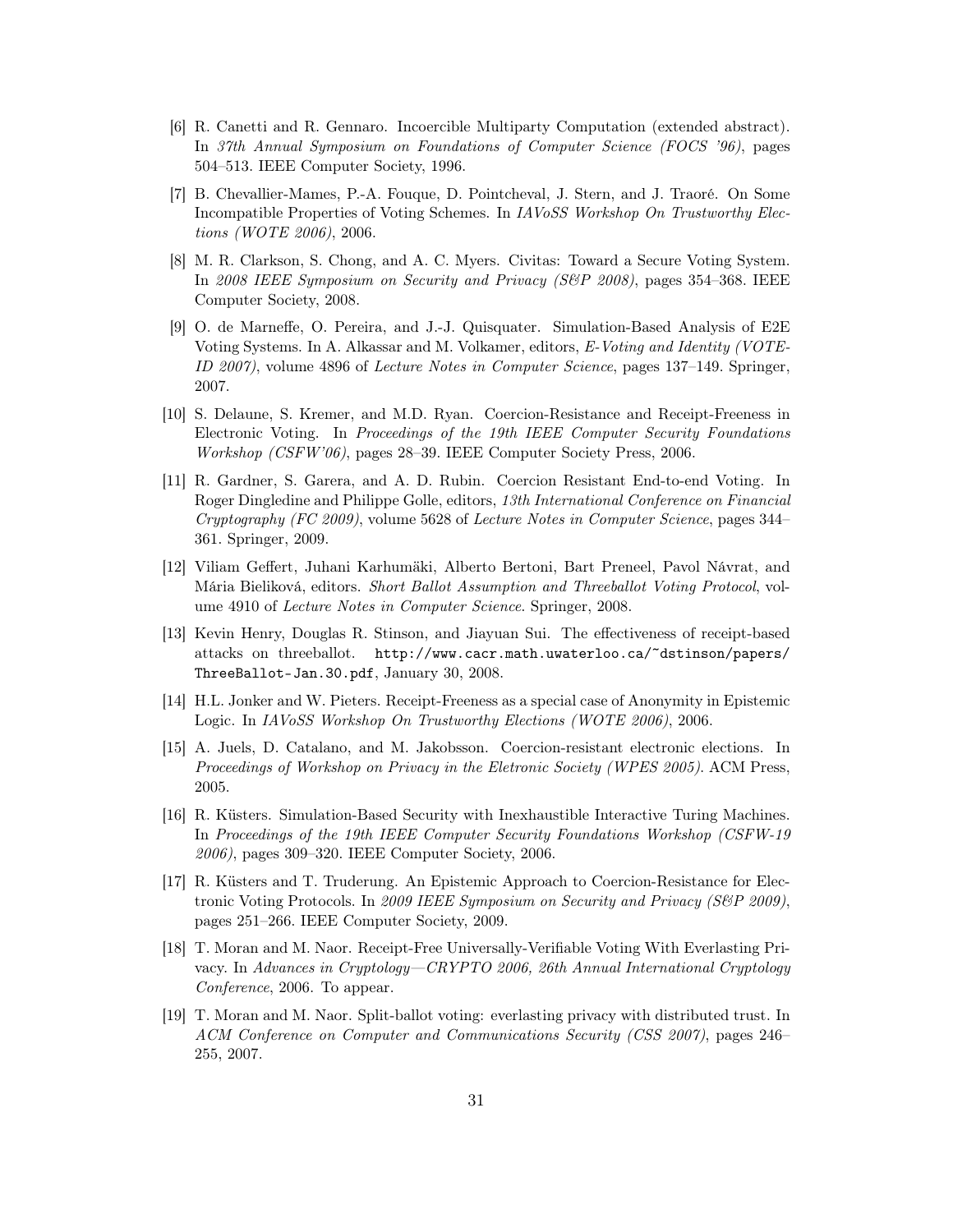- [20] T. Okamoto. Receipt-Free Electronic Voting Schemes for Large Scale Elections. In B. Christianson, B. Crispo, T. M. A. Lomas, and M. Roe, editors, Proceedings of the 5th International Workshop on Security Protocols, volume 1361 of Lecture Notes in Computer Science, pages 25–35. Springer, 1997.
- [21] R. L. Rivest and W. D. Smith. Three Voting Protocols: ThreeBallot, VAV and Twin. In USENIX/ACCURATE Electronic Voting Technology (EVT 2007), 2007.
- [22] Ron Rivest. The threeballot voting system. people.csail.mit.edu/rivest/ Rivest-TheThreeBallotVotingSystem.pdf, October 1, 2006.
- [23] V. Teague, K. Ramchen, and L. Naish. Coercion-Resistant tallying for STV voting. In IAVoSS Workshop On Trustworthy Elections (WOTE 2008), 2008.
- [24] D. Unruh and J. Müller-Quade. Universally Composable Incoercibility. Cryptology ePrint Archive, Report 2009/520, 2009. http://eprint.iacr.org/. Submitted October 27, 2009.

## A Proof of Theorem 1

Our goal is to prove that  $S = \mathsf{P}_{\mathsf{ideal}}(k, m, n, \vec{p})$  is  $\delta$ -coercion-resistant w.r.t.  $\gamma_i$ , where  $i \in \{1, ..., k\}$  and  $\delta = \delta_{min}^i(n, k, \vec{p})$ . To show  $\delta$ -coercion-resistance, we take the counter-strategy  $\tilde{v}$  which, when the coerced voter is instructed to vote (for some candidate), votes for the *i*-th candidate. This strategy clearly meets condition (i) of Definition 1, for every  $c \in C_S$ .

We need to show that condition (ii) of this definition is satisfied. We begin with some auxiliary definitions and facts. Let

$$
\Delta_{ij} = \sum_{\vec{r} \in M^*_{i,j}} (A^j_{\vec{r}} - A^i_{\vec{r}}). \tag{7}
$$

So, we have  $\delta^i_{min}(n, k, \vec{p}) = \max_{j \in \{1, ..., k\}} \Delta_{ij}$ .

By res $(\omega_1, i)$ , where  $\omega_1 \in \Omega_1$  (recall that  $\Omega_1$  is the set of candidate choices made by honest voters) and  $i \in \{1, \ldots, k\}$ , we denote the pure result of the election (i.e. an element of  $Res$ ) obtained when the honest voters vote according to  $\omega_1$  and the coerced voter  $v_0$  votes for i. Therefore, we have

$$
A^i_{\vec{r}} = \Pr_{\omega_1}[res(\omega_1, i) = \vec{r}]. \tag{8}
$$

By definition of  $M^*_{i,j}$ , it is easy to see that for every  $i, j \in \{1, ..., k\}$  and every set  $M \subseteq Res$  of pure results, the following inequality holds:

$$
\sum_{\vec{r}\in M} \left( A_{\vec{r}}^j - A_{\vec{r}}^i \right) \le \sum_{\vec{r}\in M_{i,j}^*} \left( A_{\vec{r}}^j - A_{\vec{r}}^i \right) = \Delta_{ij}.
$$
\n(9)

Now, to prove condition (ii) of Definition 1, let  $c \in C_S$ . Recall that he view of the coercer in a run of the system consists only of his random coins  $\omega_2 \in \Omega_2$  and the result of the election.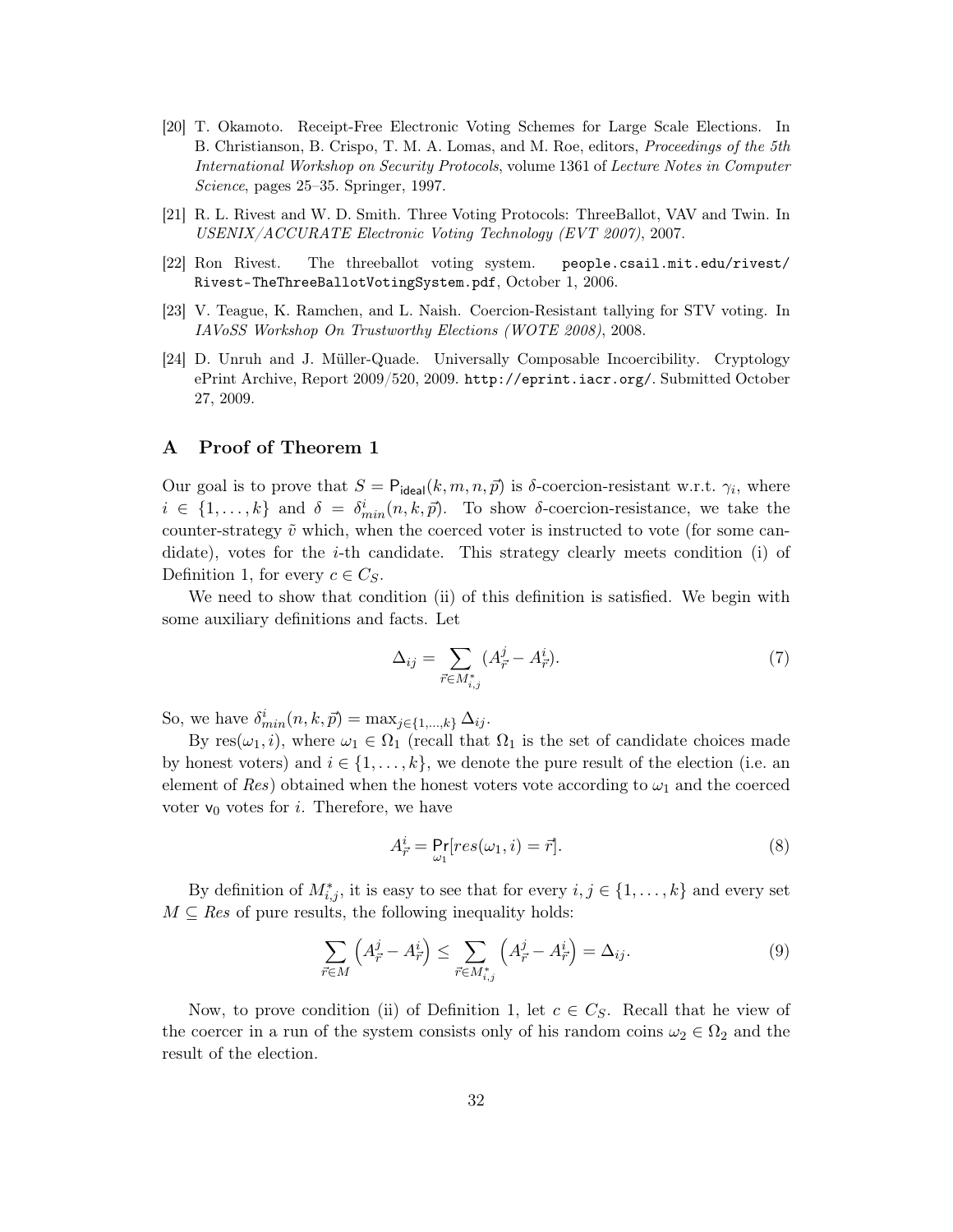The only action of the coerced voter, besides receiving a candidate name from the coercer, is to indicate the candidate of choice to the voting machine. Therefore, the dummy strategy of the coerced voter also only needs to forward one message, namely the candidate name; no other message is going to be accepted by the voting machine. Moreover, this message has to be sent before the result of the election is published, in order for the voting machine to accept the message. Therefore, if the coercer demands that the coerced voter votes for candidate  $j$ , he has to do this before the result is published. In particular, the coercer has to determine  $j$  – the candidate he wants the coerced voter to vote for – based solely on his random coins  $\omega_2$ , independently of the result of the election. Hence j is a function of  $\omega_2$ , which we denote by  $f(\omega_2)$ ; this function can be undefined if the coercer does not want the coerced voter to vote. Note that  $f(\omega_2) \in \{1, \ldots, k\}$ . Hence, the view of the coercer if the coerced voter runs the dummy strategy dum is the random variable  $view(\text{dum}, c)$ , where

$$
view(\text{dum}, c)(\omega_1, \omega_2) = (\omega_2, \text{res}(\omega_1, f(\omega_2)))
$$

for every  $\omega = (\omega_1, \omega_2) \in \Omega$ . It is

$$
view(\tilde{v}, c)(\omega_1, \omega_2) = (\omega_2, res(\omega_1, i)),
$$

if the coerced voter runs the counter-strategy  $\tilde{v}$  to vote for i.

Now, let  $M_c$  be the set of views accepted by the machine c. Each element of  $M_c$ is of the form  $(\omega_2, \vec{r})$ , where  $\omega_2 \in \Omega_2$  and  $\vec{r}$  is a pure result. For  $\omega_2 \in \Omega_2$ , we define  $M_c^{\omega_2}$  to be  $\{\vec{r} \in Res : (\omega_2, r) \in M_c\}$ . Moreover, we define  $\Omega'_2 = {\omega_2 \in \Omega_2 \mid f(\omega_2)}$  is defined}. Note that for  $\omega_2 \notin \Omega'_2$ , the counter-strategy behaves exactly like the dummy strategy, namely, abstains from voting. With this, we obtain:

$$
Pr[(c \parallel \text{dum} \parallel e_S) \mapsto 1] - Pr[(c \parallel \tilde{v} \parallel e_S) \mapsto 1]
$$
  
\n
$$
= Pr[view(\text{dum}, c) \in M_c] - Pr[view(\tilde{v}, c) \in M_c]
$$
  
\n
$$
= \sum_{\omega_2 \in \Omega'_2} \sum_{\vec{r} \in M_c^{\omega_2}} (Pr[view(\text{dum}, c) = (\omega_2, \vec{r})] - Pr[view(\tilde{v}, c) = (\omega_2, \vec{r})])
$$
  
\n
$$
= \sum_{\omega_2 \in \Omega'_2} \sum_{\vec{r} \in M_c^{\omega_2}} (\mu_2(\omega_2) \cdot Pr_{\omega_1}[res(\omega_1, f(\omega_2)) = \vec{r}]
$$
  
\n
$$
= \sum_{\omega_2 \in \Omega'_2} \mu_2(\omega_2) \cdot \sum_{\vec{r} \in M_c^{\omega_2}} (A_{\vec{r}}^{f(\omega_2)} - A_{\vec{r}}^i)
$$
  
\n
$$
\leq \sum_{\omega_2 \in \Omega'_2} \mu_2(\omega_2) \cdot \sum_{\vec{r} \in M_{i,f(\omega_2)}^*} (A_{\vec{r}}^{f(\omega_2)} - A_{\vec{r}}^i)
$$
(by (9))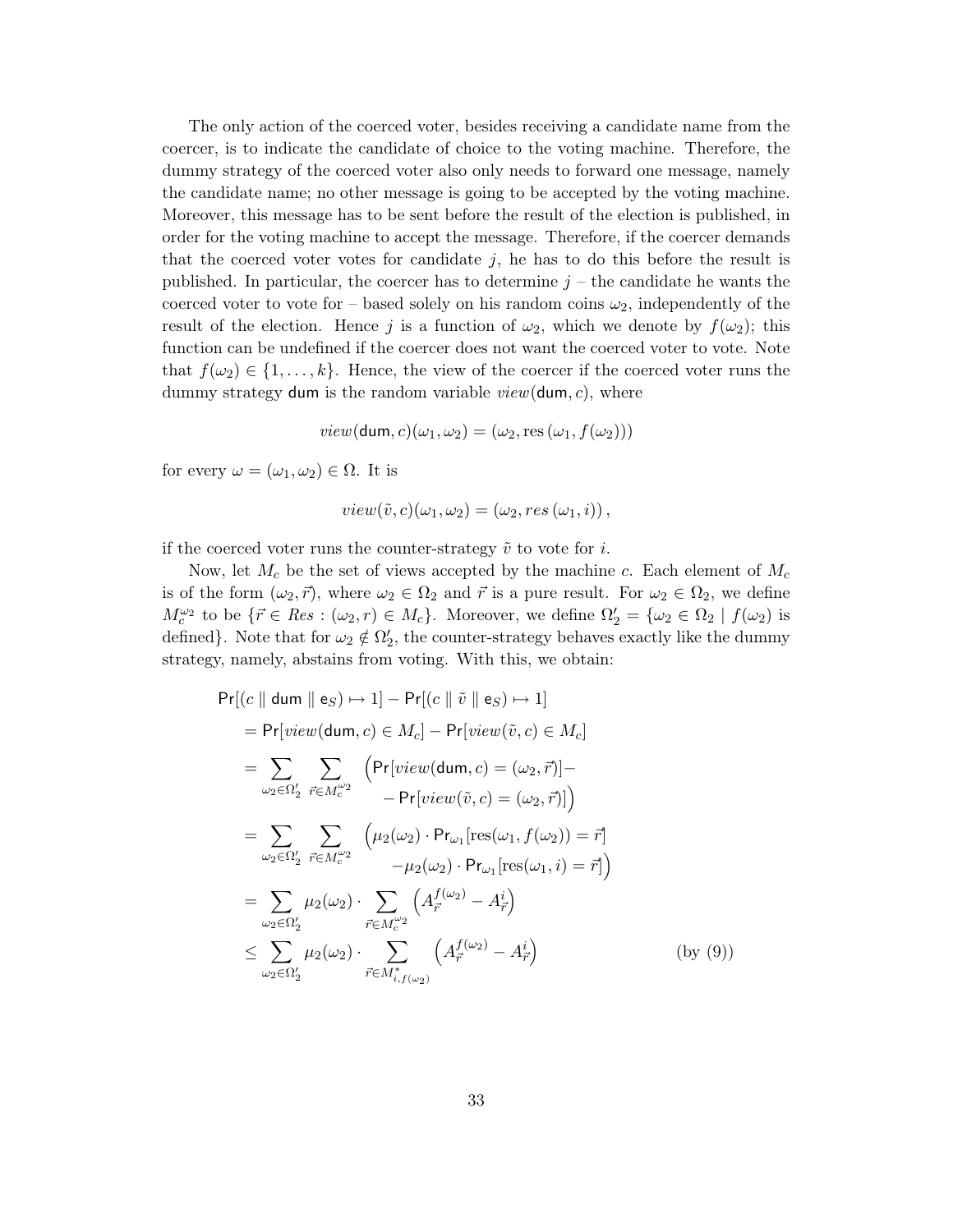$$
= \sum_{\omega_2 \in \Omega'_2} \mu_2(\omega_2) \cdot \Delta_{i,f(\omega_2)}
$$
 (by (7))  

$$
\leq \sum_{\omega_2 \in \Omega'_2} \mu_2(\omega_2) \cdot \max_{j \in \{1,\dots,k\}} \Delta_{i,j}
$$
  

$$
= \max_{j \in \{1,\dots,k\}} \Delta_{i,j} = \delta_{min}^i(n,k,\vec{p}).
$$

This implies that  $Pr[(c \parallel \text{dum} \parallel \text{e}_S) \rightarrow 1] - Pr[(c \parallel \tilde{v} \parallel \text{e}_S) \rightarrow 1]$  is  $\delta$ -bounded, for  $\delta = \delta_{min}^i(n, k, \vec{p})$ . So, Condition (ii) of Definition 1 follows.

It remains to show that  $\delta$  is optimal. First, we observe that in the above inequalities we obtain equality for a coercer program  $c$  i) which always instructs the coerced voter to vote for candidate  $j_0$ , where, for the fixed i,  $\Delta_{i,j}$  takes its maximum for  $j = j_0$ , and hence,  $f(\omega_2) = j_0$  for all  $\omega_2 \in \Omega_2$ , and ii) accepts a run only if the pure result  $\vec{r}$  in his view belongs to  $M^*_{i,j_0}$ .

Second, we observe that if the coercer wants the coerced voter to abstain from voting, then the best counter-strategy is to abstain as well, because in this case the dummy strategy and the counter-strategy behave the same, and the counter-strategy satisfies  $\gamma_i$ ; if a counter-strategy would not abstain in this case, then this could possibly be detected by the coercer.

Conversely, if the coercer wants the coerced voter to vote, the counter-strategy has to vote for i with overwhelming probability, as it has to achieve  $\gamma_i$  with overwhelming probability. Hence, using a different counter-strategy than  $\tilde{v}$  the term Pr[(c || dum ||  $\epsilon_S$ )  $\mapsto$  1] – Pr[(c  $\parallel \tilde{v} \parallel \epsilon_S$ )  $\mapsto$  1] would at most be negligibly smaller than  $\delta$ . In particular, there is no constant  $\delta'$  such that  $\delta' < \delta$  and S is  $\delta'$ -coercion-resistant.

# B Proof of Lemma 2

The core of Lemma 2 is stated in the following lemma.

**Lemma 5.** Let  $\rho$  be an arbitrary view such that  $f(\rho)$  is defined. Let  $\omega_1, \omega_1', \omega_1'', \omega_1'''$ be arbitrary, fixed elements of  $\Omega_1$  with  $\varphi_{\rho}(\omega_1), \varphi_{\rho}(\omega_1'), \tilde{\varphi}_{\rho}(\omega_1'')$ , and  $\tilde{\varphi}_{\rho}(\omega_1'')$ . Then the sets

$$
A = \{\omega_2 : T(\omega_1, \omega_2) \mapsto \rho\},
$$
  
\n
$$
C = \{\omega_2 : \tilde{T}(\omega_1'', \omega_2) \mapsto \rho\},
$$
  
\n
$$
D = \{\omega_2 : \tilde{T}(\omega_1'', \omega_2) \mapsto \rho\}.
$$
  
\n
$$
D = \{\omega_2 : \tilde{T}(\omega_1'', \omega_2) \mapsto \rho\}.
$$

have the same cardinality, and hence,  $\mu_2(A) = \mu_2(B) = \mu_2(C) = \mu_2(D)$ .

To prove this lemma, we use Lemma 6. To state Lemma 6, we use the following notation. By  $\tilde{T}_j$  we denote the system  $(\tilde{v}_j \parallel c \parallel \mathsf{e}_S)$ , where  $\tilde{v}_j$  is defined like  $\tilde{v}$  but votes for j instead of i. So we have  $\tilde{v} = \tilde{v}_i$  and  $\tilde{T} = \tilde{T}_i$ . Moreover, for each view  $\rho$  of the coercer, for which  $f(\rho)$  is defined, we clearly have:  $T(\omega_1, \omega_2) \mapsto \rho$  iff  $\tilde{T}_{f(\rho)}(\omega_1, \omega_2) \mapsto \rho$ . A permutation  $\sigma$  on a tuple  $(v_0, \ldots, v_n) \in \{0, 1, \ldots, k\}^{n+1}$  is a permutation on the set of indices  $\{0,\ldots,n\}$ . We write  $\sigma(v_0,\ldots,v_n)$  for the tuple  $(v_{\sigma(0)},\ldots,v_{\sigma(n)})$ . For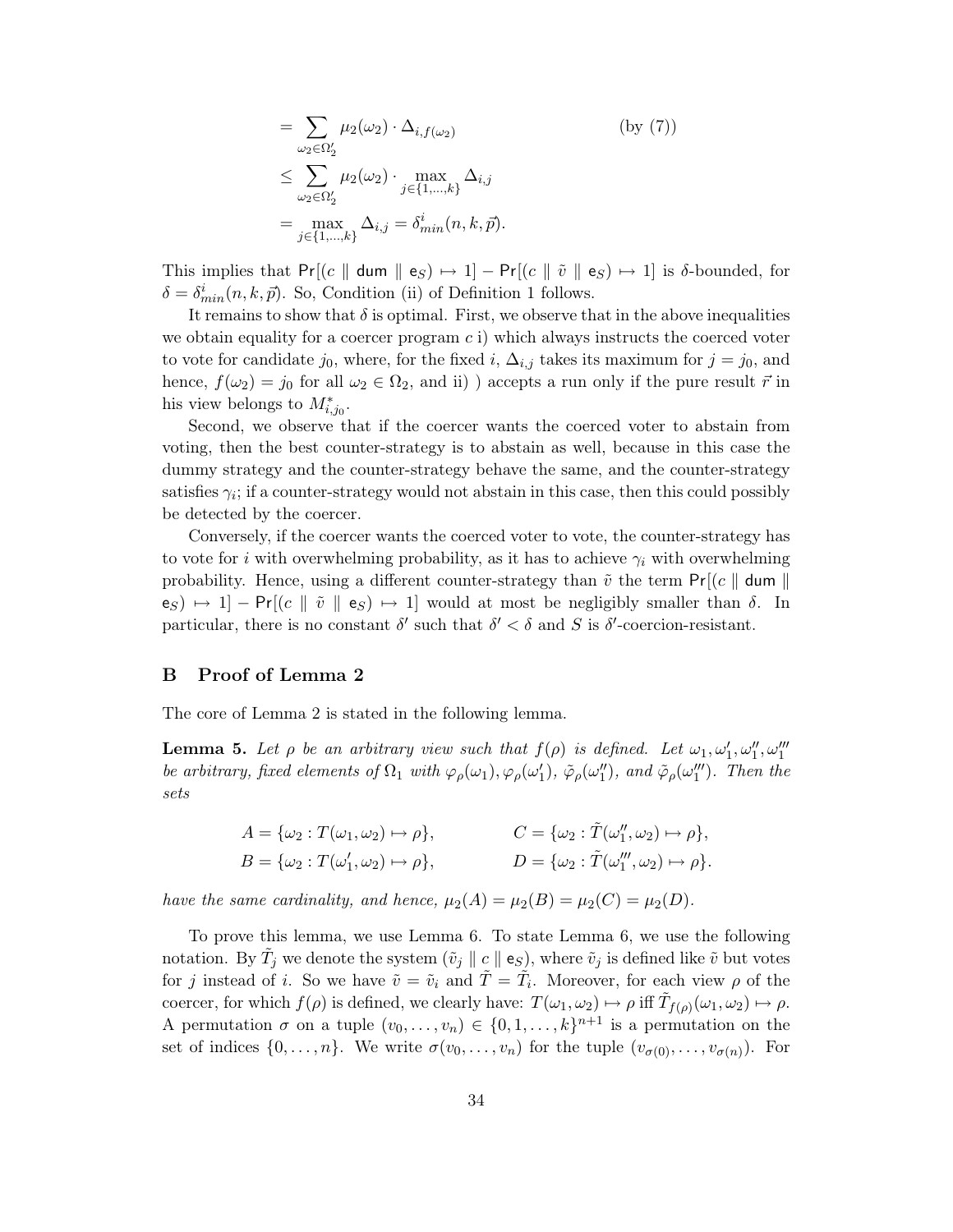simplicity of notation, we sometimes write  $\sigma(v_i)$  instead of  $v_{\sigma(i)}$ . We say that  $\sigma$  does not change the abstaining votes of  $(v_0, \ldots, v_n)$  if  $\sigma(j) = j$  for every  $j \in \{0, \ldots, k\}$ with  $v_j = 0$ . For  $j \in \{1, ..., k\}$  and  $\omega_1 \in \Omega_1( = \{0, 1, ..., k\}^n)$ , we consider  $(j, \omega_1)$  to be an  $(n+1)$ -tuple over  $\{0, 1, ..., k\}$ . If  $\sigma$  is a permutation on  $(j, \omega_1)$ , we may apply  $\sigma$ to  $\omega_1$ , written  $\sigma(\omega_1)$ , with the obvious meaning. With this and the above conventions, we have that  $\sigma(j, \omega_1) = (\sigma(j), \sigma(\omega_1)).$ 

**Lemma 6.** For every  $j \in \{1, ..., k\}$ , every  $\omega_1 \in \Omega_1$  and every permutation  $\sigma^0$  on  $(j, \omega_1)$  that does not change the abstaining votes, there is a bijective function h =  $h^{j,\omega_1,\sigma^0}$  from  $\Omega_2$  to  $\Omega_2$  such that for all  $\omega_2$  we have that  $\tilde{T}_j(\omega_1,\omega_2)$  yields the same view as  $\tilde{T}_{\sigma^0(j)}(\sigma^0(\omega_1), h(\omega_2)).$ 

We postpone the proof of this lemma to the end of this section. Now, Lemma 5 follows directly from Lemma 6: Given the assumptions of Lemma 5, there are permutations  $\sigma_1^0$ ,  $\sigma_2^0$ , and  $\sigma_3^0$  such that  $(f(\rho), \omega_1) = \sigma_1^0(f(\rho), \omega_1') = \sigma_2^0(i, \omega_1'') = \sigma_3^0(i, \omega_1''')$ . Moreover,  $T(\omega_1, \omega_2) \mapsto \rho$  iff  $\tilde{T}_{f(\rho)}(\omega_1, \omega_2) \mapsto \rho$  and  $\tilde{T}(\omega_1, \omega_2) \mapsto \rho$  iff  $\tilde{T}_i(\omega_1, \omega_2) \mapsto \rho$ . From this and Lemma 6 we obtain that the functions  $h^{f(\rho), \omega_1, (\sigma_1^0)^{-1}}$ ,  $h^{f(\rho), \omega_1, (\sigma_2^0)^{-1}}$ , and  $h^{f(\rho),\omega_1,(\sigma_3^0)^{-1}}$ , are bijections between A and B, A and C, and A and D, respectively.

Now with Lemma 5 we can easily complete the proof of Lemma 2:

$$
\Pr[T \mapsto \rho] = \Pr_{\omega_1, \omega_2} [\varphi_{\rho}(\omega_1), T(\omega_1, \omega_2) \mapsto \rho]
$$
  
\n
$$
= \sum_{\omega'_1 : \varphi_{\rho}(\omega'_1)} \Pr_{\omega_1, \omega_2} [\omega_1 = \omega'_1, T(\omega'_1, \omega_2) \mapsto \rho]
$$
  
\n
$$
= \sum_{\omega'_1 : \varphi_{\rho}(\omega'_1)} \mu_1(\omega'_1) \cdot \Pr_{\omega_1, \omega_2} [T(\omega'_1, \omega_2) \mapsto \rho \mid \omega_1 = \omega'_1]
$$
  
\n
$$
= \sum_{\omega'_1 : \varphi_{\rho}(\omega_1)} \mu_1(\omega'_1) \cdot \Pr_{\omega_2} [T(\omega'_1, \omega_2) \mapsto \rho]
$$
  
\n
$$
= \sum_{\omega'_1 : \varphi_{\rho}(\omega_1)} \mu_1(\omega'_1) \cdot \Pr_{\omega_2} [T(\omega'_1, \omega_2) \mapsto \rho]
$$
  
\n
$$
= \Pr_{\omega_1} [\varphi_{\rho}(\omega_1)] \cdot \Pr_{\omega_2} [T(\omega'_1, \omega_2) \mapsto \rho].
$$

This proves (1). The proof for (2) is analogous. Statement (3) follows immediately from Lemma 5.

**Proof of Lemma 6.** To prove Lemma 6, we first introduce notation for the components (cryptographic operations, random numbers, etc.) of the Bingo Voting protocol.

The cryptographic components. For the sake of simplicity, we omit the description of the zero-knowledge proofs in the initialization phase. However, the proof of Lemma 6 can easily be extended to deal with these proofs as these proofs can be dealt with very similarly to the zero-knowledge proofs in the tallying phase.

We first describe in detail the structure of the sequence  $\omega_2 \in \Omega_2$  of random coins. In the following, by  $\text{comm}(a)^r$  we denote the commitment on a with randomness r.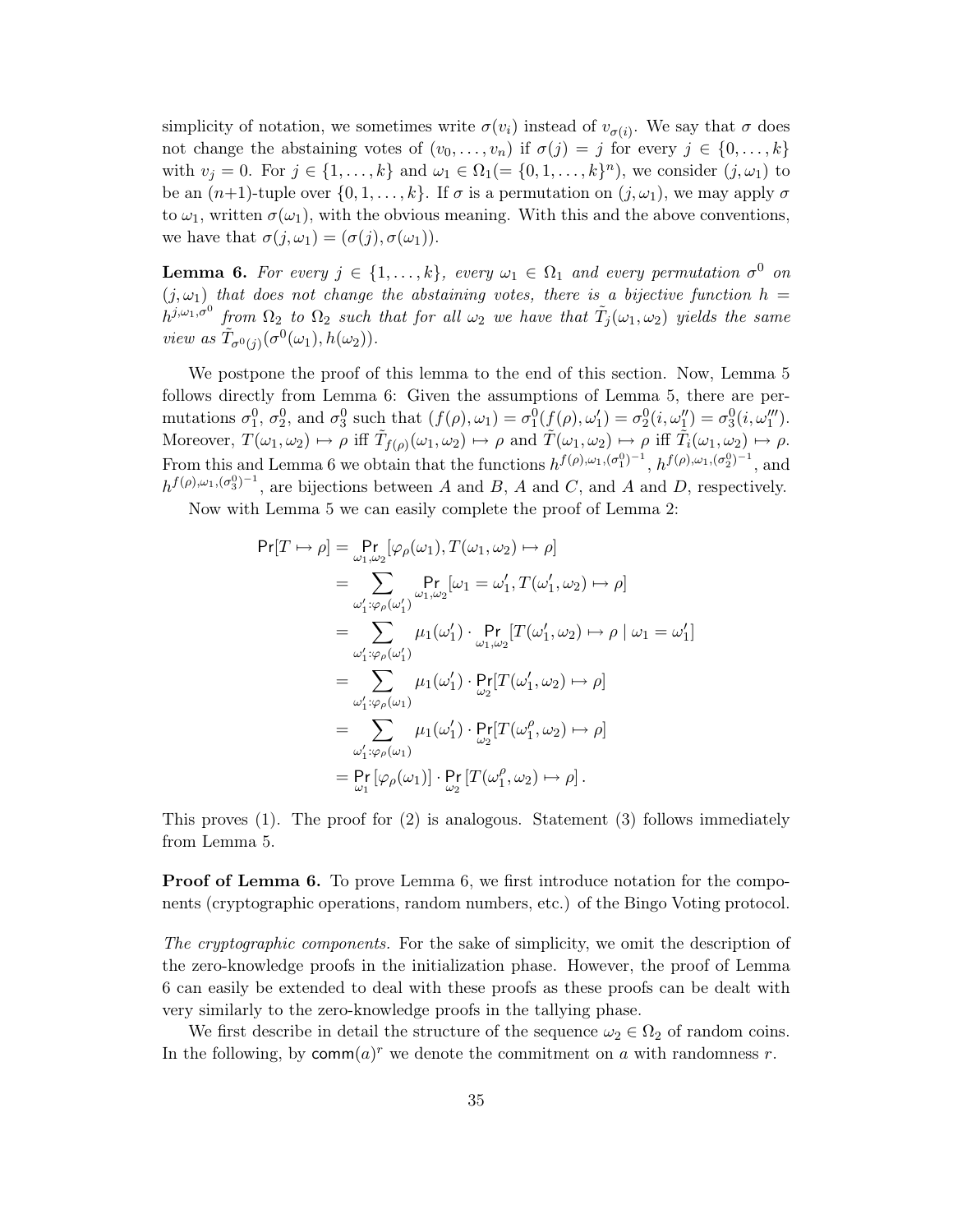- (a)  $\alpha$  the random coins of the coercer.
- (b)  $x_i^j$  $i$  and  $r_i^j$  $i<sub>i</sub>$ , for  $i \in \{0, ..., m\}$  and  $j \in \{1, ..., k\}$  — the random numbers and the randomness used in the commitments  $c_i^j = \text{comm}(j, x_i^j)^{r_i^j}$ .
- (c)  $\pi$  the permutation used by the machine to shuffle the commitments  $c_i^j$  $\frac{j}{i}$  .
- (d)  $x_i$ , for  $i \in \{0, \ldots, m\}$  the random number generated by RNG for the *i*-th voter.
- (e)  $\pi_j$ , for every candidate  $j \in \{1, ..., k\}$  a permutation of  $\{0, ..., m\}$ , such that  $\tilde{x^j_\pi}$  $\frac{\partial}{\partial \pi_j(i)}$  is the number (taken from the pool of random numbers generated for the j-th candidate) assigned by the machine in the voting booth to the  $i$ -th voter (if necessary, i.e. if the *i*-the voter does not abstain and does not vote for j.
- (f)  $r_i$ , for every candidate  $i \in \{0, ..., m\}$  who does not abstain a random number used by the voting machine to create a commitment  $c_i = \text{comm}(v_i, x_i)^{r_i}$ .
- (g)  $\sigma_i^0$ , for every candidate  $i \in \{0, ..., m\}$  who does not abstain a permutation used by the machine to shuffle the commitments associated with the receipt  $R_i$  of the  $i$ -th voter (see (B3) below).
- (h)  $\tau_{i,j}^1$  and  $\sigma_i^1$ , for every  $j \in \{1, ..., k\}$  and every candidate  $i \in \{0, ..., m\}$  who does not abstain — random numbers and permutations used for masking and shuffling commitments in  $C_{left}^{i}$  (see (B5) below).
- (i)  $\tau_{i,j}^2$  and  $\sigma_i^2$ , for every  $j \in \{1, ..., k\}$  and every candidate  $i \in \{0, ..., m\}$  who does not abstain — random numbers and permutations used for masking and shuffling commitments in  $C_{middle}^{i}$  (see (B6) below).
- (j) Random values contributed by the auditors to compute a challenge  $s \in \{1,2\}$ .

A view  $\rho$  of the coercer, depending on  $\omega_2$  and the choices  $v_0, \ldots, v_n$  taken by the voters, consists of the following parts:

- (B1)  $\alpha$  random coins of the coercer.
- (B2) The commitments  $c_i^j$ <sup>*j*</sup> shuffled with  $\pi$ .
- (B3)  $R_i$  the receipt of the *i*-th candidate, for every non-abstaining candidate *i*. Such a receipt is of the form  $s_1, \ldots, s_k$ , where  $s_j = (j, x^j_{\pi_j(i)})$ , for  $j \neq v_i$ , and  $s_{v_i} = (v_i, x_i).$
- (B4) The values  $x_x^j$  $\frac{j}{\pi_j(i)}$  and  $r_\pi^j$  $\frac{d}{d\pi_j(i)}$  for opening the unused commitments  $c^j_{\pi_j(i)}$  $_{\pi_j(i)}^j$ , for all  $j \in \{0, ..., k\}$  and  $i \in \{0, ..., m\}$  such that  $v_i = 0$  or  $v_i = j$ .

In the following items, i ranges over all the non-abstaining voters  $i \in \{0, \ldots, m\}$ :

- (B5) The list of commitments  $C_{left}^{i} = d_i^1, \ldots, d_i^k$  shuffled with  $\sigma_i^0$ , where  $d_i^j = c_i$ , if  $j = v_i$ , and  $d_i^j = c_{\pi}^j$  $_{\pi_j(i)}^j$ , otherwise,
- (B6) The list of commitments  $C_{middle}^i = \bar{d}_i^1, \ldots, \bar{d}_i^k$  shuffled with  $(\sigma_i^1 \circ \sigma_i^0)$ , where  $\bar{d}_i^j = \; \mathsf{comm}(v_i, x_i)^{r_i + \tau^1_{i, \sigma^0_i(v_i)}}, \; \text{if} \; \; j \; = \; v_i, \; \text{and} \; \; \bar{d}_i^j \; = \; \mathsf{comm}(j, x^j_{\pi_j(i)})^{r^j_{\pi_j(i)} + \tau^1_{i, \sigma^0_i(j)}},$ otherwise.
- (B7) The list of commitments  $C_{right}^i = \hat{d}_i^1, \dots, \hat{d}_i^k$  shuffled with  $(\sigma_i^2 \circ \sigma_i^1 \circ \sigma_0^0)$ , where  $\hat{d}_{i}^{j} = \text{comm}(v_{i}, x_{i})^{r_{i} + \tau_{i, \sigma_{i}^{0}(v_{i})}^{1} + \tau_{i, \sigma_{i}^{1}(\sigma_{i}^{0}(v_{i}))}^{2}}, \text{ if } j = v_{i}, \text{ and}$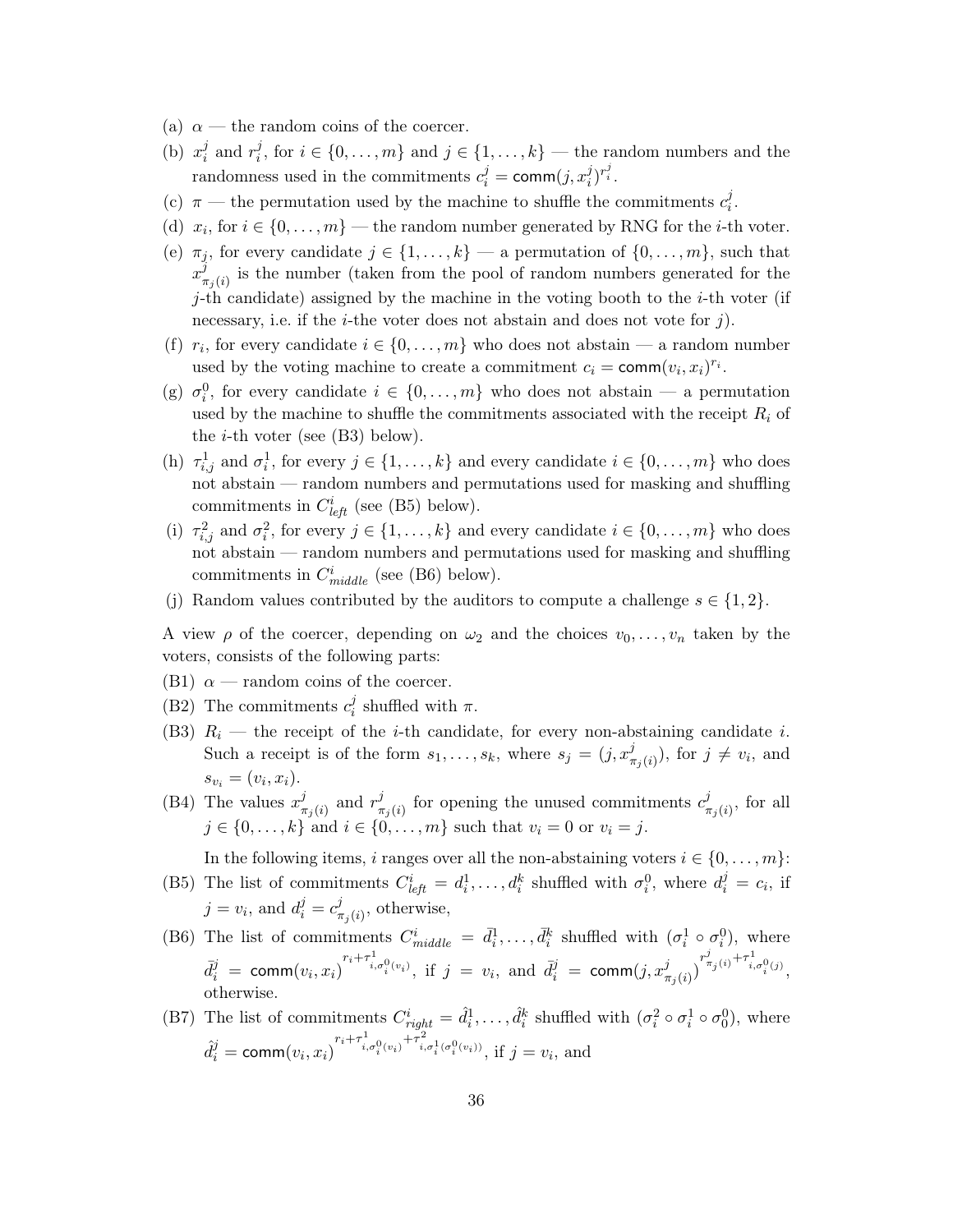$\hat{d}_i^j = \text{comm}(j, x^j_{\pi_j(i)} \right)^{r^j_{\pi_j(i)} + \tau^1_{i, \sigma^1_i(j)} + \tau^2_{i, \sigma^1_i(\sigma^0_i(j))}}, \text{ otherwise.}$ 

- (B8) The values  $r_i + \tau^1_{i,\sigma_i^0(v_i)} + \tau^2_{i,\sigma_i^1(\sigma_i^0(v_i))}$  and  $r^j_{\pi_j(i)} + \tau^1_{i,\sigma_i^0(j)} + \tau^2_{i,\sigma_i^1(\sigma_i^0(j))}$ , for  $j \in$  $\{1, \ldots, k\}, j \neq i$ , for opening the commitment in  $C_{right}^{i}$ .
- (B9) The challenge s along with masking factors  $\sigma_i^s$  and permutations  $\tau_{i,j}^s$ .

Proof. Because every permutation is the finite composition of permutations that switch only two successive positions, it suffices to consider the case where  $\sigma$  flips the positions  $l$  and  $l + 1$ ; the rest follows from composing permutations and bijections. Let  $\tilde{v}_0, \ldots, \tilde{v}_n$  be such that

$$
\sigma(v_0, \ldots, v_n) = (\tilde{v}_0, \ldots, \tilde{v}_n) = (v_0, \ldots, v_{l+1}, v_l, \ldots, v_n)
$$

Further, we assume that  $v_l = y \neq z = v_{l+1}$ , as the case that  $\sigma^0(v_0, \ldots, v_n)$  $(v_0, \ldots, v_n)$  is trivial. Recall that, by assumption, we have that  $y, z \neq 0$ .

Let  $\omega_2$  be any element of  $\Omega_2$  and let  $\alpha$ ,  $x_i^j$  $\frac{j}{i}, r_i^j$  $i, \pi, x_i, \pi_j, r_i, \sigma_i^0, \tau_{i,j}^1, \sigma_i^1, \tau_{i,j}^2, \sigma_i^2$  and s be the parts of  $\omega_2$  defined as above. Here, i ranges over  $0, \ldots, m$  and j over  $1, \ldots, k$ . We will denote the corresponding parts of  $h(\omega_2)$  by  $\tilde{\alpha}$ ,  $\tilde{x}_i^j$ <sup>*i*</sup>, and so on. We define  $h(\omega_2)$ as follows:

- $\tilde{\alpha} = \alpha$ . As one can see, (B1) remains unchanged.
- $\tilde{\pi}_j = \pi_j$ , for all j.
- $\bullet$   $\tilde{x}_i^j$  $i\atop i$  are defined like  $x_i^j$  $i<sub>i</sub>$ , except for:

$$
\tilde{x}_l = x^z_{\pi_z(l)}, \qquad \qquad \tilde{x}^y_{\pi_y(l)} = x_l, \qquad (10)
$$

$$
\tilde{x}_{l+1} = x_{\pi_y(l+1)}^y, \qquad \qquad \tilde{x}_{\pi_z(l+1)}^z = x_{l+1}, \qquad (11)
$$

$$
\tilde{x}^z_{\pi_z(l)} = x^z_{\pi_z(l+1)}, \qquad \qquad \tilde{x}^y_{\pi_y(l+1)} = x^y_{\pi_y(l)}.\tag{12}
$$

One can check that, by (10) and (11), the receipts (B3) remain unchanged.

 $\bullet$   $\tilde{r}^j_i$  $i$  are defined like  $r_i^j$  $\tilde{p}_i^j$ , except for:  $\tilde{r}_{\pi_z(l)}^z = r_{\pi_z(l+1)}^z$  and  $\tilde{r}_{\pi_y(l+1)}^y = r_{\pi_z(l)}^y$  $_{\pi_y(l)}^y$  (which, together with (12) implies that (B4) remains unchanged) and, furthermore,  $\tilde{r}_{\pi}^y$  $\pi_y(l)$ and  $\tilde{r}^z_{\pi_z(l+1)}$  are (uniquely) defined in such a way that

$$
\text{comm}(y, \tilde{x}_{\pi_y(l)}^y)^{\tilde{r}_{\pi_y(l)}} = \text{comm}(z, x_{\pi_z(l)}^z)^{r_{\pi_z(l)}^z}
$$
\n(13)

$$
\operatorname{comm}(z, \tilde{x}^z_{\pi_z(l+1)})^{\tilde{r}^z_{\pi_z(l+1)}} = \operatorname{comm}(y, x^y_{\pi_y(l+1)})^{r^y_{\pi_y(l+1)}}.
$$
\n(14)

(Note that Pedersen commitments used in this protocol guarantee that for each a and b there exists exactly one r such that  $\text{comm}(a)^r = b$ .)

•  $\tilde{\pi}$  is as  $\pi$  with the straightforward adjustment such that the list of published commitments (B2) in both cases (i.e. for  $\omega_2$  and  $h(\omega_2)$  is exactly the same (it can be easily done, because, as one can check, the produced commitments in both cases are, up to the ordering, the same).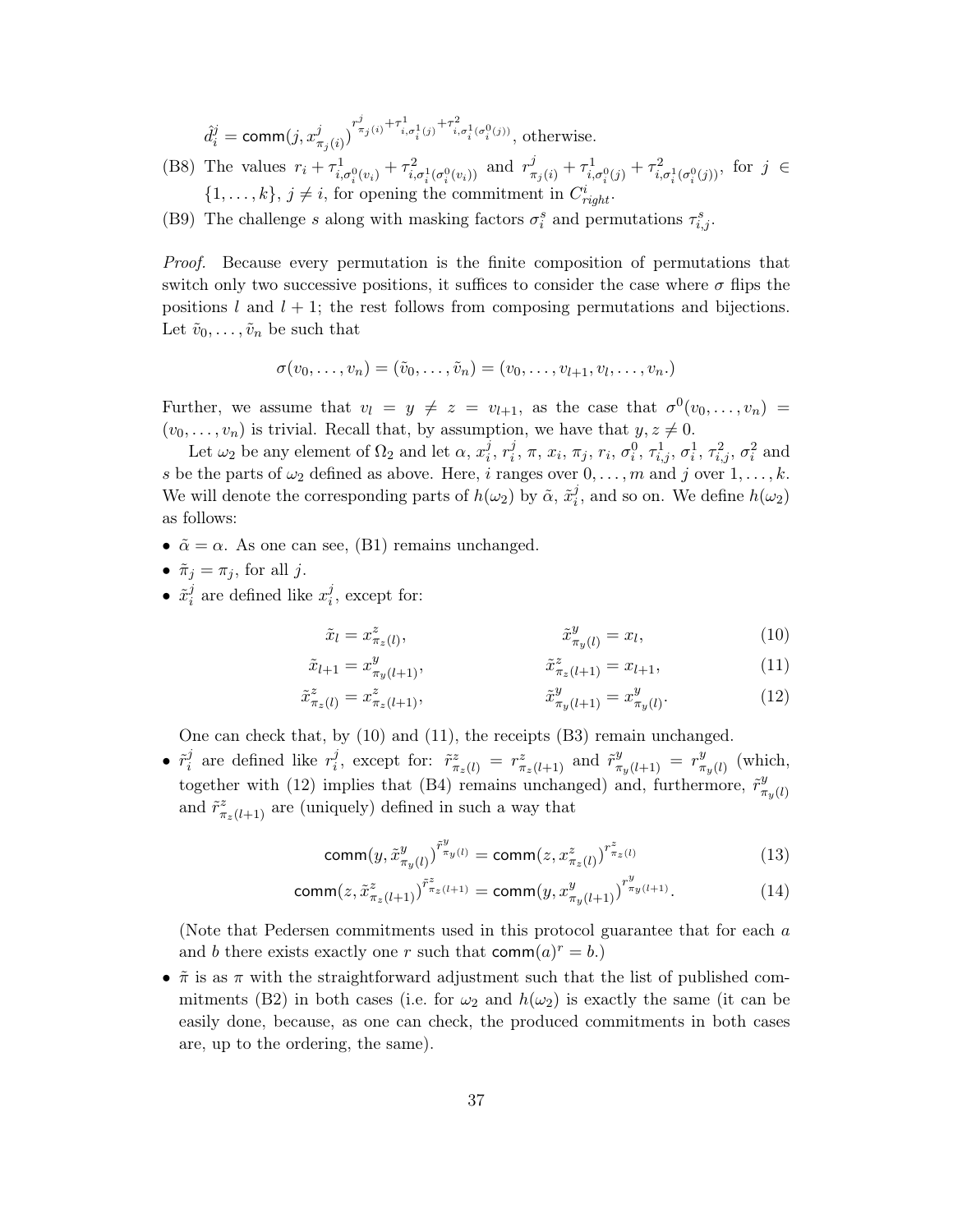•  $\tilde{r}_i$  are like  $r_i$  with the two following exceptions:  $\tilde{r}_l$  and  $\tilde{r}_{l+1}$  are (uniquely) defined in such a way that

$$
\operatorname{comm}(z, \tilde{x}_l)^{\tilde{r}_l} = \operatorname{comm}(y, x_l)^{r_l}
$$

$$
\operatorname{comm}(y, \tilde{x}_{l+1})^{\tilde{r}_{l+1}} = \operatorname{comm}(z, x_{l+1})^{r_{l+1}}
$$

.

•  $\tilde{\sigma}_i^0$  are like  $\sigma_i^0$  with the following exceptions:

$$
\tilde{\sigma}_l^0(y) = \sigma_l^0(z), \qquad \tilde{\sigma}_{l+1}^0(y) = \sigma_{l+1}^0(z), \n\tilde{\sigma}_l^0(z) = \sigma_l^0(y), \qquad \tilde{\sigma}_{l+1}^0(z) = \sigma_{l+1}^0(y).
$$

One can verify that (B5) remains unchanged.

In the following, we assume that  $s = 1$ ; the case for  $s = 2$  is very similar.

- Let  $\tilde{s} = s = 1$ ,  $\tilde{\sigma}_i^1 = \sigma_i^1$ , and  $\tilde{\tau}_{i,j}^1 = \tau_{i,j}^1$  for all  $i, j$ . Therefore (B9) remains the same. One can also check that (B6) remains the same (this is because (B5) remains the same and (B6) is obtained from it using the same permutations and masking factors).
- Let  $\tilde{\sigma}_i^2$  be like  $\sigma_i^2$  with the following exceptions:

$$
\tilde{\sigma}_l^2(\tilde{\sigma}_l^1(\tilde{\sigma}_l^0(y))) = \sigma_l^2(\sigma_l^1(\sigma_l^0(y))) \quad \text{and} \quad \tilde{\sigma}_l^2(\tilde{\sigma}_l^1(\tilde{\sigma}_l^0(z))) = \sigma_l^2(\sigma_l^1(\sigma_l^0(z)))
$$

and analogously for  $(l + 1)$ .

• Let  $\tilde{\tau}_{i,j}^2$  be like  $\tau_{i,j}^2$ , except for  $\tilde{\tau}_{l,j}^2$  $\lim_{l,\tilde{\sigma}_l^1(\tilde{\sigma}_l^0(z))}$  and  $\tilde{\tau}_{l,\tilde{\sigma}_l^1(\tilde{\sigma}_l^1(z))}$  $\int_{l,\tilde{\sigma}_{l}^{1}(\tilde{\sigma}_{l}^{0}(y))}$  which are defined in such a way that

$$
\tilde{r}_l + \tilde{\tau}_{l,\tilde{\sigma}_l^0(z)}^1 + \tilde{\tau}_{l,\tilde{\sigma}_l^1(\tilde{\sigma}_l^0(z))}^2 = r_{\pi_z(l)}^z + \tau_{l,\sigma_l^0(z)}^1 + \tau_{l,\sigma_l^1(\sigma_l^0(z))}^2 \tag{15}
$$

$$
\tilde{r}^y_{\pi_y(l)} + \tilde{\tau}^1_{l, \tilde{\sigma}^0_l(y)} + \tilde{\tau}^2_{l, \tilde{\sigma}^1_l(\tilde{\sigma}^0_l(y))} = r_l + \tau^1_{l, \sigma^0_l(y)} + \tau^2_{l, \sigma^1_l(\sigma^0_l(y))}.
$$
\n(16)

and analogously for  $(l + 1)$ . Now, one can check that (B7) and (B8) remain the same.

This concludes the description of  $h(\omega_2)$ . As we have noted, all the parts (B1)–(B9) of the views in both cases—for  $\omega_2$  and  $h(\omega_2)$ —are exactly the same. What remains to be shown is that h is a bijection from  $\Omega_2$  to  $\Omega_2$ . To do this, it is enough to prove that  $\omega_2$  can be uniquely determined by  $\tilde{\omega}_2 = h(\omega_2)$ . We only have to deal with those parts of  $\omega_2$  that are changed by h. We consider those changed parts of  $\omega_2$  case by case:

- It is easy to see that the numbers  $x_i$  and  $x_i^j$  $i_i^j$  (for  $j \in \{1, ..., k\}$  and  $i \in \{0, ..., m\}$ ) are uniquely determined by the numbers  $\tilde{x}_i$  and  $\tilde{x}_i^j$  $\frac{j}{i}$ .
- $r_{\pi_z(l)}^z$  can be computed from  $\tilde{\omega}_2$ , as it is uniquely determined by the equality (13) (recall that  $x^z_{\pi_z(l)}$ , as we already stated, is determined by  $\tilde{\omega}_2$ ). Analogously for  $r^z_{\pi_z(l+1)}, r_l$ , and  $r_{l+1}$ . Apart from these values,  $r_i^j$  $i$  and  $r_i$  coincide with  $\tilde{r}_i^j$  $i$  and  $\tilde{r}_i$ , respectively, and therefore are determined by  $\tilde{\omega}_2$ .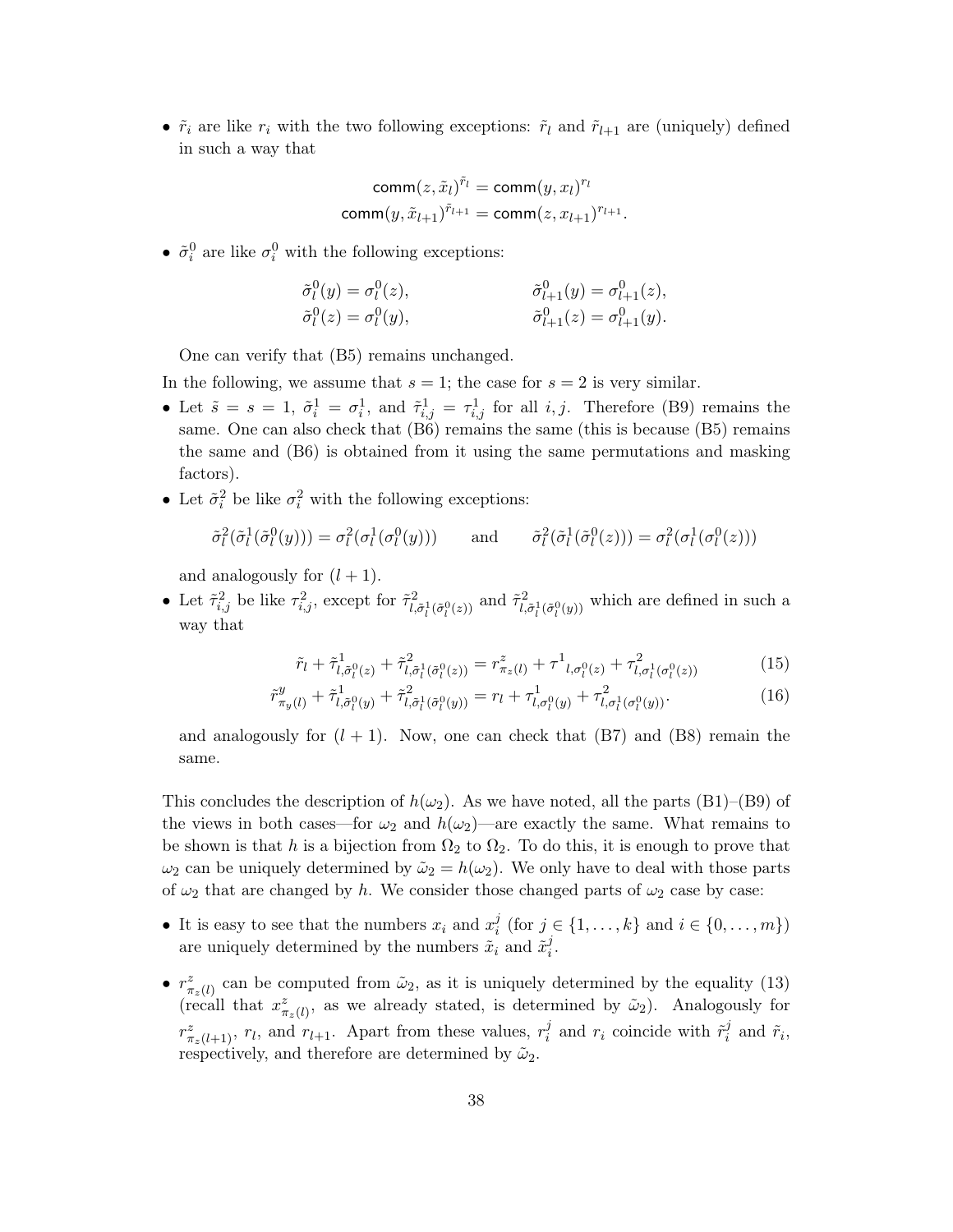- The permutations in  $\tilde{\omega}_2$  are obtained from the corresponding permutation of  $\omega_2$ , by switching some selected positions. It is easy to define the inverse operation.
- if  $\tilde{s} = s = 1$ , then  $\tau^2_{l, \sigma^1_l(\sigma^0_l(z))}$  is is uniquely determined by (15), as all the other parts in the equation are determined by  $\tilde{\omega}_2$ . (Note that  $\tau^1_{l,\sigma_l^0(z)}$  is not changed if  $s=1$ .) Analogously for  $l + 1$  and for the case  $s = 2$ .

## C Proofs for ThreeBallot with Two Candidates

In this section, we prove Theorem 3 and Lemma 4, where for Theorem 3 we only prove the second statement, i.e., the more involved case in which the coercer gets to see the receipts of the honest parties; the proof of the first statement is analogous and simpler. The proof of Lemma 3 is simple (much simpler than the one for Lemma 4) and therefore omitted.

We first introduce some notation. We will assume that the space  $\Omega_1$  of all possible combinations of choices made by honest voters determines not only the candidate the voters have chosen, but also the way they vote, i.e. the exact pattern (see Section 6.3 for the definition of a pattern). We define the following random variables on  $\Omega_1$ .  $F(\omega_1)$ is the number of  $\frac{x}{x}$ -ballots,  $rec(\omega_1)$  is the vector  $(r_{\frac{x}{x}}, r_{\frac{z}{x}})$  of numbers of receipts of honest voters of the corresponding types,  $Rec(\omega_1)$  is the vector  $(r_1, \ldots, r_n)$ , where  $r_i \in \{\mathbf{x}, \mathbf{x}, \mathbf{0}, \mathbf{0}\}\$ is the receipt of the *i*-th honest voter (without a serial number),  $R(\omega_1)$ is the number of votes of honest voters for candidate 1,  $S(\omega_1)$  is the set of nonabstaining honest voters, and  $N(\omega_1)$  is the number of non-abstaining honest voters (determined by  $\omega_1 \in \Omega_1$ ).

## C.1 Proof of Theorem 3

First, we can represent an element  $\omega_2$  of the space of random bits  $\Omega_2$  used in a run of a system, in addition to the random choices  $\omega_1$ , as a tuple  $\omega_2 = (\alpha, \vec{r}, \pi)$ , where  $\alpha$  is a sequence of random coins of the coercer,  $\vec{r} = (r_{ij})_{i \in \{0,\dots,m\}, j \in \{1,2,3\}}$ , where  $r_{ij}$  is the serial number printed by the voting machine on the  $j$ -th ballot cast by the  $i$ -th voter (where the 0-th voter is the coerced voter), and  $\pi$  is a permutation applied to the set of ballots before publishing. As usually, by  $\mu_2$  we denote the uniform distribution on  $\Omega_2$ . (Note that a serial number  $r_{ij}$ ,  $j \in \{1, 2, 3\}$ , is not printed, if the *i*-th voter does not vote.)

A view of the coercer consists of (1) his random coins, (2) the content of the bulletin board, which is a sequence of simple ballots with serial numbers, and (3) the sequence of receipts (where, again, a receipt is a simple ballot with a serial number) associated to the voters. We will use letter  $\eta$  to range over views of the coercer. Recall that  $\rho$  is used to denote an essential view of the coercer.

By  $\rho(\eta)$  we will denote the essential view determined by  $\eta$ . By  $\rho(Z,\omega_1)$ , for a pattern Z and  $\omega_1 \in \Omega_1$ , we denote the essential view obtained when the coerced voter casts simple ballots according to Z and the honest voters casts ballots determined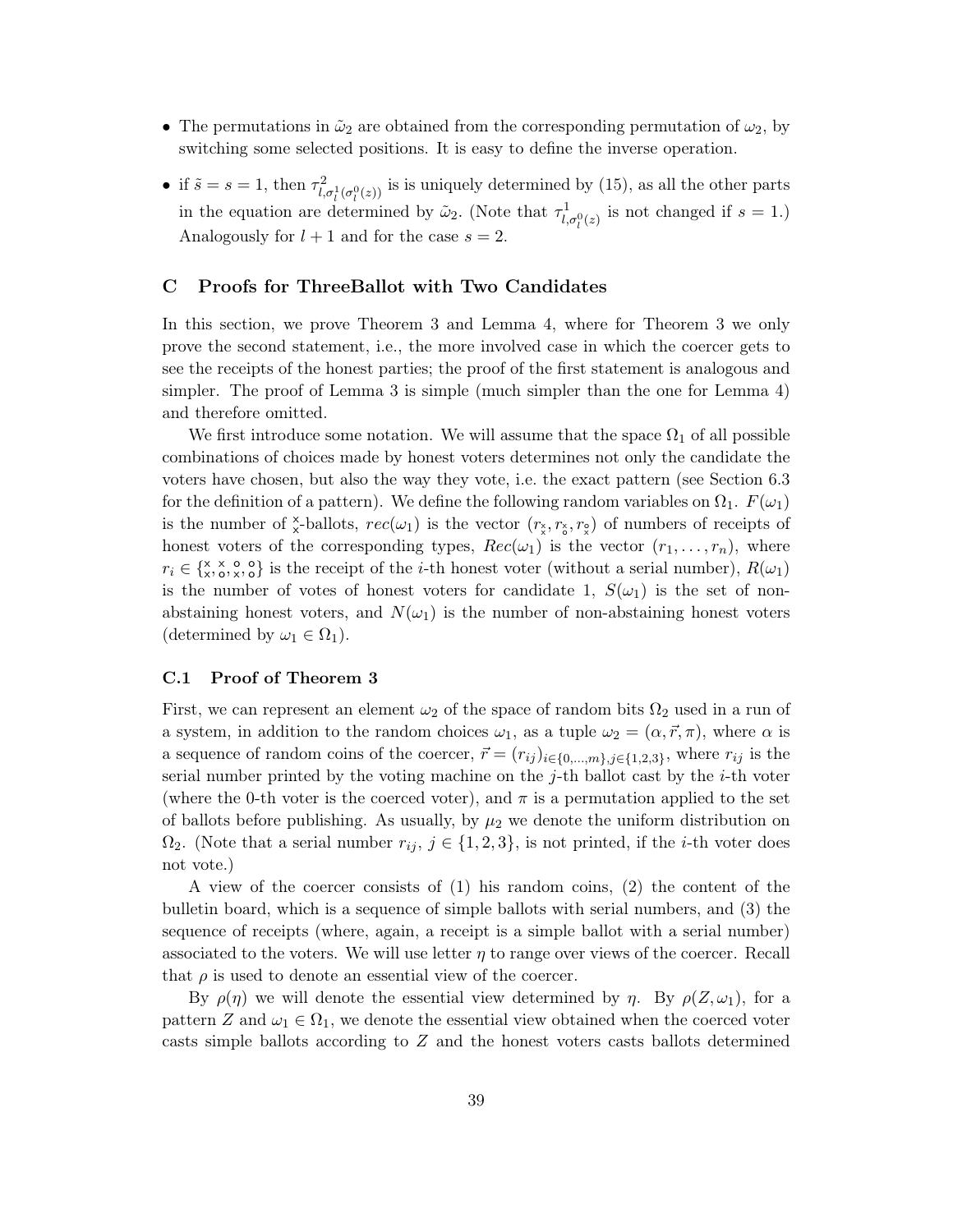by  $\omega_1$ . By  $f(\eta)$  we denote the pattern that the coercer requires the coerced voter to use in a run  $\eta$ , if any; otherwise  $f(\eta)$  is undefined. By  $Rec(\eta)$  we denote the receipts without serial numbers that the honest voters give to the coercer in run  $\eta$ .

For a coercer view  $\eta$ , let  $\varphi_n$  be a predicate over  $\Omega_1$  such that  $\varphi_n(\omega_1)$  iff  $\rho(f(\eta), \omega_1)$  =  $\rho(\eta)$  and  $Rec(\omega_1) = Rec(\eta)$ . Analogously, we define a predicate  $\tilde{\varphi}_\eta(\omega_1)$  which holds iff  $\rho(C(f(\eta), i), \omega_1) = \rho(\eta)$  and  $Rec(\omega_1) = Rec(\eta)$ .

Let c be a program of the coercer. Let  $T = (c \parallel \text{dum} \parallel e_S)$  and  $T = (c \parallel \tilde{v} \parallel e_S)$ .

We now show that the view of the coercer is information-theoretically independent of the choices of honest voters and the coerced voter as long as these choices are consistent with the essential view and the order of the receipts. This is formulated in Lemma 8, with the core stated in the following lemma.

**Lemma 7.** Let  $\eta$  be a view of the coercer such that  $f(\eta)$  is defined. Let  $\omega_1, \omega_1', \omega_1''', \omega_1'''$ be arbitrary elements of  $\Omega_1$  with  $\varphi_{\eta}(\omega_1)$   $\varphi_{\eta}(\omega_1')$ ,  $\tilde{\varphi}_{\eta}(\omega_1'')$  and  $\tilde{\varphi}_{\eta}(\omega_1''')$ . Then the sets

$$
A = {\omega_2 : T(\omega_1, \omega_2) \mapsto \eta},
$$
  
\n
$$
B = {\omega_2 : T(\omega'_1, \omega_2) \mapsto \eta},
$$
  
\n
$$
D = {\omega_2 : \tilde{T}(\omega''_1, \omega_2) \mapsto \eta}
$$

have the same cardinality, and hence, have the same probability.

*Proof.* We will show how to construct a bijection  $h : A \rightarrow B$ . The proof for the remaining cases are very similar.

Let  $I = \{1, ..., n\} \times \{1, 2, 3\}$ . For  $(i, l) \in I$ , by  $b_{i,l} \in \{x, \circ, \circ, \circ\}$  and  $b'_{i,l} \in \{x, \circ, \circ, \circ\}$ we denote the marking on the *l*-th ballot cast by the *i*-th voter according to  $\omega_1$  and  $\omega'_1$ , respectively. Because  $\varphi_\eta(\omega_1)$  and  $\varphi_\eta(\omega'_1)$ , we know that there exists a permutation  $\sigma: I \to I$  such that  $b'_{(i,l)} = b_{\sigma(i,l)}$ . Moreover, we can assume that  $\sigma$  preserves receipts of honest voters, i.e. if the  $i$ -th voter picks the  $l$ -th ballot as her receipt according to  $\omega_1$  and she picks the *l'*-th ballot as a receipt according to  $\omega'_1$ , then  $\sigma(i, l') = (i, l)$ . Note that, in this case,  $b_{(i,l)} = b'_{(i,l')}$ .

Let  $(\alpha, \vec{r}, \pi) \in \omega_2$ . We define  $h(\alpha, \vec{r}, \pi) = (\alpha, \vec{r}', \pi')$ , where  $r'_{(i,j)} = r_{\sigma(i,j)}$  and  $\pi'(i,l) = \pi(\sigma(i,l))$  (recall that  $\pi$  determines the position  $\pi(i,j)$  of the ballot  $b_{(i,j)}$  on the bulletin board). It is easy to check that h is a bijection from  $A$  to  $B$ .  $\Box$ 

From this, we can conclude.

**Lemma 8.** Let  $\eta$  be a coercer view such that  $f(\eta)$  is defined. Let  $\omega_1^{\eta}$  $\int_1^{\eta}$  and  $\tilde{\omega}_1^{\eta}$  $\frac{\eta}{1}$  be some fixed elements of  $\Omega_1$  such that  $\varphi_{\eta}(\omega_1^{\eta})$  $_{1}^{\eta}$ ) and  $\tilde{\varphi}_{\eta}(\tilde{\omega}_{1}^{\eta})$  $\binom{\eta}{1}$ , respectively. Then, the following equations hold true:

$$
\Pr[T \mapsto \eta] = \Pr_{\omega_1}[\varphi_\eta(\omega_1)] \cdot \Pr_{\omega_2}[T(\omega_1^\eta, \omega_2) \mapsto \eta] \tag{17}
$$

$$
\Pr[\tilde{T} \mapsto \eta] = \Pr_{\omega_1}[\tilde{\varphi}_{\eta}(\omega_1)] \cdot \Pr_{\omega_2}[\tilde{T}(\tilde{\omega}_1^{\eta}, \omega_2) \mapsto \eta] \tag{18}
$$

$$
\Pr_{\omega_2}[T(\omega_1^{\eta}, \omega_2) \mapsto \eta] = \Pr_{\omega_2}[\tilde{T}(\tilde{\omega}_1^{\eta}, \omega_2) \mapsto \eta] . \tag{19}
$$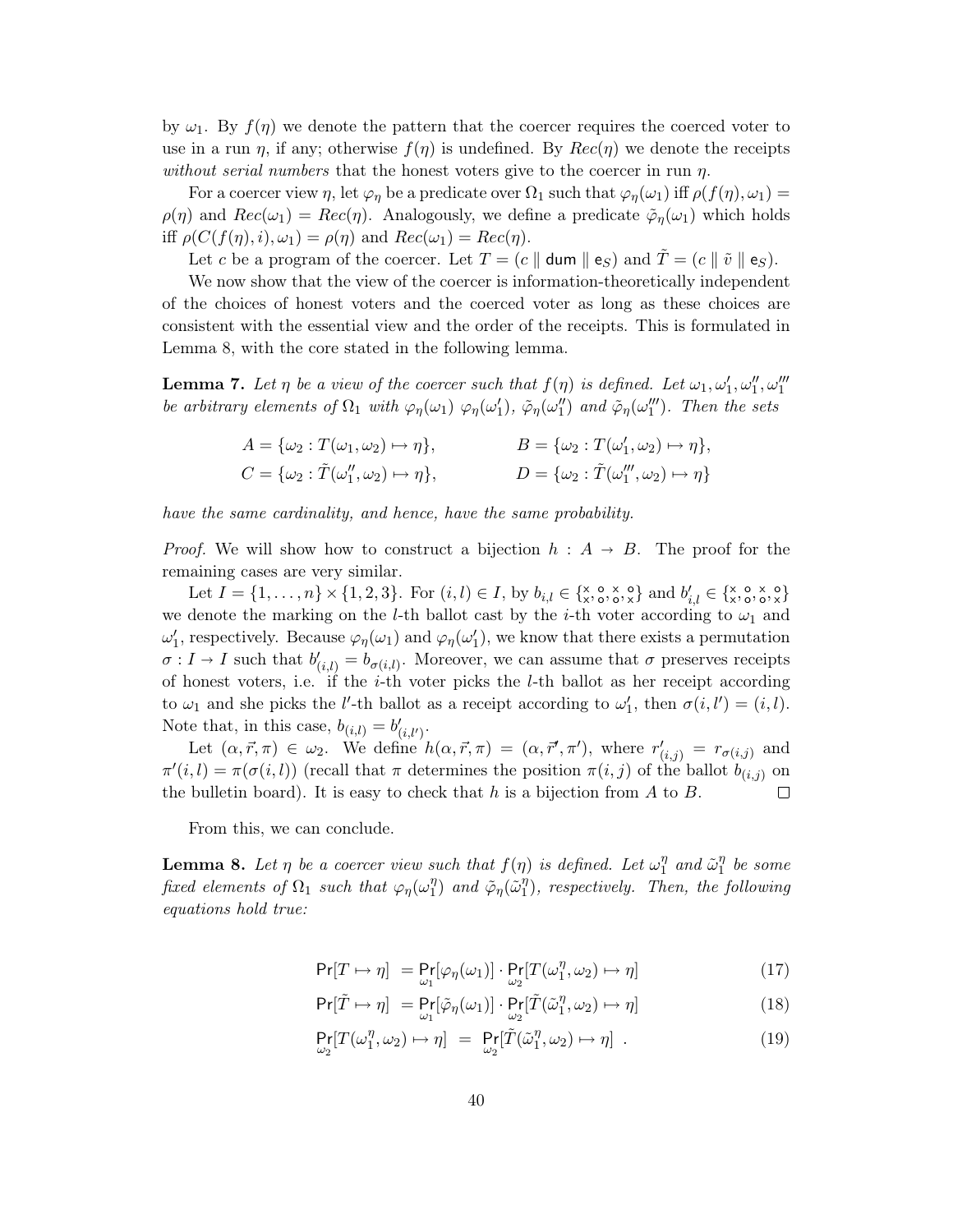Proof. Using Lemma 7 we obtain:

$$
Pr[T \mapsto \eta] = Pr[\varphi_{\eta}(\omega_1), T(\omega_1, \omega_2) \mapsto \eta]
$$
  
\n
$$
= \sum_{\omega'_1 : \varphi_{\eta}(\omega'_1)} Pr[\omega_1 = \omega'_1, T(\omega'_1, \omega_2) \mapsto \eta]
$$
  
\n
$$
= \sum_{\omega'_1 : \varphi_{\eta}(\omega_1)} Pr[\omega_1 = \omega'_1] \cdot Pr[T(\omega'_1, \omega_2) \mapsto \eta]
$$
  
\n
$$
= \sum_{\omega'_1 : \varphi_{\eta}(\omega_1)} Pr[\omega_1 = \omega'_1] \cdot Pr[T(\omega''_1, \omega_2) \mapsto \eta]
$$
  
\n
$$
= Pr[\varphi_{\eta}(\omega_1)] \cdot Pr[T(\omega''_1, \omega_2) \mapsto \eta].
$$

This proves (17). One can prove (18) in an analogous way. The equation (19) follows directly from Lemma 7.  $\Box$ 

Now, using Lemma 8, we can link the level of coercion-resistance ThreeBallot provides with the optimal bound  $\delta_{TB^+}^i$  stated in Section 6. Clearly we have:

$$
\Pr_{\omega_1}[\varphi_{\eta}(\omega_1)] = A_{\rho(\eta)}^{f(\eta)} \cdot \Pr_{\omega_1}[Rec(\omega_1) = Rec(\eta) | \rho(f(\eta), \omega_1) = \rho(\eta)]
$$

and

$$
\Pr_{\omega_1}[\tilde{\varphi}_{\eta}(\omega_1)] = A_{\rho(\eta)}^{C(f(\eta),i)} \cdot \Pr_{\omega_1}[Rec(\omega_1) = Rec(\eta) | \rho(C(f(\eta),i), \omega_1) = \rho(\eta)].
$$

Furthermore, it is easy to show that given two essential views with the same number of receipts of every type (and otherwise possibly different information on the bulletin board), the probably of obtaining a specific vector of receipts (which links receipts and voters) stays the same. From this it follows:

$$
\Pr_{\omega_1}[Rec(\omega_1) = Rec(\eta) | \rho(f(\eta), \omega_1) = \rho(\eta)] =
$$
  
= 
$$
\Pr_{\omega_1}[Rec(\omega_1) = Rec(\eta) | \rho(C(f(\eta), i), \omega_1) = \rho(\eta)]
$$
  
= 
$$
\Pr_{\omega_1}[Rec(\omega_1) = Rec(\eta) | rec(\omega_1) = rec(\eta)].
$$

Together with Lemma 8, we immediately obtain for all  $\omega_1^{\eta}$  with  $\varphi_{\eta}(\omega_1^{\eta})$  $\binom{\eta}{1}$ 

$$
Pr[T \mapsto \eta] - Pr[\tilde{T} \mapsto \eta] = (A_{\rho(\eta)}^{f(\eta)} - A_{\rho(\eta)}^{C(f(\eta),i)}).
$$

$$
\cdot Pr[T(\omega_1^{\eta}, \omega_2) \mapsto \eta] \cdot Pr[Rec(\omega_1) = Rec(\eta) | rec(\omega_1) = rec(\eta)].
$$

Now, we are ready to prove that the system  $S$ , as defined in Theorem 3 in the case the coercer can see the receipts of honest voters, is  $\delta$ -coercion resistant w.r.t.  $\gamma_i$  for  $\delta = \delta^i_{TB^+}(n, \vec{p}).$ 

Let  $M$  be the set of views that are accepted by the program  $c$  of the coercer, i.e., for which the coercer outputs 1. In what follows, let  $Z$  range over the set of all possible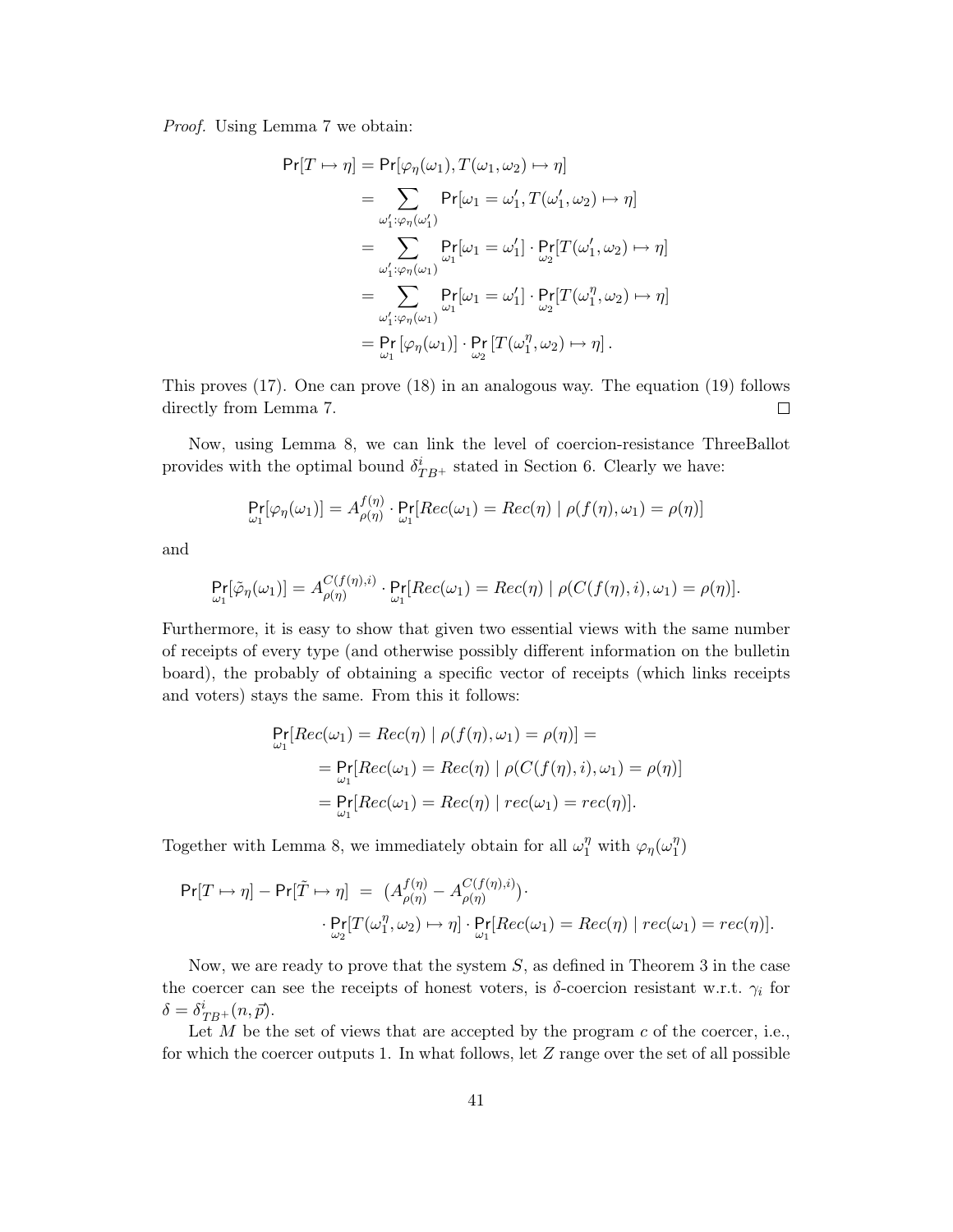patterns,  $\rho$  over all essential views,  $\eta$  over all views, and Rec over all possible vectors of receipts. We abbreviate  $C(Z, i)$  by  $C(Z)$ . Finally, let  $M_Z^{\rho, Rec} = \{ \eta \in M : f(\eta) =$ Z,  $Rec(\eta) = Rec$ , and  $\rho(\eta) = \rho$ . Let  $\omega_1^{Z,\rho,Rec}$  be arbitrary with  $\rho(Z, \omega_1^{Z,\rho,Rec}) = \rho$ and  $Rec(\omega_1^{Z,\rho,Rec})$  $\mathcal{L}_{1}^{Z,\rho,Rec}$ ) = Rec. Then we have  $\varphi_{\eta}(\omega_{1}^{Z,\rho,Rec})$  $_{1}^{Z,\rho,Rec}$  for all  $\eta \in M_Z^{\rho,Rec}$  $Z^{p,Rec}$ . We have:

$$
\Phi = \Pr[T \mapsto 1] - \Pr[\tilde{T} \mapsto 1]
$$
  
=  $\Pr[T \mapsto M] - \Pr[\tilde{T} \mapsto M]$   
=  $\sum_{Z} \sum_{\rho} \sum_{Rec} \sum_{\eta \in M_Z^{\rho, Rec}} (\Pr[T \mapsto \eta] - \Pr[\tilde{T} \mapsto \eta])$   
=  $\sum_{Z} \sum_{\rho} (A_{\rho}^Z - A_{\rho}^{C(Z)}) \sum_{Rec} \sum_{\omega_2} \Pr[T(\omega_1^{Z, \rho, Rec}, \omega_2) \mapsto \eta]$   
 $\cdot \Pr[Rec(\omega_1) = Rec \mid rec(\omega_1) = rec(\rho)].$ 

With  $M_Z^+ = M_{Z,i}^+$  as defined in Section 6.3, we get:

$$
\Phi \leq \sum_{Z} \sum_{\rho \in M_Z^+} (A_\rho^Z - A_\rho^{C(Z)}) \sum_{Rec} \sum_{\eta \in M_Z^{\rho, Rec}} \Pr_{\omega_2} [T(\omega_1^{Z,\rho, Rec}, \omega_2) \mapsto \eta]
$$

$$
\cdot \Pr_{\omega_1} [Rec(\omega_1) = Rec \mid rec(\omega_1) = rec(\rho)]
$$

Next, we use that, by the definition of  $M_Z^{\rho, Rec}$  $Z_Z^{\rho, Rec}$ , for  $\eta \in M_Z^{\rho, Rec}$  we have  $f(\eta) = Z$ and, because  $f(\eta)$  depends only on  $\omega_2$ ,  $T(\omega_1^{\eta})$  $j_1^n, \omega_2$   $\mapsto$   $\eta$  implies  $f(\omega_2) = Z$ . With this, we obtain:

$$
\Pr_{\omega_2}[T(\omega_1^{\eta}, \omega_2) \mapsto \eta] = \Pr_{\omega_2}[f(\omega_2) = Z] \cdot \cdot \cdot \Pr_{\omega_2}[T(\omega_1^{\eta}, \omega_2) \mapsto \eta \mid f(\omega_2) = Z].
$$

Now we obtain

$$
\Phi \leq \sum_{Z} \Pr_{\omega_2} [f(\omega_2) = Z] \sum_{\rho \in M_Z^+} (A_\rho^Z - A_\rho^{C(Z)}) \tag{20}
$$

$$
\leq \sum_{Z} \Pr_{\omega_2} [f(\omega_2) = Z] \cdot \delta_{TB+}^i \tag{21}
$$

$$
\leq \delta_{TB^+}^i = \delta \tag{22}
$$

This shows that S is  $\delta$ -coercion resistant w.r.t.  $\gamma_i$ . It remains to show that  $\delta$  is optimal.

Let us consider the program  $c$  of the coercer which requests the coerced voter to vote using  $Z^*$  and accepts a view  $\eta$  only if  $\rho(\eta)$  is in  $M^+_{Z^*,i}$ , where  $M^+_{Z,i}$  is as defined in Section 6.3, and  $Z^*$  is a pattern with

$$
\max_{Z} \sum_{\rho \in M_{Z,i}^+} (A_{\rho}^Z - A_{\rho}^{C(Z)}) = \sum_{\rho \in M_{Z^*,i}^+} (A_{\rho}^{Z^*} - A_{\rho}^{C(Z^*)}).
$$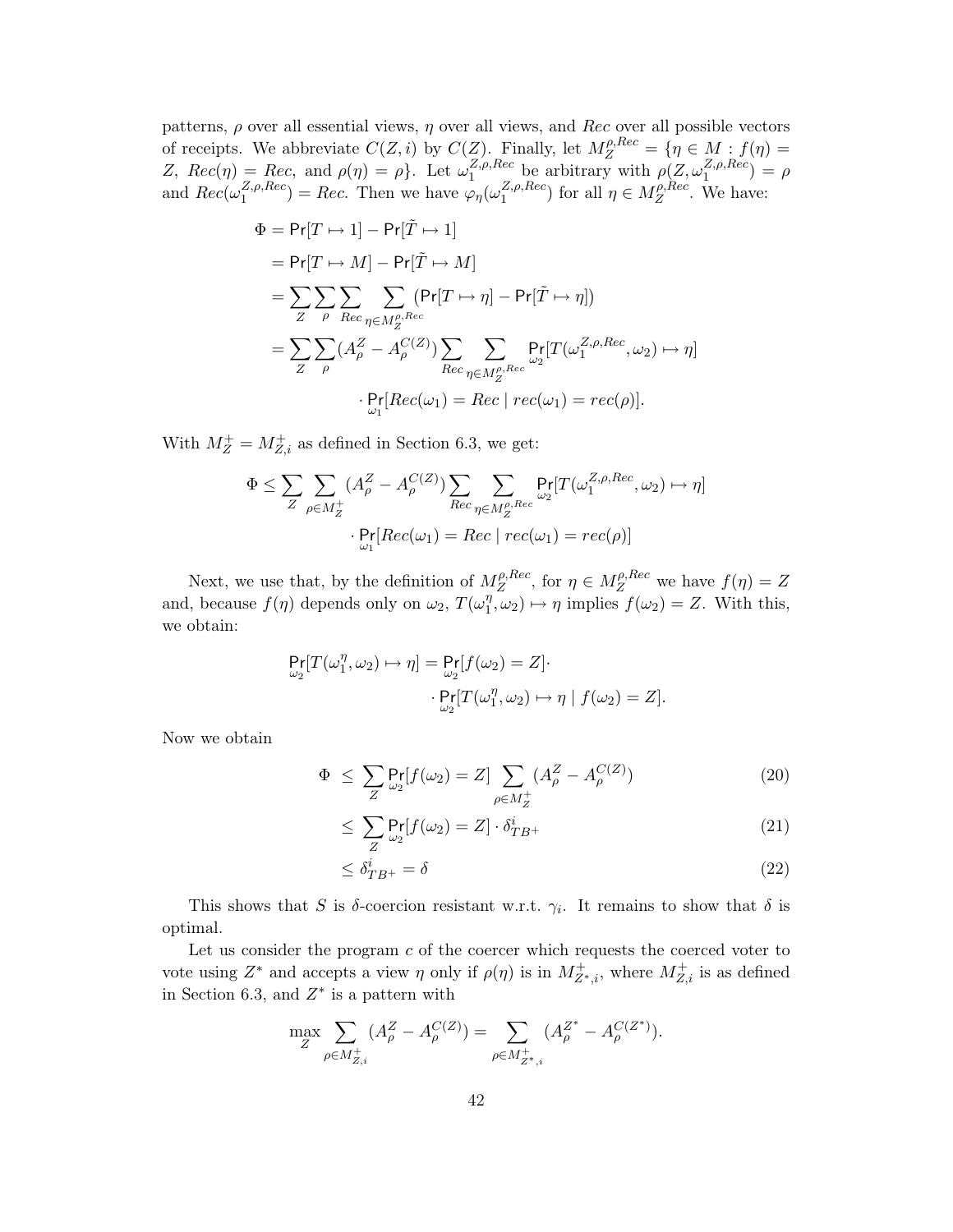With this program c of the coercer we have, for each essential view  $\rho$ :

$$
\Pr[T \mapsto \rho] = A_{\rho}^{Z^*} \quad \text{and} \quad \Pr[\tilde{T} \mapsto \rho] = A_{\rho}^{C(Z^*)} .
$$

We immediately obtain:

$$
\Phi = \sum_{\rho \in M_{Z^*,i}^+} (\Pr[T \mapsto \rho] - \Pr[\tilde{T} \mapsto \rho]) = \sum_{\rho \in M_{Z^*,i}^+} (A_{\rho}^{Z^*} - A_{\rho}^{C(Z^*)}) = \delta \quad , \tag{23}
$$

which shows that S is  $\delta'$ -coercion resistant for any  $\delta' < \delta$ , in case the counter-strategy  $\tilde{v}$  is used. To complete the proof of Theorem 3, we need to show that every other counter-strategy  $\tilde{v}'$  does not yield a smaller  $\delta$ .

First, note that every reasonable counter-strategy  $\tilde{v}'$  should, up to a negligible set of runs, (a) cast ballots only when instructed by the coercer, (b) in case instructed by the coercer to cast a ballot, cast a ballot for candidate  $i$ , and  $(c)$  take the receipt requested by the coercer. Failing to meet (b) would violate Condition (i) of Defintion 1. Conversely, to satisfy Condition (i), the coerced voter only needs to vote if instructed by the coercer. Therefore, to be as indistinguishable from the dummy strategy as possible, it is clear that a counter-strategy should only cast a ballot if instructed to do so by the coercer, which explains (a). As for (c), it is clear that if a counter-strategy takes a receipt different from the one requested by the coercer, the coercer can easily distinguish this strategy from the dummy strategy. Therefore,  $\tilde{v}'$  must be like  $\tilde{v}$ , up to the response in case it is instructed to vote according to  $Z_0 = (\underline{\xi}, \xi, \xi)$ , assuming  $i = 1$ ; the case  $i = 2$  is analogous. By (b) and (c) we know this response must be  $(\underline{\zeta}, \underline{\zeta}, \underline{\zeta})$  or  $(\underline{\zeta}, \underline{\zeta}, \underline{\zeta})$ . One of these responses can be chosen randomly, according to some strategy. Recall from Section 6.3 that the response for the counter-strategy  $\tilde{v}$  is  $C(Z_0) = C(Z_0, 1) = (\underline{\xi}, \underline{\zeta}, \underline{\zeta})$ . If  $\tilde{C}'(Z) = \tilde{C}'(Z, 1)$  denotes the response for a pattern Z in the counter-strategy  $\tilde{v}'$ , we know that  $\tilde{C}'(Z) = C(Z)$  for every  $Z \neq Z_0$ . For  $Z = Z_0$ , as just explained,  $\tilde{C}'(Z)$  has two choices which could be chosen randomly, according to some strategy. For simplicity of the argument, we assume that  $\tilde{C}'(Z_0)$ always chooses  $(\underline{\zeta}, \underline{x}, \underline{o})$ ; the case of a randomized choice can be treated similarly. (Note that whenever  $\tilde{C}'(Z)$  chooses  $(\zeta, \zeta, \zeta)$ , then this would coincide with  $C(Z_0)$ .)

Let  $c$  be the program of the coercer which requests the coerced voter to vote using  $Z^*$  and accepts a view  $\eta$  only if  $\rho(\eta)$  is in  $\tilde{M}^+_{Z^*,i}$ , where  $\tilde{M}^+_{Z,i} = \{\rho : A_\rho^Z \geq A_\rho^{\tilde{C}'(Z)}\},$ and  $Z^*$  is a pattern such that

$$
\max_{Z} \sum_{\rho \in \tilde{M}_{Z,i}^+} (A_{\rho}^Z - A_{\rho}^{\tilde{C}'(Z)}) = \sum_{\rho \in \tilde{M}_{Z^{\star},i}^+} (A_{\rho}^{Z^{\star},i} - A_{\rho}^{\tilde{C}'(Z^{\star})}) .
$$

With this, analogously to (23), we have:

$$
\tilde{\Phi} = \Pr[(c \parallel \text{dum} \parallel e_S) \mapsto 1] - \Pr[(c \parallel \tilde{v}' \parallel e_S) \mapsto 1] = \sum_{\rho \in \tilde{M}_{Z^{\star},i}^+} (A_{\rho}^Z - A_{\rho}^{\tilde{C}'(Z^{\star})}).
$$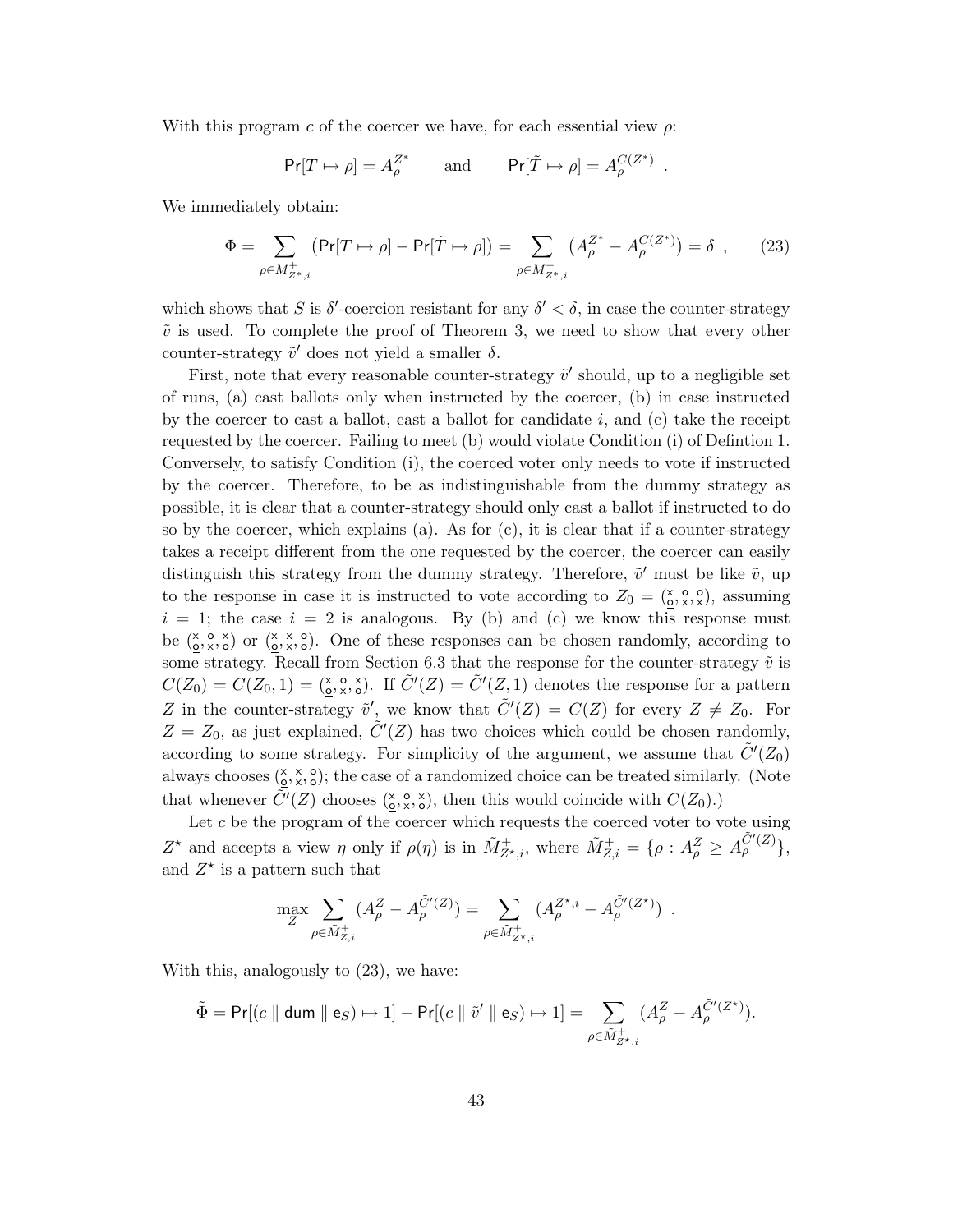Hence it remains to show that

$$
\max_{Z} \sum_{\rho \in \tilde{M}_{Z,i}^+} (A_{\rho}^Z - A_{\rho}^{\tilde{C}'(Z)}) \ge \max_{Z} \sum_{\rho \in M_{Z,i}^+} (A_{\rho}^Z - A_{\rho}^{C(Z)}) = \delta.
$$

Let  $Z_1 = (\mathcal{O}, \mathcal{O}, \mathcal{O})$ . Then  $\tilde{C}'(Z_1)$  is uniquely determined and equal to  $C(Z_1)$ . As the receipt of the coerced voter is not part of the essential view, we have for all  $\omega_1$ :

$$
\rho(Z_1, \omega_1) = \rho(Z_0, \omega_1)
$$
 and  $\rho(C(Z_1), \omega_1) = \rho(C(Z_0), \omega_1)$ .

It follows:

$$
\sum_{\rho \in M_{Z_1,i}^+} (A_{\rho}^{Z_1} - A_{\rho}^{C(Z_1)}) = \sum_{\rho \in M_{Z_0,i}^+} (A_{\rho}^{Z_0} - A_{\rho}^{C(Z_0)}).
$$

Now, we obtain:

$$
\max_{Z} \sum_{\rho \in \tilde{M}_{Z,i}^{+}} (A_{\rho}^{Z} - A_{\rho}^{\tilde{C}'(Z)}) \ge \max_{Z \neq Z_{0}} \sum_{\rho \in \tilde{M}_{Z,i}^{+}} (A_{\rho}^{Z} - A_{\rho}^{\tilde{C}'(Z)})
$$
\n
$$
= \max_{Z \neq Z_{0}} \sum_{\rho \in M_{Z,i}^{+}} (A_{\rho}^{Z} - A_{\rho}^{C(Z)})
$$
\n
$$
= \max_{Z} \sum_{\rho \in M_{Z,i}^{+}} (A_{\rho}^{Z} - A_{\rho}^{C(Z)}).
$$

This concludes the proof of Theorem 3.

#### C.2 Proof of Lemma 4

In the proof of Lemma 4, we will use the following easy to prove facts (see [9] for similar results).

Lemma 9. Consider honest, non-abstaining voters.

- 1. The probability that a voter takes receipt  $\frac{\mathsf{x}}{\mathsf{x}}$  is  $\frac{1}{9}$ .
- 2. The probability that a voter takes receipt  $\frac{x}{\circ}$  and the probability that she takes receipt  $\frac{6}{x}$  is  $\frac{2}{9}$ .
- 3. The probability that a voter who does not abstain votes for candidate 1 (or candidate 2) is independent of the receipt she gets and is  $\frac{p_1}{p_1+p_2}$  (or  $\frac{p_2}{p_1+p_2}$ , respectively).
- 4. The probability that a voter produces a  $\frac{x}{x}$ -ballot is  $\frac{1}{2}$  in either of the following cases: (a) if we assume that she votes for candidate 1 and takes  $\frac{6}{x}$  as a receipt, and (b) if she votes for candidate 2 and takes  $\frac{\mathsf{x}}{\mathsf{o}}$  as a receipt.

We introduce two new random variables:  $\tau_1(\omega_1)$ , indicating the number of voters that vote for 2 and take  $\frac{x}{\alpha}$  as receipt;  $\tau_2(\omega_1)$ , indicating the number of voters that vote for 1 and take  $\frac{6}{x}$  as receipt.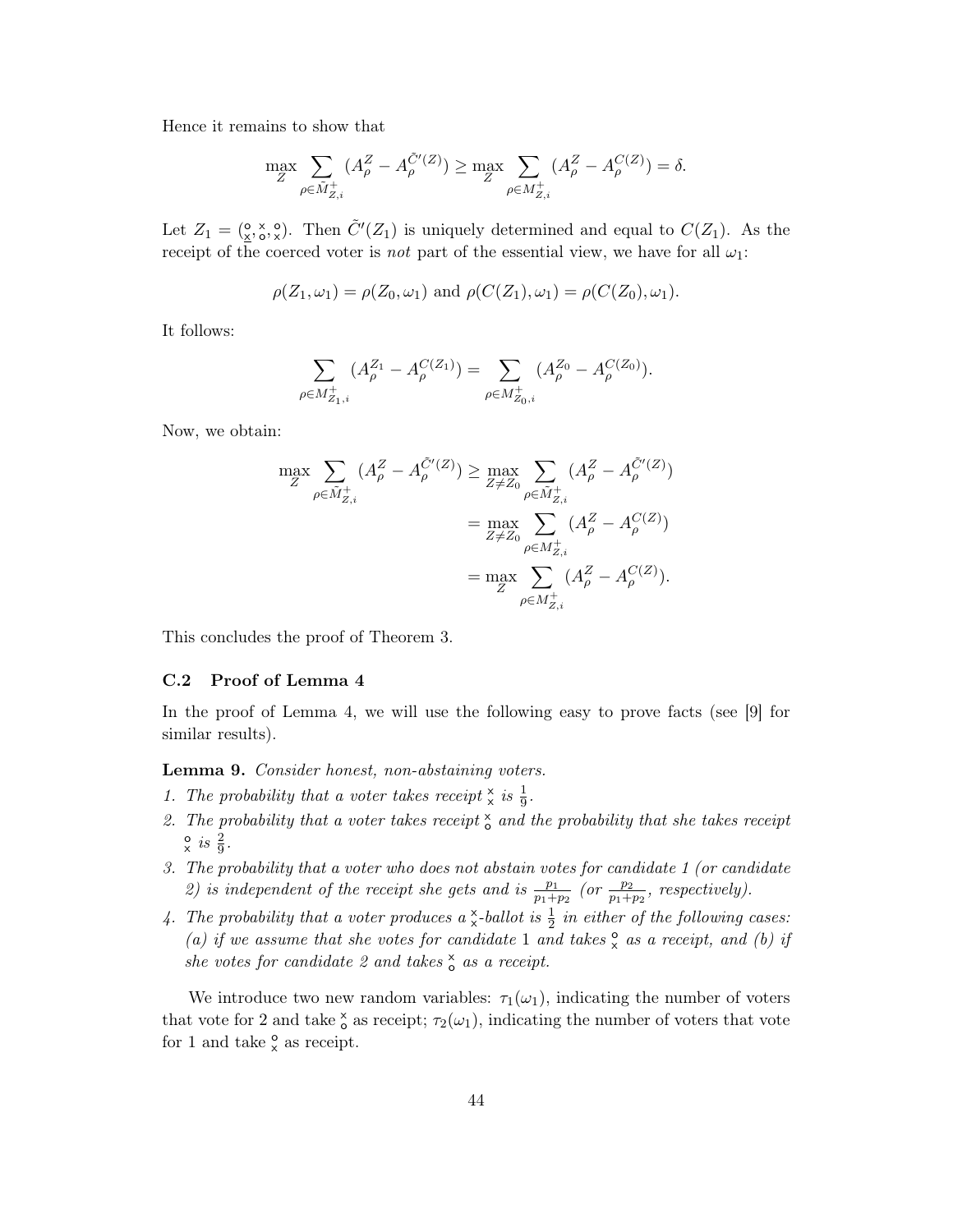Let  $\rho = (n_x, n_\xi, n_\xi, r_x, r_\xi, r_\xi)$ . Let  $N = (2n_x + n_\xi + n_\xi)/3$  denote the total number of non-abstaining voters and  $R = (n_{\tilde{x}} + n_{\tilde{g}}) - N$  denote the votes for candidate 1. Then we have the following equality, where  $\tau_1$  and  $\tau_2$  range over  $\{0, \ldots, n\}$ .

$$
\Pr_{\omega_1}[\rho(\omega_1) = \rho] = \sum_{\tau_1, \tau_2} \Pr_{\omega_1}[\rho(\omega_1) = \rho, \tau_1(\omega_1) = \tau_1, \tau_2(\omega_1) = \tau_2].
$$

Moreover,

$$
\Pr_{\omega_1}[\rho(\omega_1) = \rho, \tau_1(\omega_1) = \tau_1, \tau_2(\omega_1) = \tau_2] =
$$
\n
$$
= \Pr_{\omega_1}[F(\omega_1) = n_x, R(\omega_1) = R, \tau_1(\omega_1) = \tau_1, \tau_2(\omega_1) = \tau_2, rec(\omega_1) = (r_x, r_x, r_y), N(\omega_1) = N] =
$$
\n
$$
= \Pr_{\omega_1}[F(\omega_1) = n_x \mid R(\omega_1) = R, \tau_1(\omega_1) = \tau_1, \tau_2(\omega_2) = \tau_2, rec(\omega_1) = (r_x, r_x, r_y), N(\omega_1) = N].
$$
\n(24)

$$
\Pr_{\omega_1} \left[ R(\omega_1) = R \mid \tau_1(\omega_1) = \tau_1, \tau_2(\omega_2) = \tau_2, rec(\omega_1) = (r_{\tilde{x}}, r_{\tilde{y}}, r_{\tilde{y}}), N(\omega_1) = N \right].
$$
 (25)

$$
\cdot \Pr_{\omega_1} [\tau_1(\omega_1) = \tau_1, \tau_2(\omega_2) = \tau_2 \mid rec(\omega_1) = (r_{\tilde{x}}, r_{\tilde{y}}, r_{\tilde{y}}), N(\omega_1) = N].
$$
 (26)

$$
\cdot \Pr_{\omega_1} \left[ rec(\omega_1) = (r_{\tilde{x}}, r_{\tilde{s}}, r_{\tilde{x}}) \mid N(\omega_1) = N \right]. \tag{27}
$$

$$
\Pr_{\omega_1} \left[ N(\omega_1) = N \right] \tag{28}
$$

For (28), we have

$$
\Pr_{\omega_1} [N(\omega_1) = N] = {n \choose N} p_0^{n-N} (p_1 + p_2)^N.
$$

For  $(27)$ , we have to distribute (independently) the receipts to the N non-abstaining voters. With Lemma 9 we obtain:

$$
\Pr_{\omega_1} \left[ rec(\omega_1) = (r_{\tilde{\chi}}, r_{\tilde{\varphi}}, r_{\tilde{\chi}}) \mid N(\omega_1) = N \right]
$$
  
= 
$$
\binom{N}{r_{\tilde{\chi}}, r_{\tilde{\chi}}, r_{\tilde{\chi}}} \left( \frac{1}{9} \right)^{r_{\tilde{\chi}}} \left( \frac{2}{9} \right)^{r_{\tilde{\chi}} + r_{\tilde{\nu}}} \left( \frac{4}{9} \right)^{N - r_{\tilde{\chi}} - r_{\tilde{\nu}} - r_{\tilde{\chi}}}
$$

For (26), we have to distribute  $r_{\xi} - \tau_1$  votes resp.  $\tau_2$  votes for cand<sub>1</sub> in the set of those voters that get  $\frac{x}{\circ}$  resp.  $\frac{0}{x}$  as receipt. Using Lemma 9, we obtain

$$
\Pr\left[\tau_1(\omega_1) = \tau_1, \tau_2(\omega_1) = \tau_2 \mid rec(\omega_1) = (r_{\tilde{x}}, r_{\tilde{y}}, r_{\tilde{y}}), N(\omega_1) = N\right]
$$

$$
= \binom{r_{\tilde{b}}}{\tau_1} q^{r_{\tilde{b}} - \tau_1} (1 - q)^{\tau_1} \cdot \binom{r_{\tilde{y}}}{\tau_2} q^{\tau_2} (1 - q)^{r_{\tilde{y}} - \tau_2}.
$$

where  $q = \frac{p_1}{p_1 + p_2}$  $\frac{p_1}{p_1+p_2}$  .

For (25), we have to distribute the rest of the votes for cand<sub>1</sub> (i.e.  $R - (r_5 - \tau_1) - \tau_2$ ) to those non-abstaining voters that do not get  $\frac{x}{0}$  or  $\frac{0}{x}$  as receipt. With Lemma 9 we have that the probability that a non-abstaining voter votes for  $cand_1$  is  $q$ , regardless